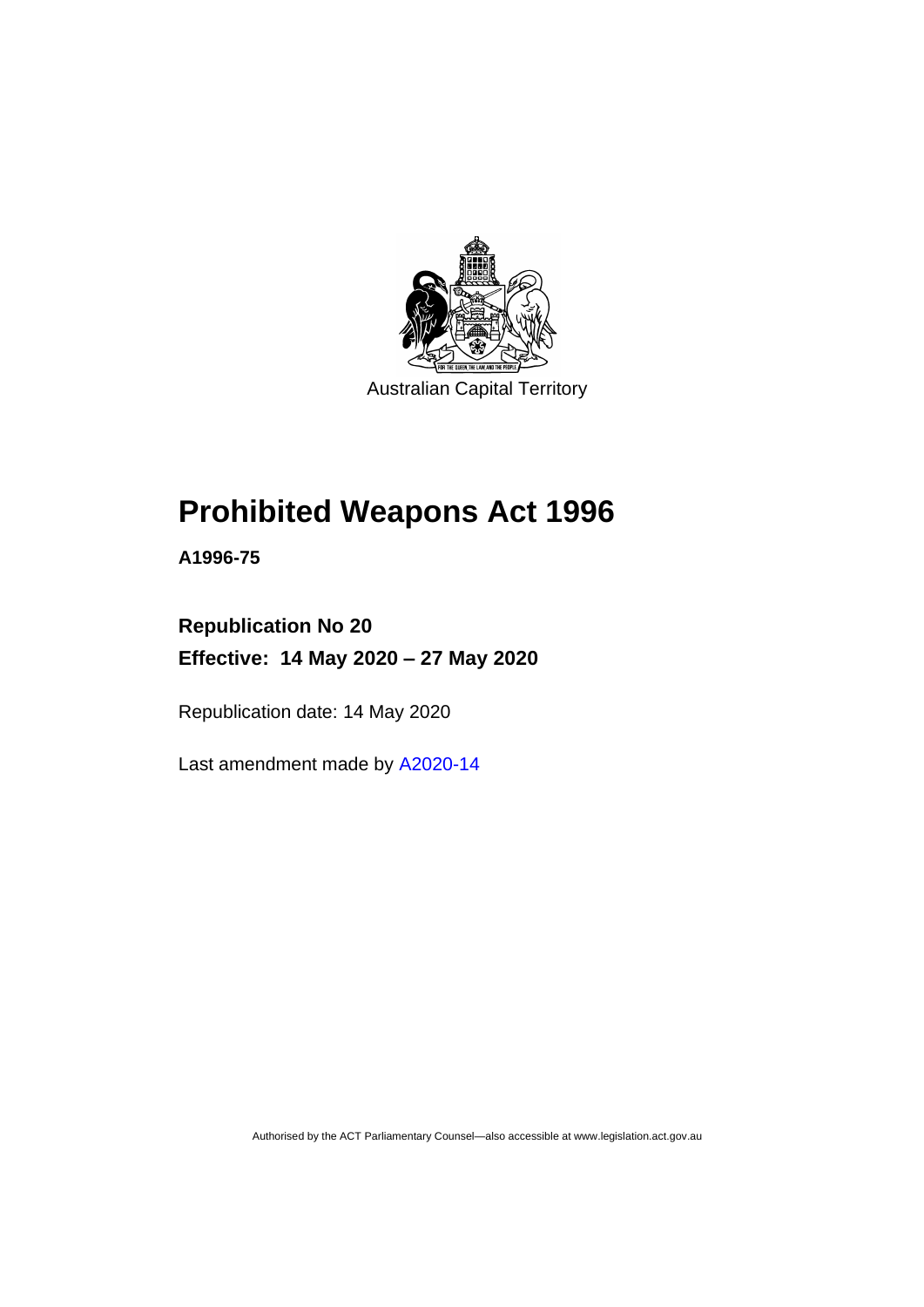### **About this republication**

#### **The republished law**

This is a republication of the *Prohibited Weapons Act 1996* (including any amendment made under the *[Legislation Act 2001](http://www.legislation.act.gov.au/a/2001-14)*, part 11.3 (Editorial changes)) as in force on 14 May 2020*.* It also includes any commencement, amendment, repeal or expiry affecting this republished law to 14 May 2020.

The legislation history and amendment history of the republished law are set out in endnotes 3 and 4.

#### **Kinds of republications**

The Parliamentary Counsel's Office prepares 2 kinds of republications of ACT laws (see the ACT legislation register at [www.legislation.act.gov.au\)](http://www.legislation.act.gov.au/):

- authorised republications to which the *[Legislation Act 2001](http://www.legislation.act.gov.au/a/2001-14)* applies
- unauthorised republications.

The status of this republication appears on the bottom of each page.

#### **Editorial changes**

The *[Legislation Act 2001](http://www.legislation.act.gov.au/a/2001-14)*, part 11.3 authorises the Parliamentary Counsel to make editorial amendments and other changes of a formal nature when preparing a law for republication. Editorial changes do not change the effect of the law, but have effect as if they had been made by an Act commencing on the republication date (see *[Legislation Act 2001](http://www.legislation.act.gov.au/a/2001-14)*, s 115 and s 117). The changes are made if the Parliamentary Counsel considers they are desirable to bring the law into line, or more closely into line, with current legislative drafting practice.

This republication does not include amendments made under part 11.3 (see endnote 1).

#### **Uncommenced provisions and amendments**

If a provision of the republished law has not commenced, the symbol  $\mathbf{U}$  appears immediately before the provision heading. Any uncommenced amendments that affect this republished law are accessible on the ACT legislation register [\(www.legislation.act.gov.au\)](http://www.legislation.act.gov.au/). For more information, see the home page for this law on the register.

#### **Modifications**

If a provision of the republished law is affected by a current modification, the symbol  $\mathbf{M}$  appears immediately before the provision heading. The text of the modifying provision appears in the endnotes. For the legal status of modifications, see the *[Legislation](http://www.legislation.act.gov.au/a/2001-14)  Act [2001](http://www.legislation.act.gov.au/a/2001-14)*, section 95.

#### **Penalties**

At the republication date, the value of a penalty unit for an offence against this law is \$160 for an individual and \$810 for a corporation (see *[Legislation Act 2001](http://www.legislation.act.gov.au/a/2001-14)*, s 133).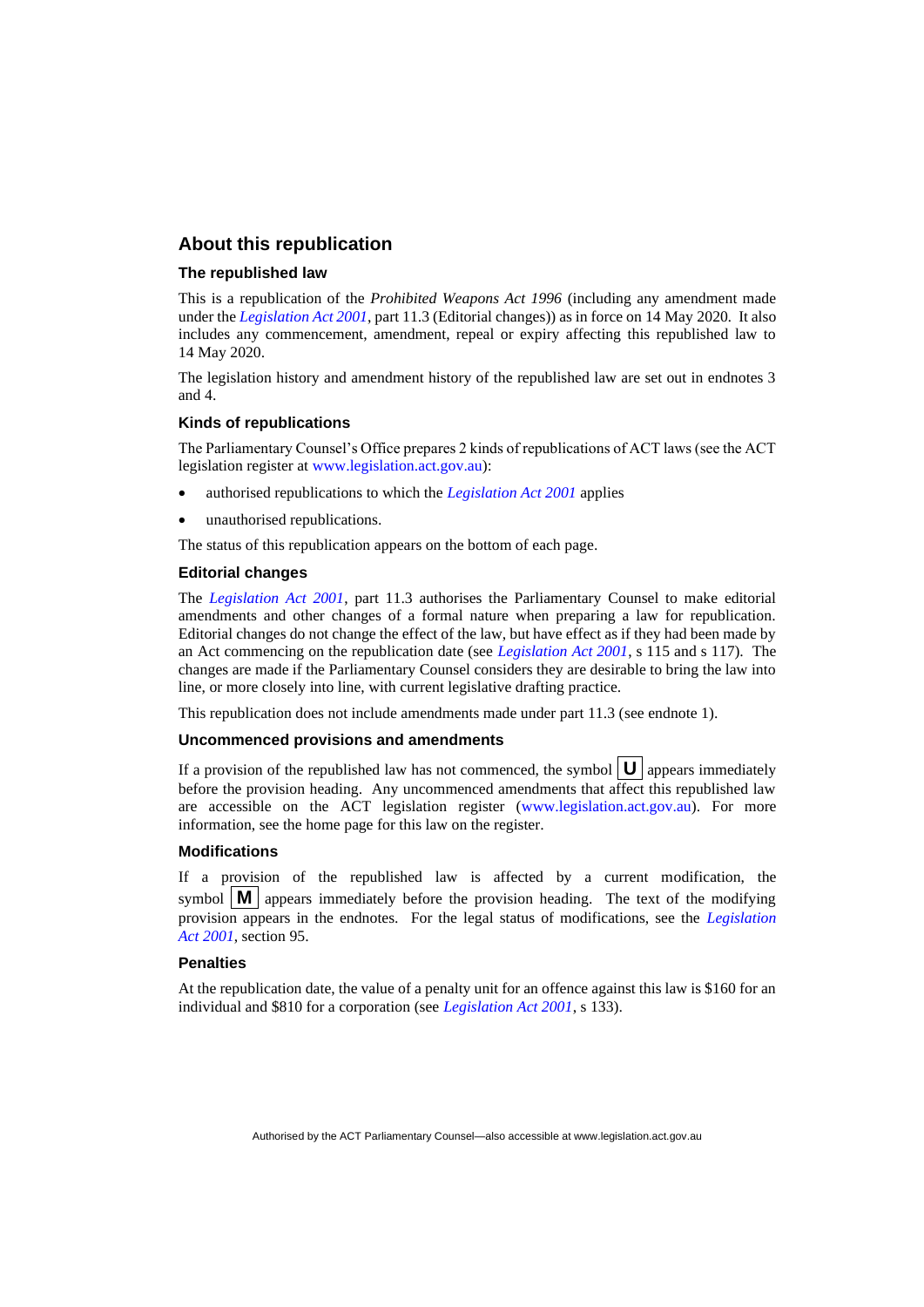

# **Prohibited Weapons Act 1996**

## **Contents**

| Part 1  | <b>Preliminary</b>                                                                    |   |
|---------|---------------------------------------------------------------------------------------|---|
| 1       | Name of Act                                                                           | 2 |
| 2       | Dictionary                                                                            | 2 |
| 2A      | <b>Notes</b>                                                                          | 2 |
| 2B      | Offences against Act-application of Criminal Code etc                                 | 2 |
| 3       | Meaning of possession-Act                                                             | 3 |
| 3A      | Evidence of possession—prohibited weapons or articles at premises                     | 4 |
| 3B      | Evidence of possession—care, control or management of prohibited<br>weapon or article | 4 |
| 4       | Application of Act                                                                    | 5 |
| Part 1A | <b>Important concepts</b>                                                             |   |
| 4A      | Meaning of <i>prohibited</i> weapon-Act                                               | 7 |
| 4B      | Meaning of <i>prohibited article</i> —Act                                             | 8 |
|         |                                                                                       |   |

| R <sub>20</sub> | Prohibited Weapons Act 1996  | contents 1 |
|-----------------|------------------------------|------------|
| 14/05/20        | Effective: 14/05/20-27/05/20 |            |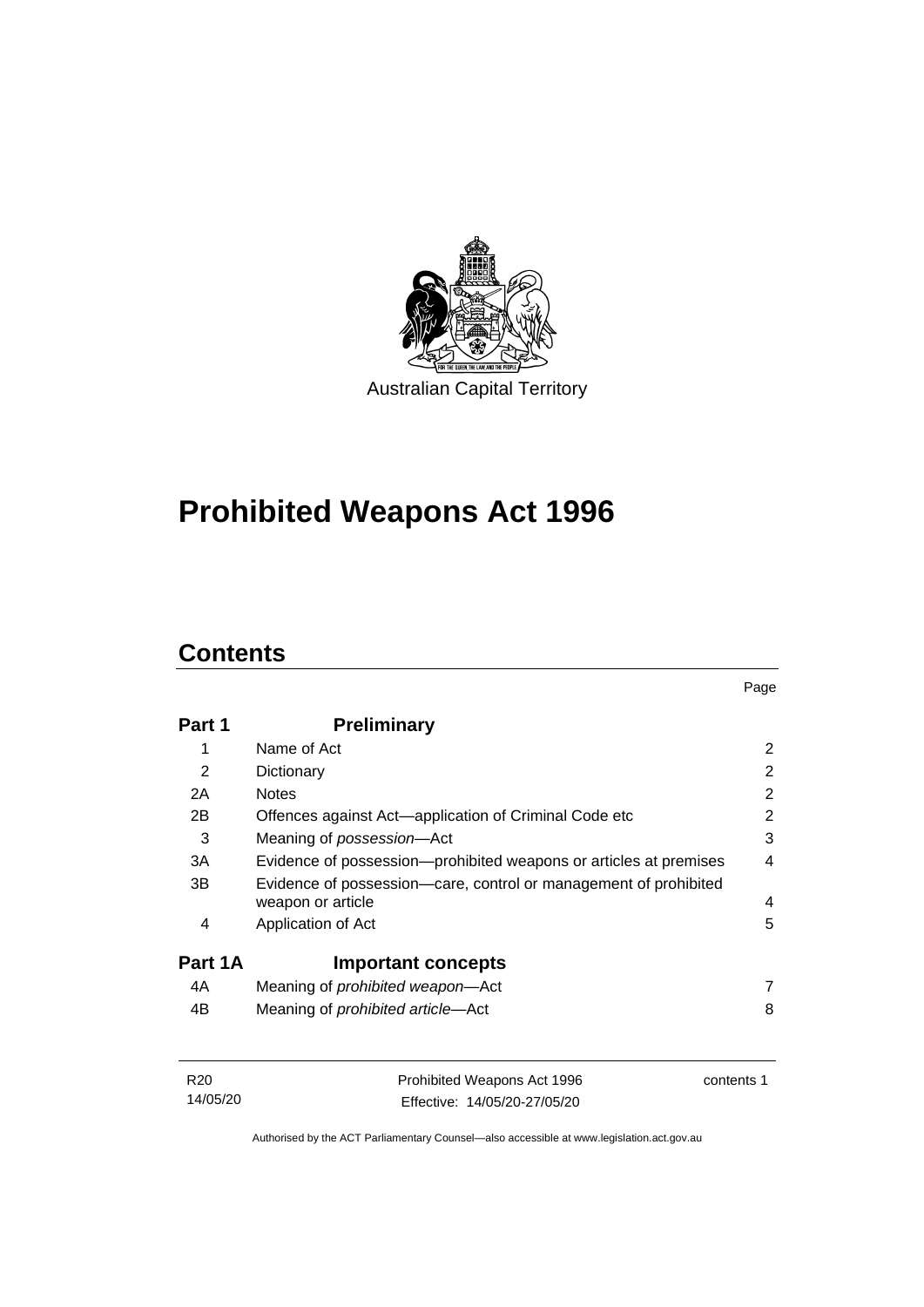#### **Contents**

|                   |                                                                                | Page |
|-------------------|--------------------------------------------------------------------------------|------|
| Part 1B           | <b>Unregulated weapons</b>                                                     |      |
| 4C                | Meaning of unregulated weapon-Act                                              | 9    |
| 4CA               | Meaning of connected-pt 1B                                                     | 9    |
| 4D                | Unregulated weapons-seizure by police                                          | 9    |
| 4E                | Unregulated weapons-receipt for seizure                                        | 10   |
| 4F                | Unregulated weapons-examination                                                | 10   |
| 4G                | Unregulated weapons-access to things seized                                    | 11   |
| 4H                | Unregulated weapons-review of decision to seize                                | 11   |
| 4 <sub>l</sub>    | Unregulated weapons-forfeiture                                                 | 12   |
| Part 1C           | <b>Minister's guidelines</b>                                                   |      |
| 4K                | Minister's guidelines                                                          | 13   |
| Part 1D           | Declarations about prohibited articles and                                     |      |
|                   | weapons                                                                        |      |
| 4L                | Prohibited articles and weapons declarations by registrar                      | 14   |
| 4M                | Effect of certain declarations                                                 | 14   |
|                   |                                                                                |      |
| Part 2            | <b>Offences</b>                                                                |      |
| 5                 | Offence—unauthorised possession or use of prohibited weapons                   | 15   |
| 6                 | Offence—unauthorised possession or use of prohibited articles                  | 15   |
| 6A                | Declarations about authorised possession and use of laser pointers             | 16   |
| 6В                | Guidelines for declarations under section 6A                                   | 16   |
| 7                 | Inspection of prohibited weapons or articles by police                         | 17   |
| 8                 | Offence—disposal of prohibited weapons and articles by unauthorised<br>holders | 17   |
| Part 3            | <b>Permits</b>                                                                 |      |
| 9                 | Permits                                                                        | 19   |
| 11                | Contravention of conditions                                                    | 19   |
| $12 \overline{ }$ | Production of permit                                                           | 19   |
| 13                | Surrender of cancelled permit                                                  | 20   |
| Part 3A           | Notification and review of decisions                                           |      |
| 14                | Meaning of reviewable decision-pt 3A                                           | 21   |

| contents 2 | Prohibited Weapons Act 1996  | R <sub>20</sub> |
|------------|------------------------------|-----------------|
|            | Effective: 14/05/20-27/05/20 | 14/05/20        |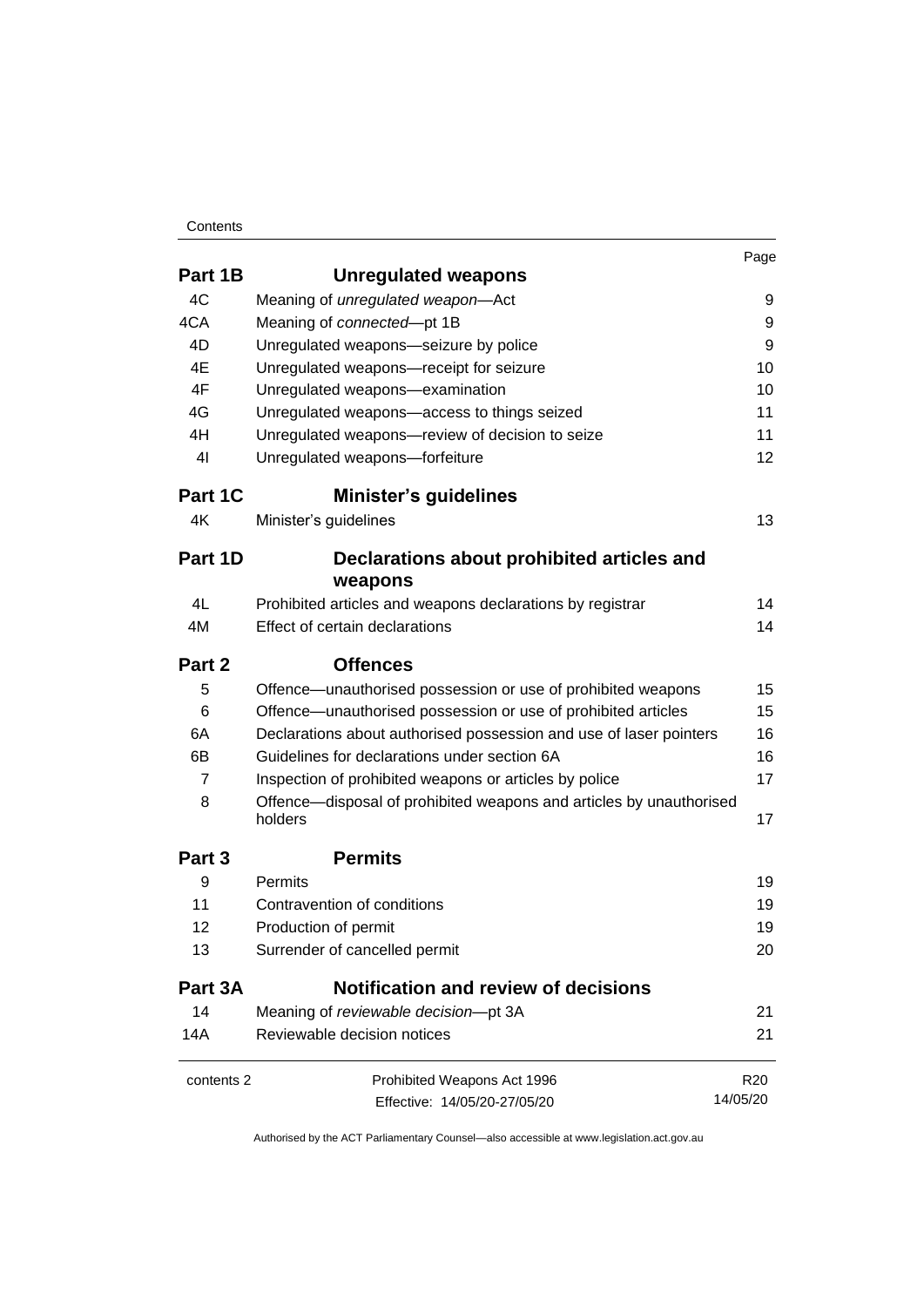|                   |          |                                                                    | Contents   |
|-------------------|----------|--------------------------------------------------------------------|------------|
| 14B               |          | Applications for review                                            | Page<br>21 |
| Part 4            |          | <b>Miscellaneous</b>                                               |            |
| 15                |          | Information to be supplied                                         | 22         |
| 16                | articles | Disposal of surrendered or seized prohibited weapons or prohibited | 22         |
| 17                |          | Evidentiary provisions                                             | 23         |
| 17A               |          | Determination of fees                                              | 23         |
| 18                |          | Approved forms                                                     | 23         |
| 19                |          | Regulation-making power                                            | 24         |
| Part 6            |          | COVID-19 emergency response                                        |            |
| 55                |          | Declaration-COVID-19 emergency response                            | 25         |
| <b>Schedule 1</b> |          | <b>Prohibited weapons</b>                                          | 27         |
| <b>Part 1.1</b>   |          | <b>Prohibited bladed weapons</b>                                   | 27         |
| <b>Part 1.2</b>   |          | <b>Prohibited hand weapons</b>                                     | 30         |
| <b>Part 1.3</b>   |          | <b>Prohibited missile weapons</b>                                  | 32         |
| <b>Part 1.4</b>   |          | <b>Other prohibited weapons</b>                                    | 33         |
| <b>Schedule 2</b> |          | <b>Prohibited articles</b>                                         | 35         |
| <b>Schedule 3</b> |          | <b>Reviewable decisions</b>                                        | 36         |
| <b>Dictionary</b> |          |                                                                    | 37         |
| <b>Endnotes</b>   |          |                                                                    |            |
| 1                 |          | About the endnotes                                                 | 39         |
| $\overline{2}$    |          | Abbreviation key                                                   | 39         |
| 3                 |          | Legislation history                                                | 40         |
| 4                 |          | Amendment history                                                  | 43         |
| R <sub>20</sub>   |          | Prohibited Weapons Act 1996                                        | contents 3 |
| 14/05/20          |          | Effective: 14/05/20-27/05/20                                       |            |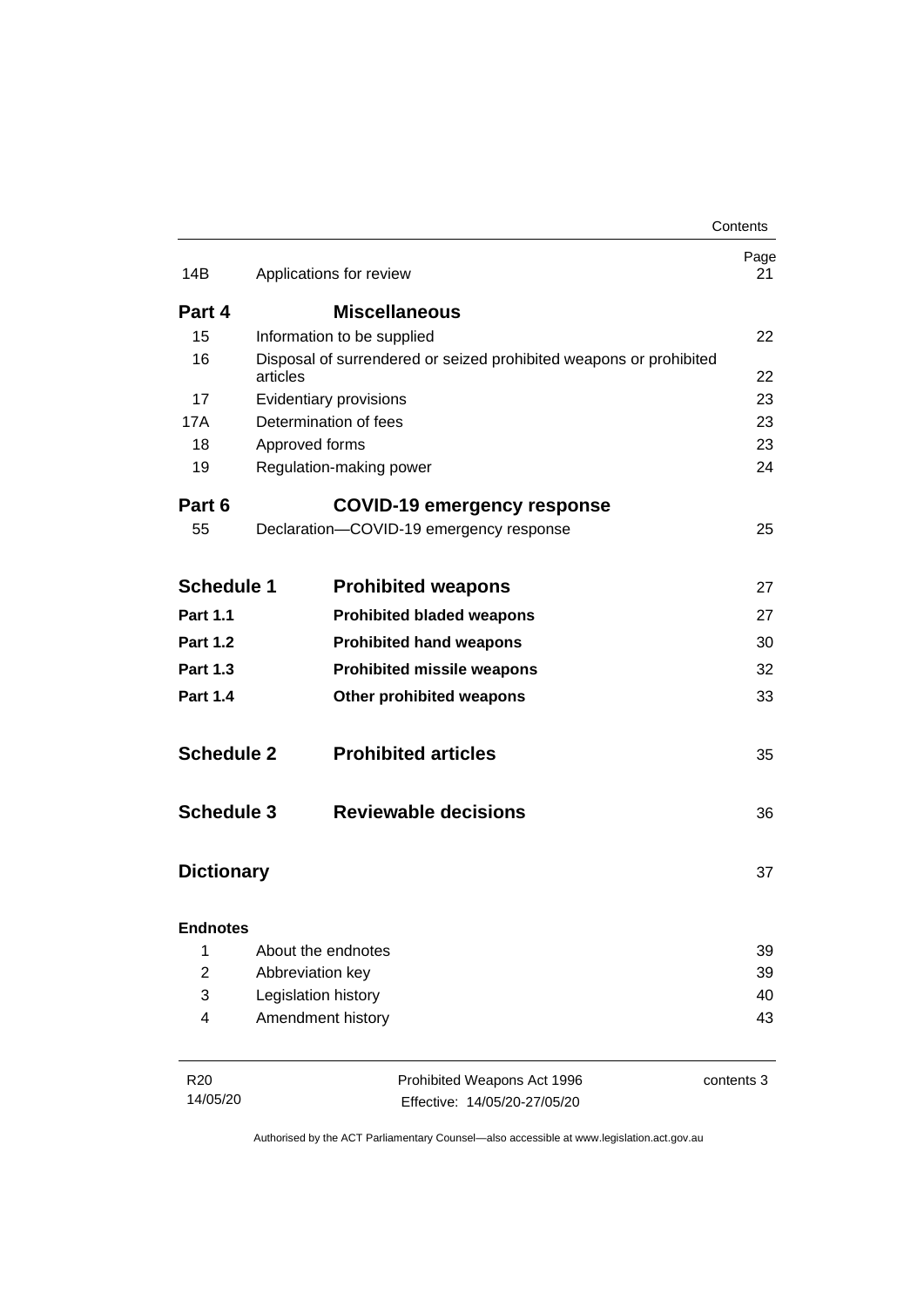**Contents** 

5 **[Earlier republications](#page-53-0)** 

Page<br>48

contents 4 Prohibited Weapons Act 1996 Effective: 14/05/20-27/05/20

R20 14/05/20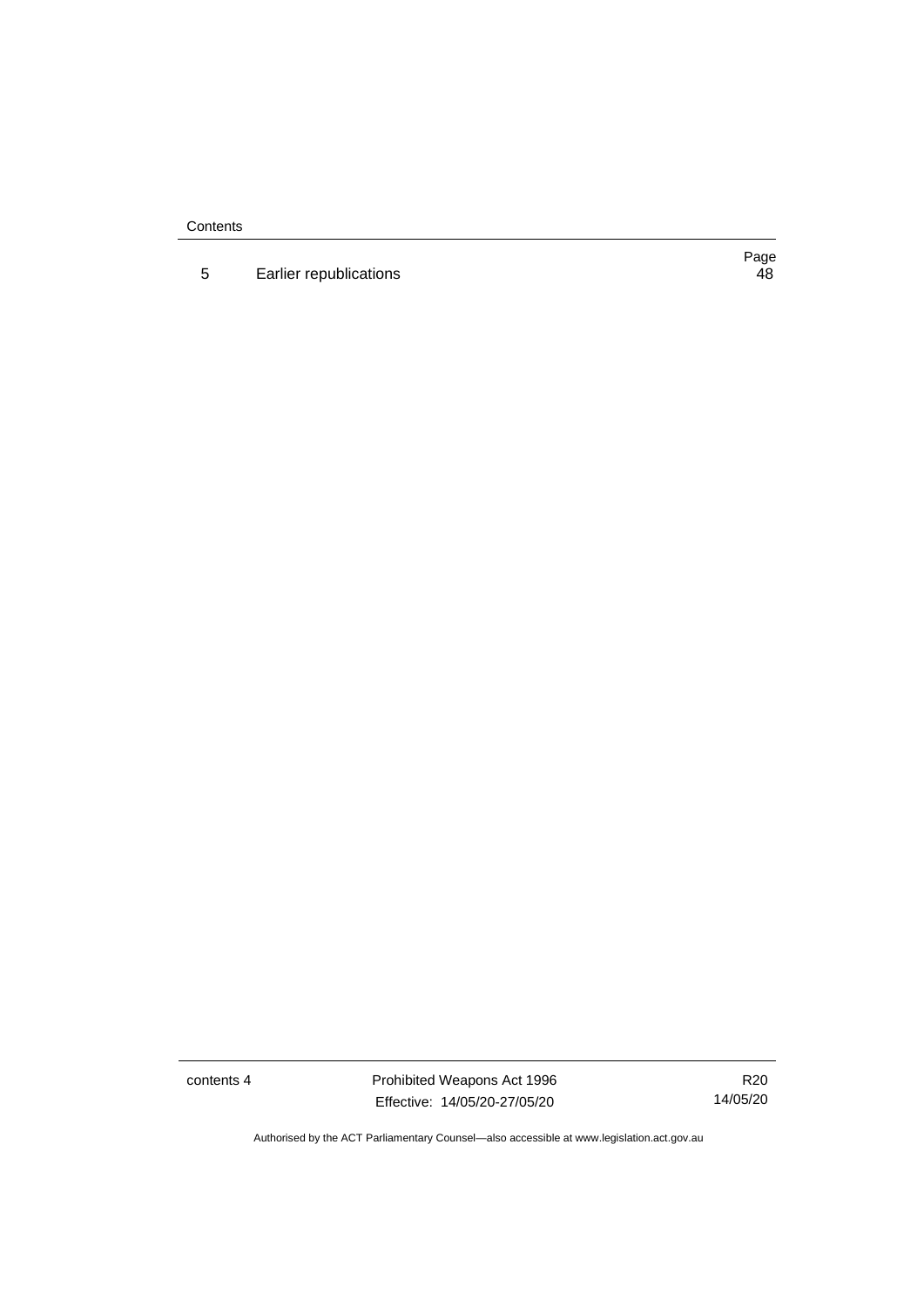

# **Prohibited Weapons Act 1996**

An Act to prohibit the possession of certain dangerous weapons and other articles, and for related purposes

R20 14/05/20

ׅ֖֖֚֚֡֡֬֝֬

Prohibited Weapons Act 1996 Effective: 14/05/20-27/05/20

page 1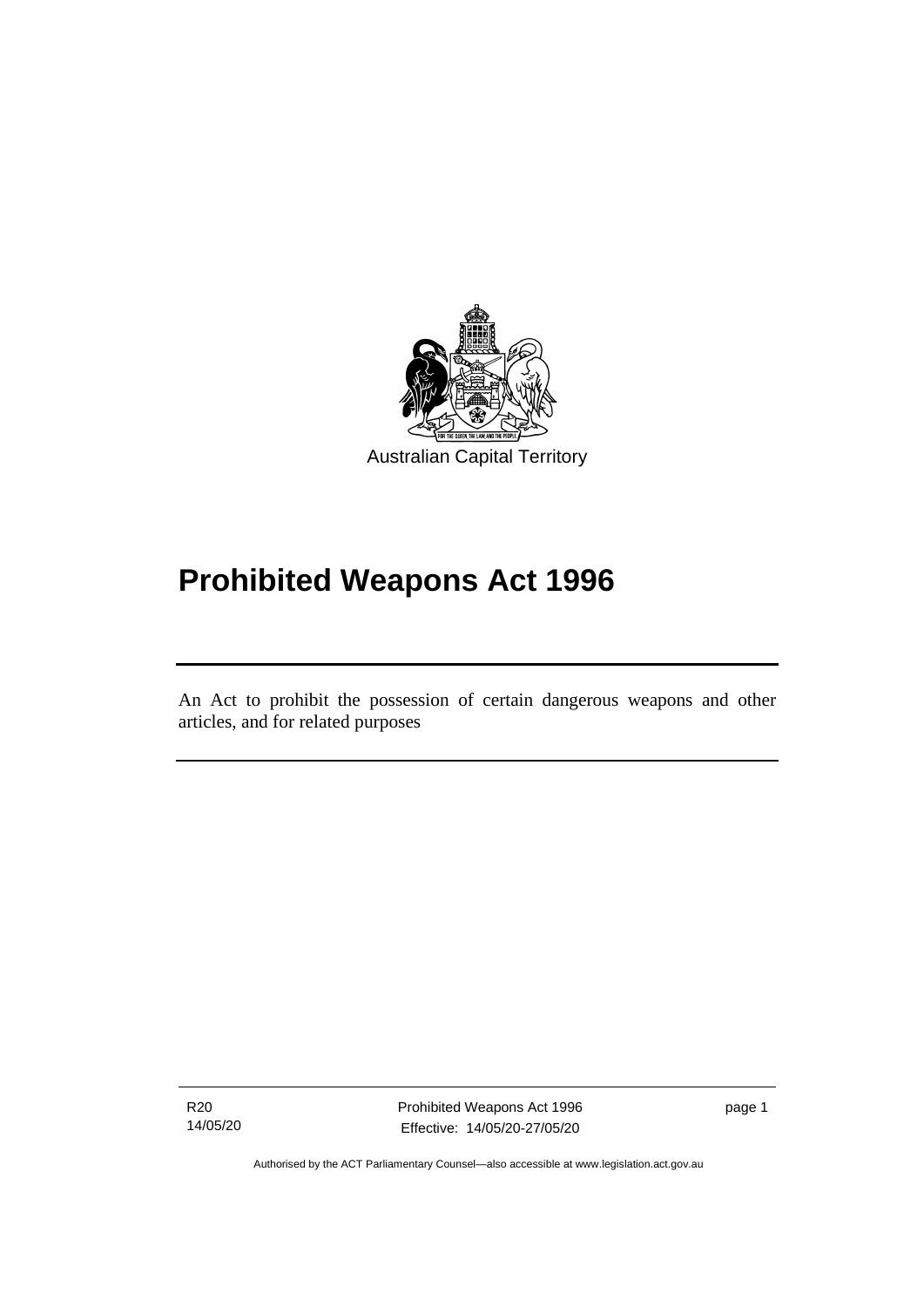#### **Part 1** Preliminary

Section 1

## <span id="page-7-0"></span>**Part 1 Preliminary**

### <span id="page-7-1"></span>**1 Name of Act**

This Act is the *Prohibited Weapons Act 1996*.

#### <span id="page-7-2"></span>**2 Dictionary**

The dictionary at the end of this Act is part of this Act.

*Note 1* The dictionary at the end of this Act defines certain terms used in this Act, and includes references (*signpost definitions*) to other terms defined elsewhere.

> For example, the signpost definition, '*firearm*—see the *[Firearms](http://www.legislation.act.gov.au/a/1996-74) Act 1996*, section 6.' means that the term 'firearm' is defined in that section and the definition applies to this Act.

*Note* 2 A definition in the dictionary (including a signpost definition) applies to the entire Act unless the definition, or another provision of the Act, provides otherwise or the contrary intention otherwise appears (see [Legislation Act,](http://www.legislation.act.gov.au/a/2001-14) s  $155$  and s  $156$  (1)).

#### <span id="page-7-3"></span>**2A Notes**

A note included in this Act is explanatory and is not part of this Act.

*Note* See the [Legislation Act,](http://www.legislation.act.gov.au/a/2001-14) s 127 (1), (4) and (5) for the legal status of notes.

#### <span id="page-7-4"></span>**2B Offences against Act—application of Criminal Code etc**

Other legislation applies in relation to offences against this Act.

#### *Note 1 Criminal Code*

The [Criminal Code,](http://www.legislation.act.gov.au/a/2002-51) ch 2 applies to the following offences against this Act (see Code, pt 2.1):

- s 5 (Offence—unauthorised possession or use of prohibited weapons)
- s 6 (Offence—unauthorised possession or use of prohibited articles)
- s 8 (Offence—disposal of prohibited weapons and articles by unauthorised holders).

The chapter sets out the general principles of criminal responsibility (including burdens of proof and general defences), and defines terms used

page 2 Prohibited Weapons Act 1996 Effective: 14/05/20-27/05/20

R20 14/05/20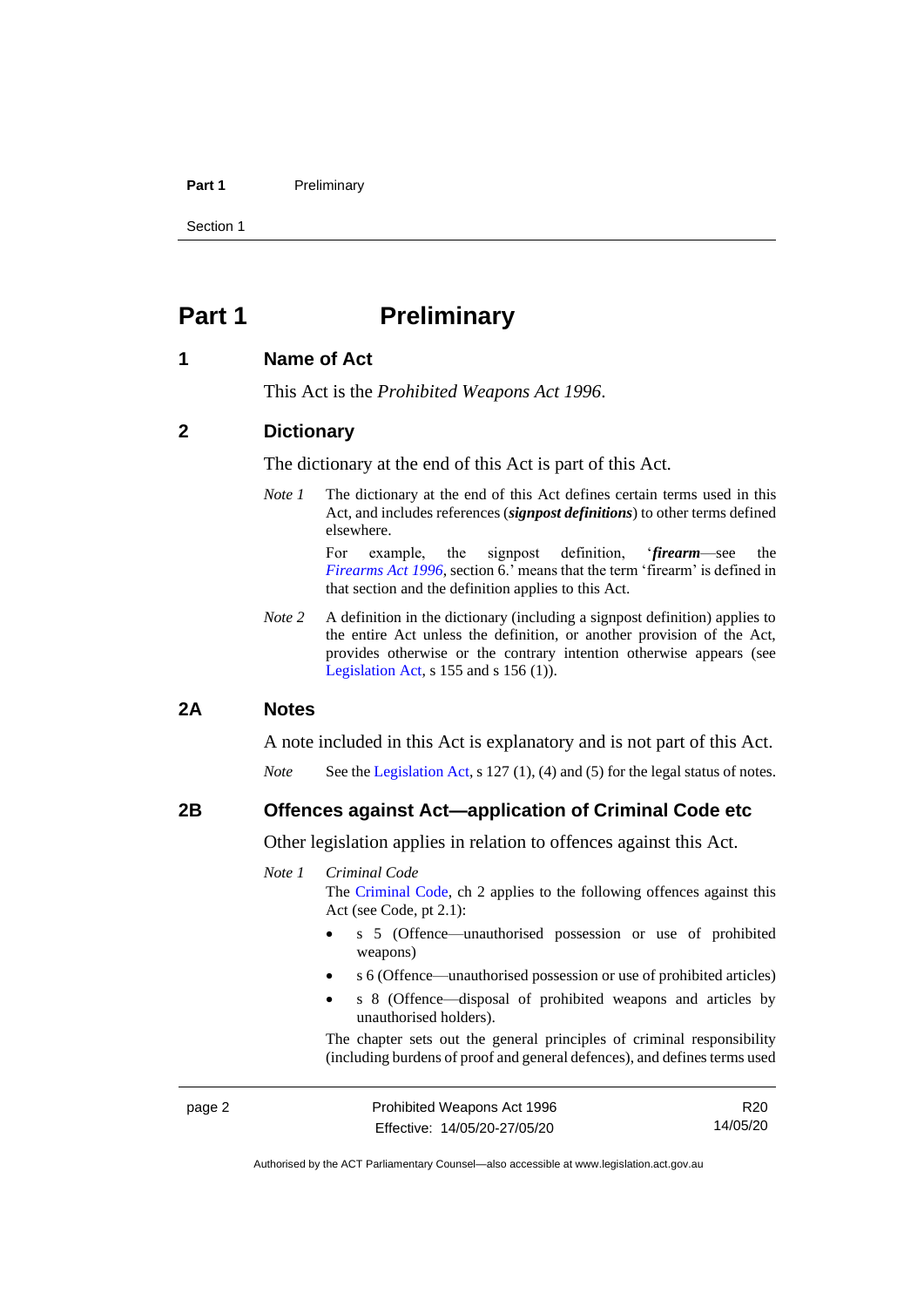for offences to which the Code applies (eg *conduct*, *intention*, *recklessness* and *strict liability*).

*Note 2 Penalty units* The [Legislation Act,](http://www.legislation.act.gov.au/a/2001-14) s 133 deals with the meaning of offence penalties that are expressed in penalty units.

## <span id="page-8-0"></span>**3 Meaning of** *possession***—Act**

- (1) For this Act, a person has *possession* of a prohibited weapon or prohibited article if the person—
	- (a) has the weapon or article on his or her person, including in something carried or worn by the person (*physical possession*); or
	- (b) has the weapon or article at premises owned, leased or occupied by the person; or
	- (c) otherwise has the care, control or management of the weapon or article.
- (2) Also, for this Act, a person has *possession* of a prohibited weapon or prohibited article if—
	- (a) part of the weapon or article is in the person's possession; and
	- (b) other parts of the weapon or article are in the possession of 1 or more other people; and
	- (c) at least 1 of the other people is in possession of the other part or parts for an agreed purpose with the person; and
	- (d) the parts would make up the weapon or article if fitted together.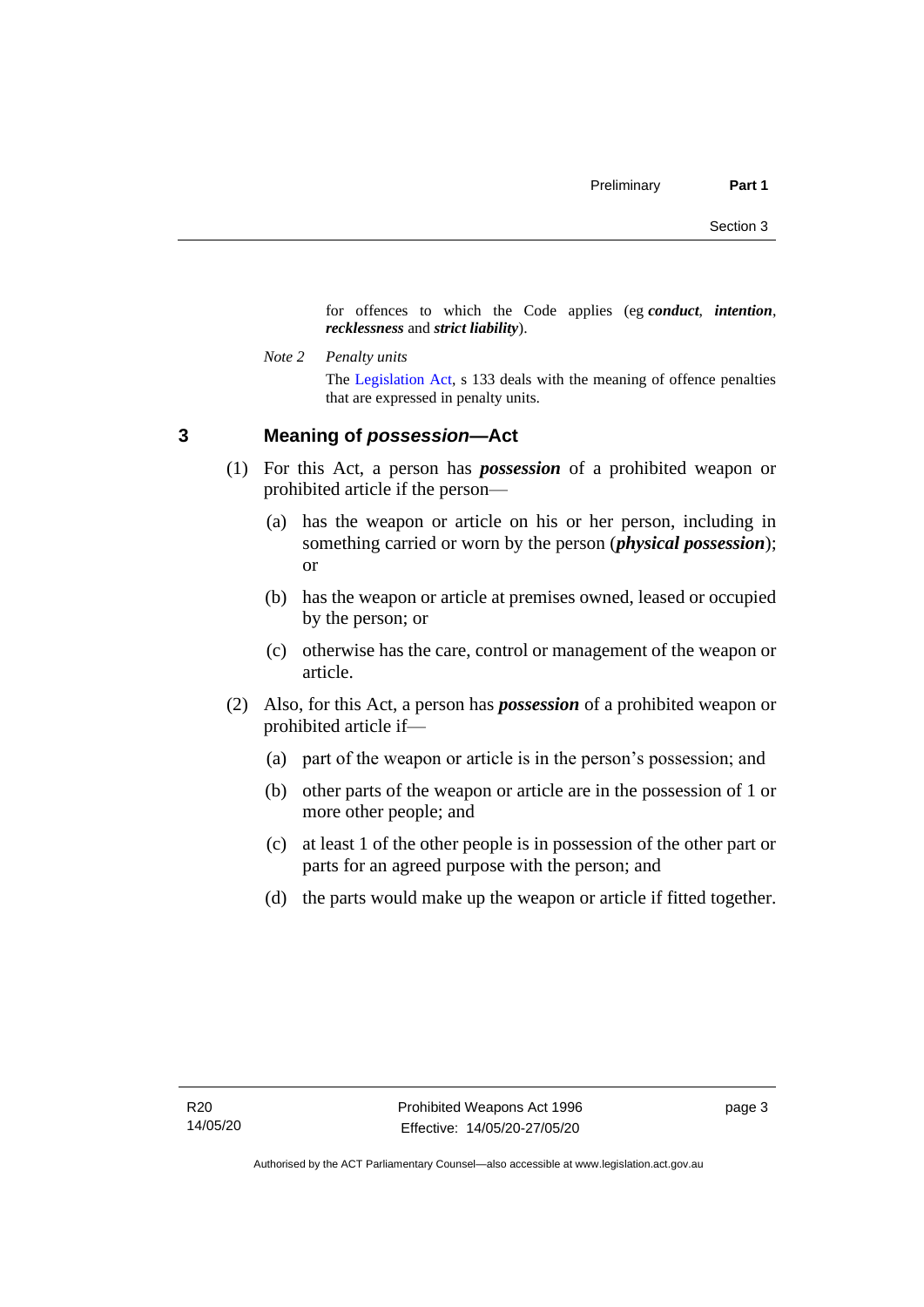#### **Part 1** Preliminary

Section 3A

## <span id="page-9-0"></span>**3A Evidence of possession—prohibited weapons or articles at premises**

- (1) For this Act, a person is not taken to have possession of a prohibited weapon or prohibited article only because the weapon or article is at premises owned, leased or occupied by the person if—
	- (a) the person does not know that the weapon or article is at the premises; or
	- (b) someone else who is authorised to possess the weapon or article—
		- (i) is also at the premises; or
		- (ii) has the care, control or management of the weapon or article; or
	- (c) someone else who is not authorised to possess the weapon or article has the care, control or management of the weapon or article; or
	- (d) the trier of fact is otherwise satisfied that the person was not in possession of the weapon or article.
- (2) To remove any doubt, a defendant to a prosecution for an offence against this Act who wishes to rely on a matter mentioned in subsection (1) has the evidential burden in relation to the matter.

## <span id="page-9-1"></span>**3B Evidence of possession—care, control or management of prohibited weapon or article**

- (1) To work out whether a person has the care, control or management of a prohibited weapon or prohibited article for this Act, each of the following must be considered:
	- (a) whether the person knows about the weapon or article;
	- (b) whether the person can use or dispose of the weapon or article;

Authorised by the ACT Parliamentary Counsel—also accessible at www.legislation.act.gov.au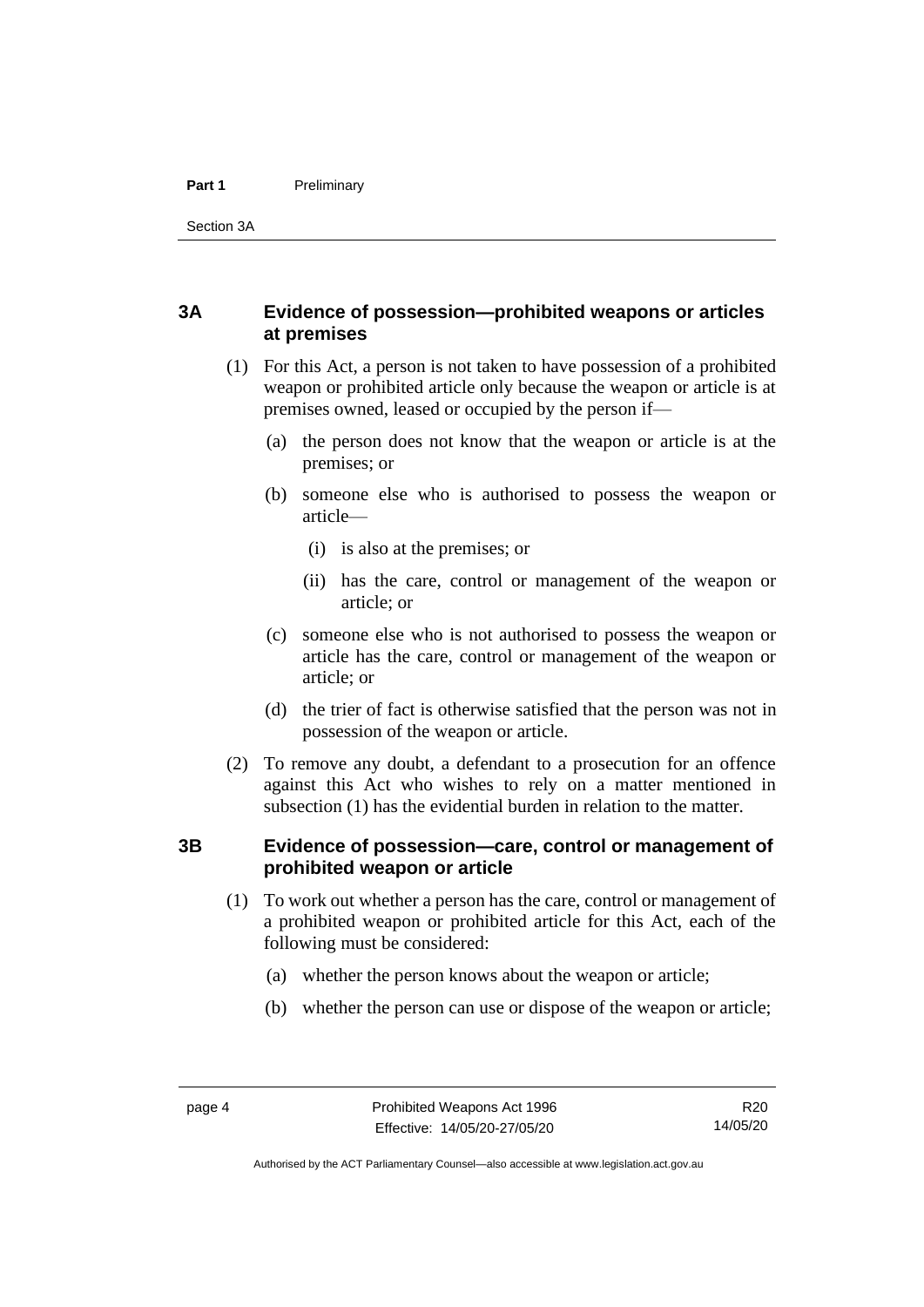- (c) whether the person can control or prevent someone else from using or having physical possession of the weapon or article.
- (2) In this section:

*physical possession*—see section 3 (1) (a).

## <span id="page-10-0"></span>**4 Application of Act**

- (1) A person does not commit an offence against this Act only because of something done by the person in the exercise of the person's functions as a member of—
	- (a) the Australian Federal Police or a police force of a State or another Territory; or
	- (b) a police service or force of a foreign country required to possess or use a prohibited weapon or prohibited article for taking part in a training activity—
		- (i) conducted by the Australian Federal Police; and
		- (ii) carried out in the ACT; or
	- (c) the Defence Force; or
	- (d) a visiting force within the meaning of the *[Defence \(Visiting](http://www.comlaw.gov.au/Series/C1963A00081)  [Forces\) Act 1963](http://www.comlaw.gov.au/Series/C1963A00081)* (Cwlth); or
	- (e) the Australian Cadet Corps established under the *[Defence](http://www.comlaw.gov.au/Series/C1903A00020)  Act [1903](http://www.comlaw.gov.au/Series/C1903A00020)* (Cwlth); or
	- (f) the council of the Australian War Memorial or of the staff of the memorial who, in the exercise of his or her functions and duties in accordance with the *[Australian War Memorial Act](http://www.comlaw.gov.au/Series/C2004A02305) 1980* (Cwlth), has in his or her possession a prohibited weapon, forming part of the memorial collection within the meaning of that Act; or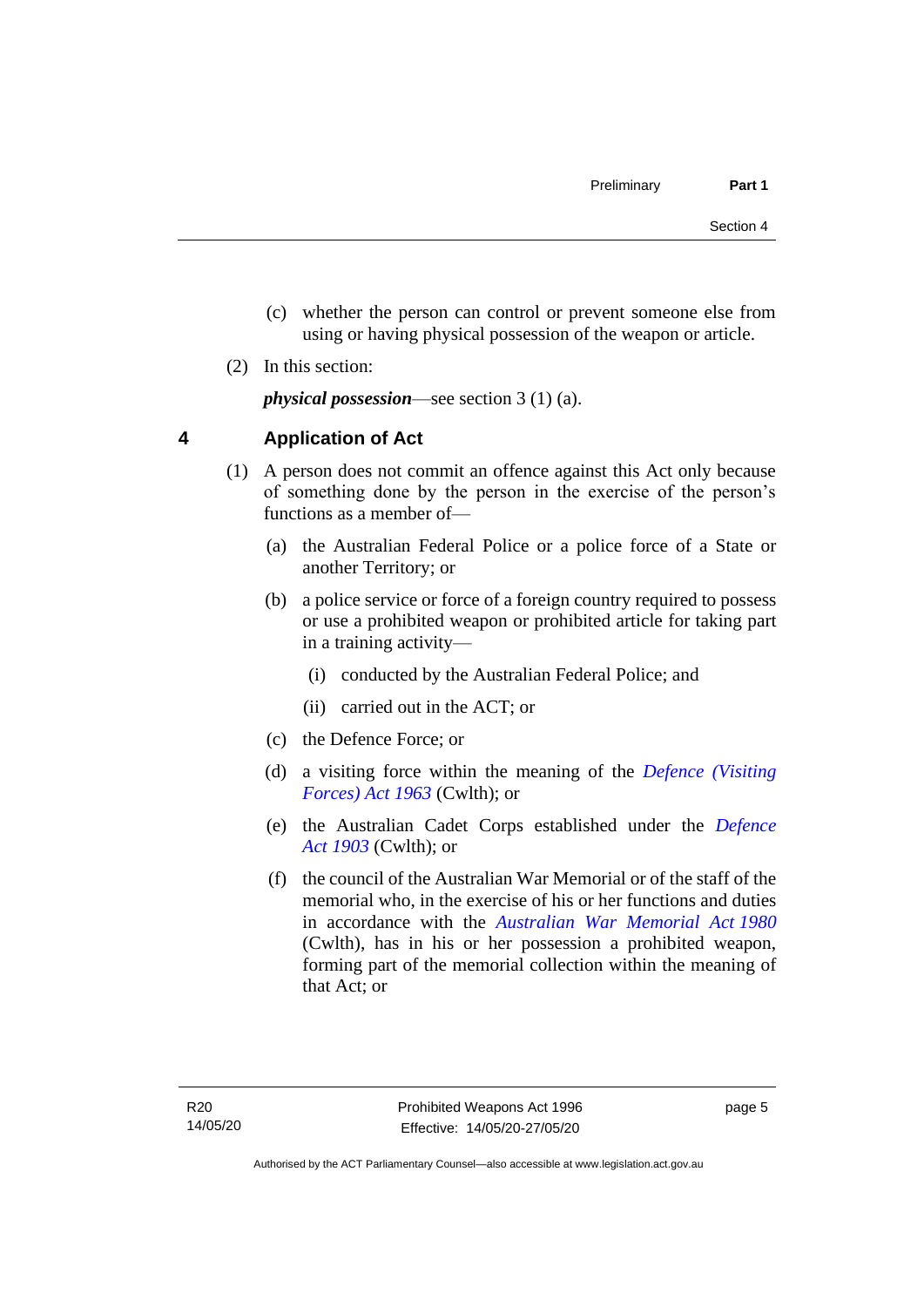#### Part 1 **Preliminary**

Section 4

- (g) the council of the National Museum of Australia or of the staff of the museum who, in the exercise of his or her functions and duties in accordance with the *[National Museum of Australia Act](http://www.comlaw.gov.au/Series/C2004A02316)  [1980](http://www.comlaw.gov.au/Series/C2004A02316)* (Cwlth), has in his or her possession a prohibited weapon forming part of the memorial collection under that Act.
- *Note* A reference to an Act includes a reference to the statutory instruments made or in force under the Act, including regulations and permits (see *[Legislation Act 2001](http://www.legislation.act.gov.au/a/2001-14)*, s 104).
- (2) A corrections officer does not commit an offence against this Act only because of something done by the officer in the exercise of the officer's functions.
	- *Note Corrections officer*, *exercise* and *function* are defined in the [Legislation](http://www.legislation.act.gov.au/a/2001-14)  [Act,](http://www.legislation.act.gov.au/a/2001-14) dict, pt 1.

page 6 **Prohibited Weapons Act 1996** Effective: 14/05/20-27/05/20

Authorised by the ACT Parliamentary Counsel—also accessible at www.legislation.act.gov.au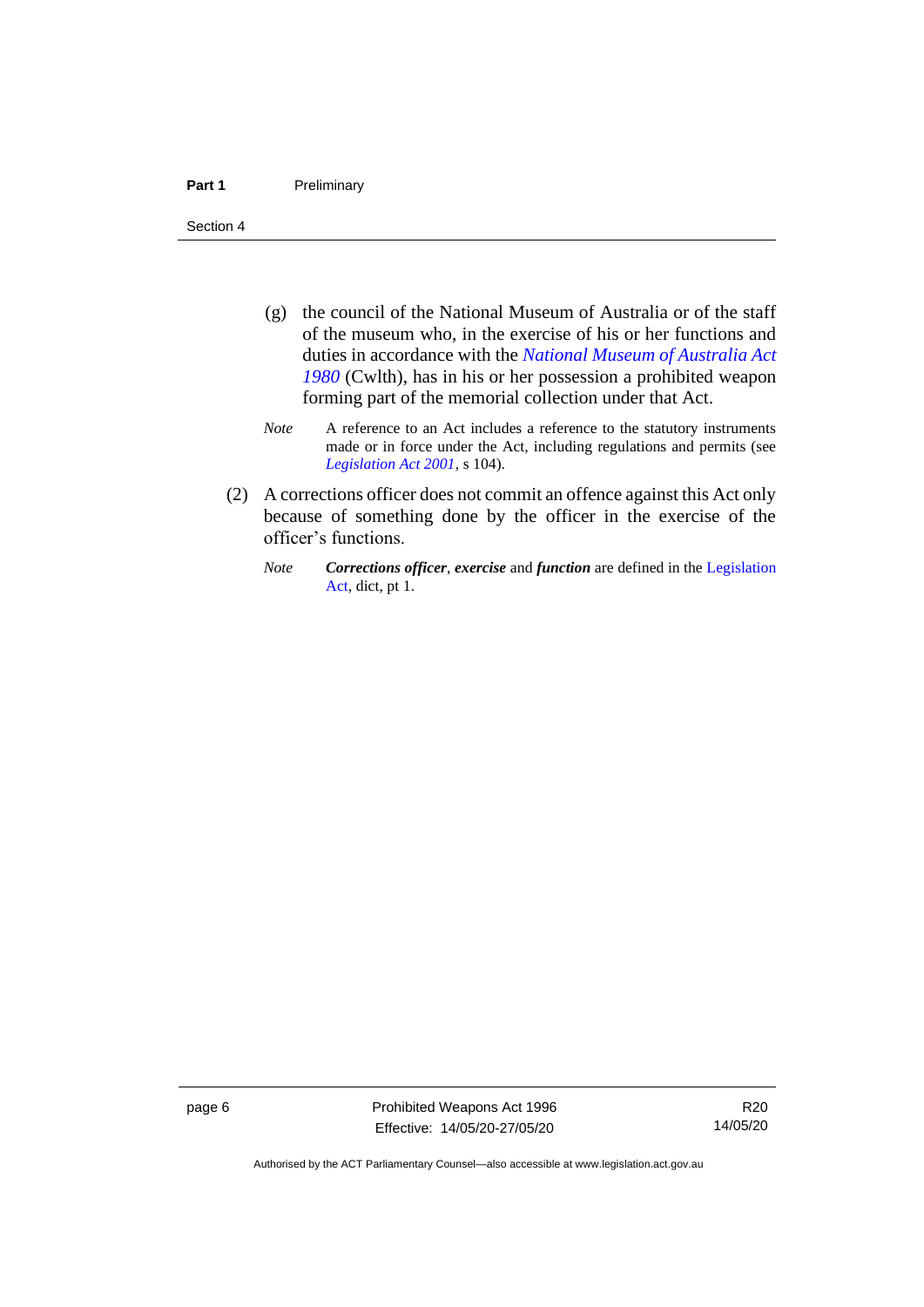## <span id="page-12-0"></span>**Part 1A Important concepts**

## <span id="page-12-1"></span>**4A Meaning of** *prohibited weapon***—Act**

(1) In this Act:

## *prohibited weapon*—

- (a) means—
	- (i) a weapon or thing described in schedule 1; and
	- (ii) a weapon or thing prescribed by regulation; and
	- (iii) something declared to be a prohibited weapon under section 4L; and
- (b) includes a modified prohibited weapon.
- (2) However, *prohibited weapon* does not include something declared not to be a prohibited weapon under section 4L.
- (3) A regulation may amend schedule 1—
	- (a) by adding the name or description of a weapon or thing; or
	- (b) by amending a name or description of a prohibited weapon to more accurately describe the weapon; or
	- (c) by omitting the name and description of a prohibited weapon.
- (4) In this section:

*modified prohibited weapon* means a weapon or thing that would be a prohibited weapon if—

- (a) it did not have something missing from it, or a defect or obstruction; or
- (b) something had not been added to it.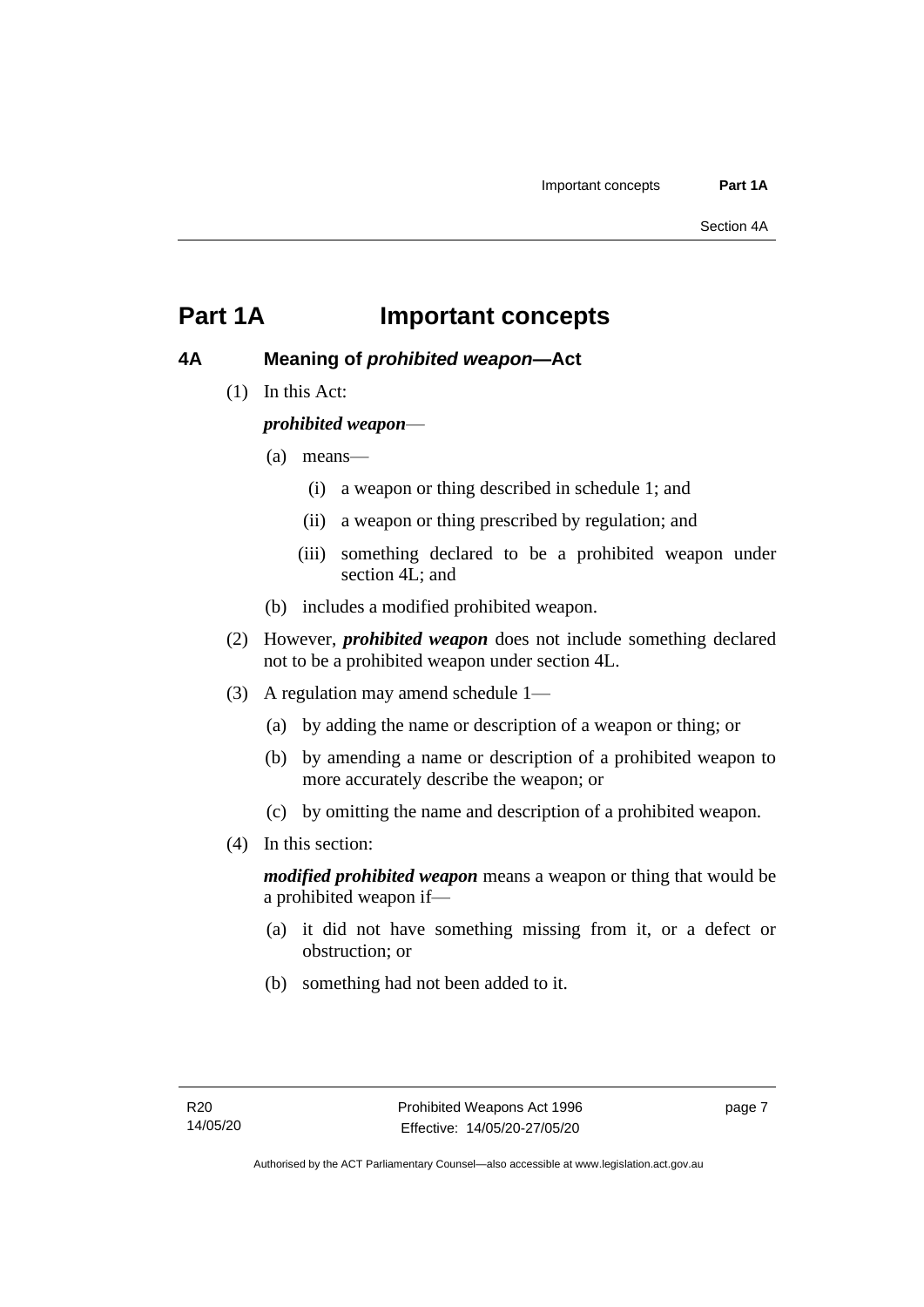#### **Part 1A** Important concepts

Section 4B

## <span id="page-13-0"></span>**4B Meaning of** *prohibited article***—Act**

(1) In this Act:

### *prohibited article*—

- (a) means—
	- (i) an article described in schedule 2; and
	- (ii) an article prescribed by regulation; and
	- (iii) something declared to be a prohibited article under section 4L; and
- (b) includes a modified prohibited article.
- (2) However, *prohibited article* does not include something declared not to be a prohibited article under section 4L.
- (3) A regulation may amend schedule 2—
	- (a) by adding the name or description of an article; or
	- (b) by amending a name or description of a prohibited article to more accurately describe the article; or
	- (c) by omitting the name and description of a prohibited article.
- (4) In this section:

*modified prohibited article* means an article that would be a prohibited article if—

- (a) it did not have something missing from it, or a defect or obstruction; or
- (b) something had not been added to it.

Authorised by the ACT Parliamentary Counsel—also accessible at www.legislation.act.gov.au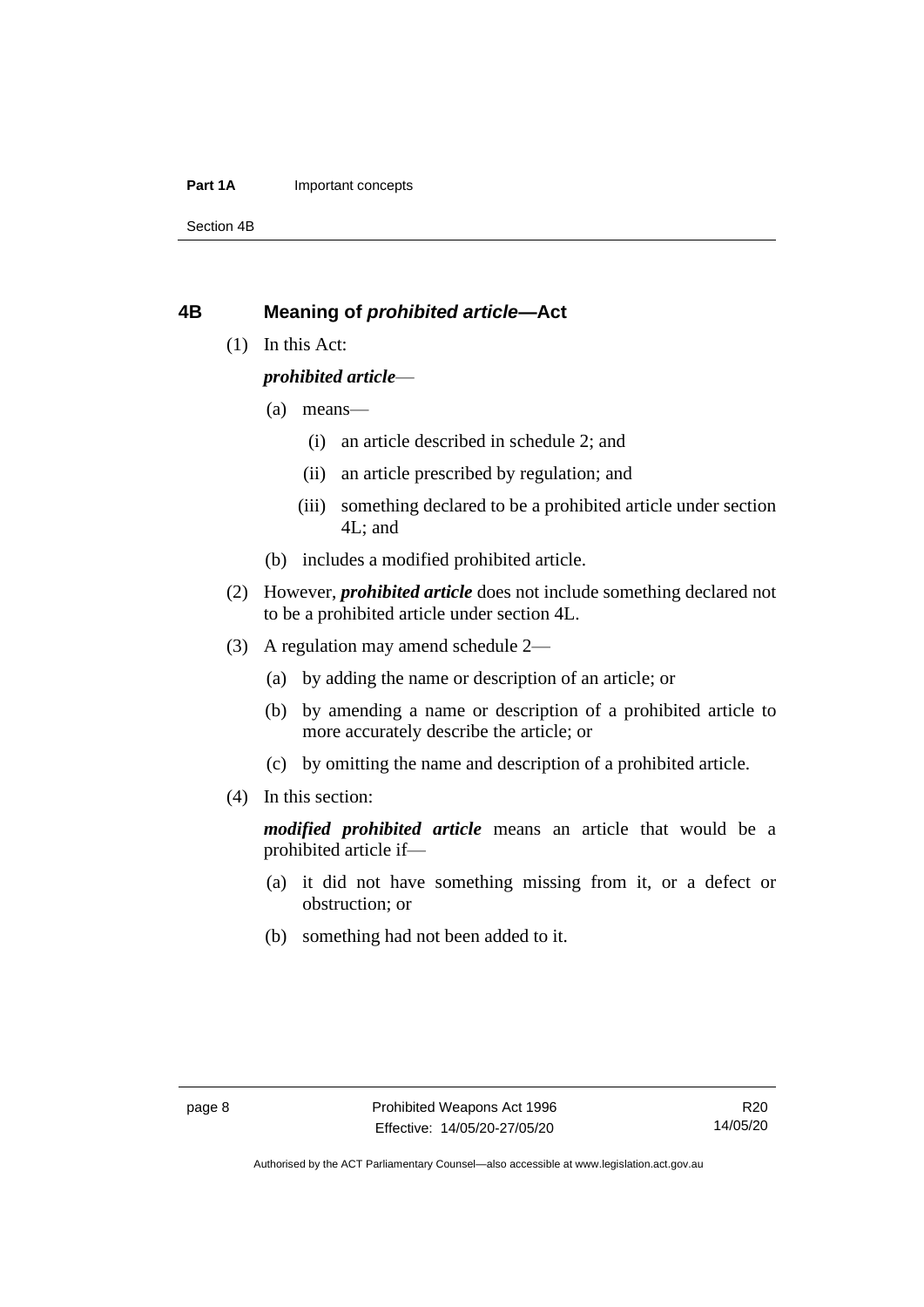## <span id="page-14-0"></span>**Part 1B Unregulated weapons**

### <span id="page-14-1"></span>**4C Meaning of** *unregulated weapon***—Act**

In this Act:

*unregulated weapon*—a thing is an *unregulated weapon* if—

- (a) the thing is designed, made or altered to be used as a weapon; and
- (b) the only practical use of the thing is as a weapon; and
- (c) the thing is not a prohibited weapon; and
- (d) the possession or use of the thing is not authorised under this Act.

### <span id="page-14-2"></span>**4CA Meaning of** *connected***—pt 1B**

In this part:

*connected*—a thing is *connected* with an offence if—

- (a) the offence has been committed in relation to it; or
- (b) it will provide evidence of the commission of the offence; or
- (c) it was used, is being used, or is intended to be used, to commit the offence.

## <span id="page-14-3"></span>**4D Unregulated weapons—seizure by police**

A police officer may seize a thing if the police officer believes on reasonable grounds that the thing is an unregulated weapon and that the seizure is necessary—

- (a) because the thing would pose a risk to the safety of anyone if used; and
- (b) to prevent the thing from being used or concealed, lost or destroyed.

page 9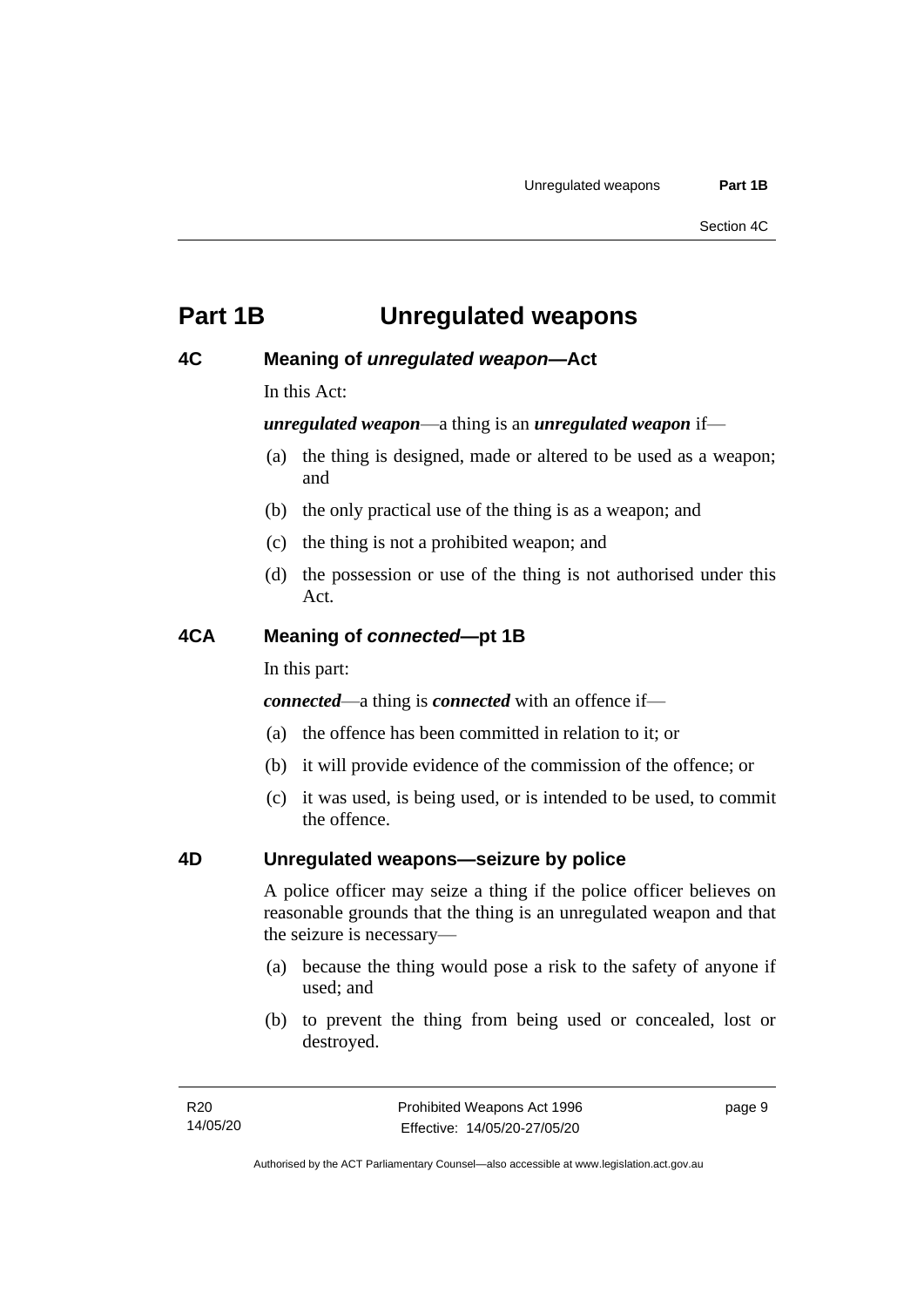#### **Part 1B** Unregulated weapons

Section 4E

## <span id="page-15-0"></span>**4E Unregulated weapons—receipt for seizure**

- (1) A police officer who seizes a thing under section 4D must give a receipt for the thing to the person from whom it was seized.
- (2) If, for any reason, it is not practicable to comply with subsection (1), the police officer must leave the receipt, secured conspicuously, at the premises where it was seized (the *place of seizure*).
- (3) The receipt must include the following:
	- (a) a description of the thing seized;
	- (b) an explanation of why the thing was seized;
	- (c) the police officer's name, and how to contact the officer;
	- (d) if the thing is removed from the place of seizure under section 4F—the address of the place to which the thing is removed.

## <span id="page-15-1"></span>**4F Unregulated weapons—examination**

- (1) A police officer who seizes a thing under section 4D (Unregulated weapons—seizure by police) may remove the thing from the premises where it was seized to another place for examination or processing, for not longer than 7 days (the *7-day period*).
- (2) A police officer may apply to the Magistrates Court for an extension of the 7-day period if the officer believes on reasonable grounds that the thing cannot be examined or processed within that time.
- (3) The police officer must, if practicable, give notice of the application to the person from whom the thing was seized, and the person is entitled to be heard on the application.
- (4) The court may order the extension if satisfied on reasonable grounds that the thing cannot be examined or processed within the 7-day period.

Authorised by the ACT Parliamentary Counsel—also accessible at www.legislation.act.gov.au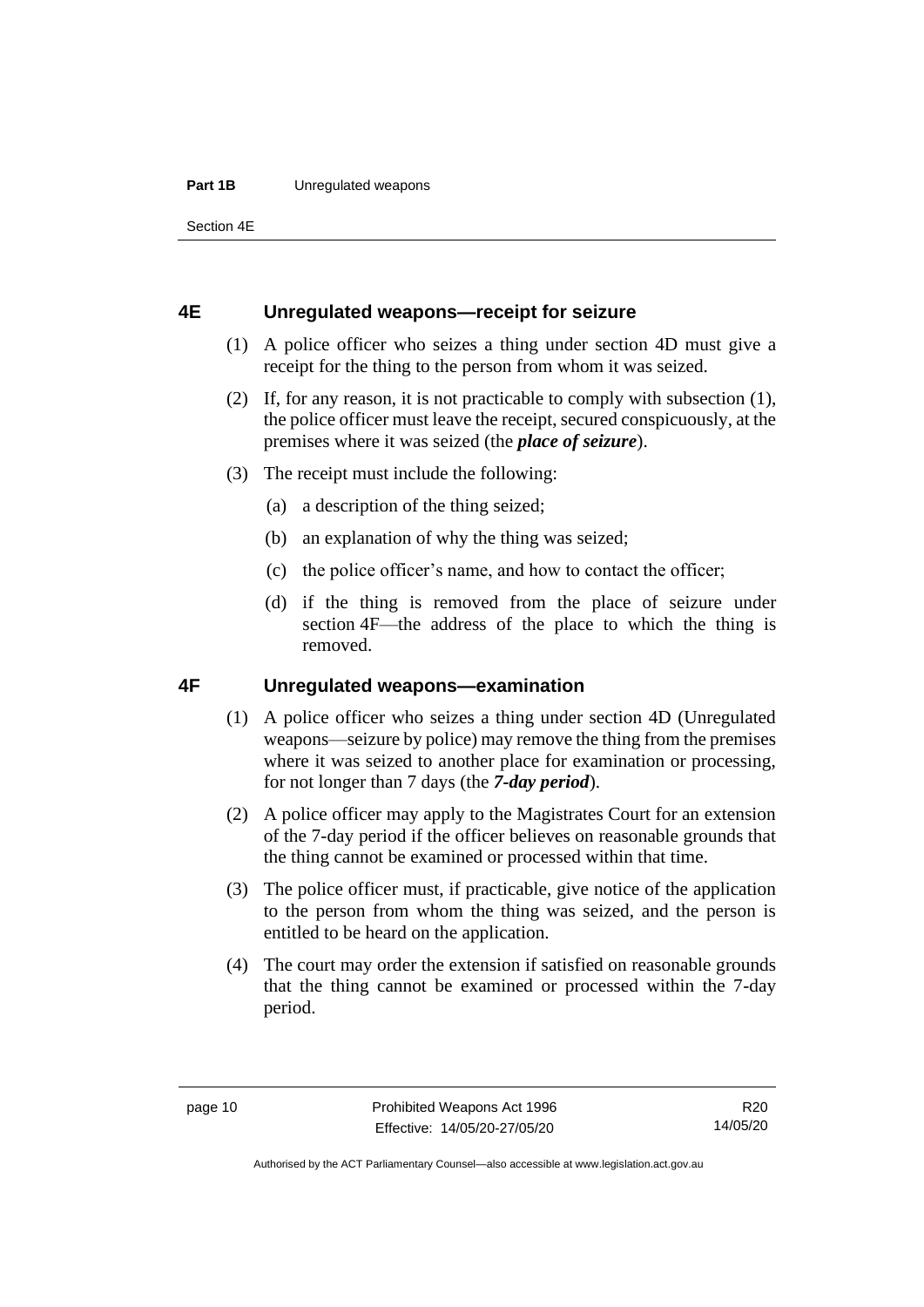(5) If a thing is moved to another place under this section, the police officer must, if practicable, tell the person from whom the thing was seized (or the person's representative) the results of the examination or processing.

## <span id="page-16-0"></span>**4G Unregulated weapons—access to things seized**

A person who would, apart from the seizure, be entitled to inspect a thing seized under section 4D (Unregulated weapons—seizure by police) may inspect it.

### <span id="page-16-1"></span>**4H Unregulated weapons—review of decision to seize**

- (1) The registrar must review each seizure under section 4D (Unregulated weapons—seizure by police) and order the return of the thing to the person from whom it was seized if—
	- (a) when seized, the thing was not—
		- (i) an unregulated weapon; or
		- (ii) a prohibited weapon; or
	- (b) within 30 days after the day of seizure, the thing is not a prohibited weapon; or
	- (c) the registrar has no reasonable grounds to believe that the thing is connected with an offence against any of the following:
		- (i) this Act;
		- (ii) the *[Firearms Act 1996](http://www.legislation.act.gov.au/a/1996-74)*;
		- (iii) the *[Crimes Act 1900;](http://www.legislation.act.gov.au/a/1900-40)*
		- (iv) the [Criminal Code;](http://www.legislation.act.gov.au/a/2002-51)
		- (v) another law prescribed by regulation.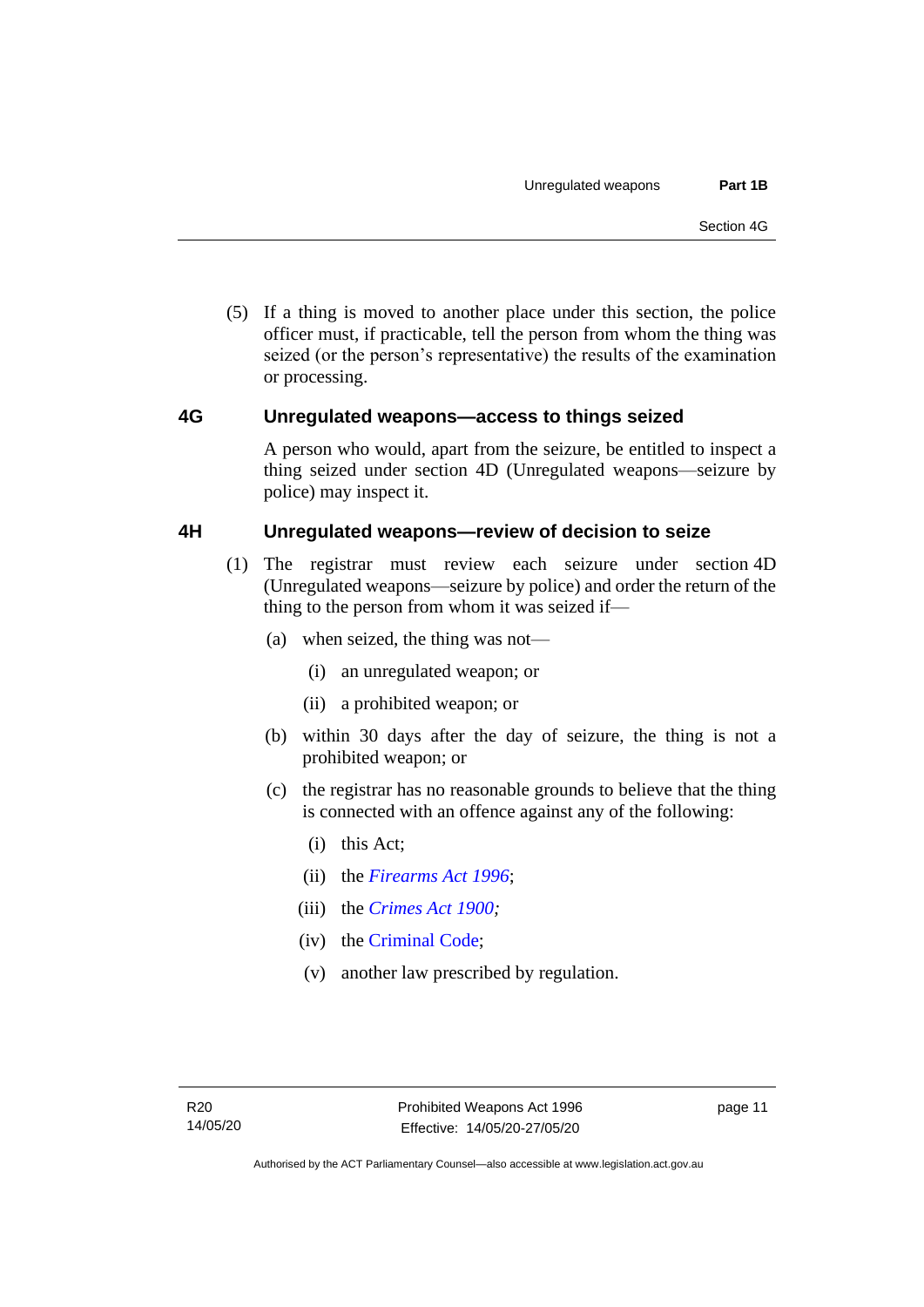#### **Part 1B** Unregulated weapons

Section 4I

- (2) If a thing is ordered to be returned under subsection (1) to the person from whom it was seized, but it cannot be returned, the Territory must pay reasonable compensation to the owner of the thing for its loss.
- (3) In this section:

*offence* includes an offence that there are reasonable grounds for believing has been, is being or will be, committed.

### <span id="page-17-0"></span>**4I Unregulated weapons—forfeiture**

- (1) A thing seized under section 4D (Unregulated weapons—seizure by police) is forfeited to the Territory if there is no requirement under section 4H—
	- (a) to return the thing to the person from whom it was seized; or
	- (b) to pay compensation for the thing.
- (2) A thing forfeited to the Territory may be destroyed or otherwise disposed of as the director-general directs.

Authorised by the ACT Parliamentary Counsel—also accessible at www.legislation.act.gov.au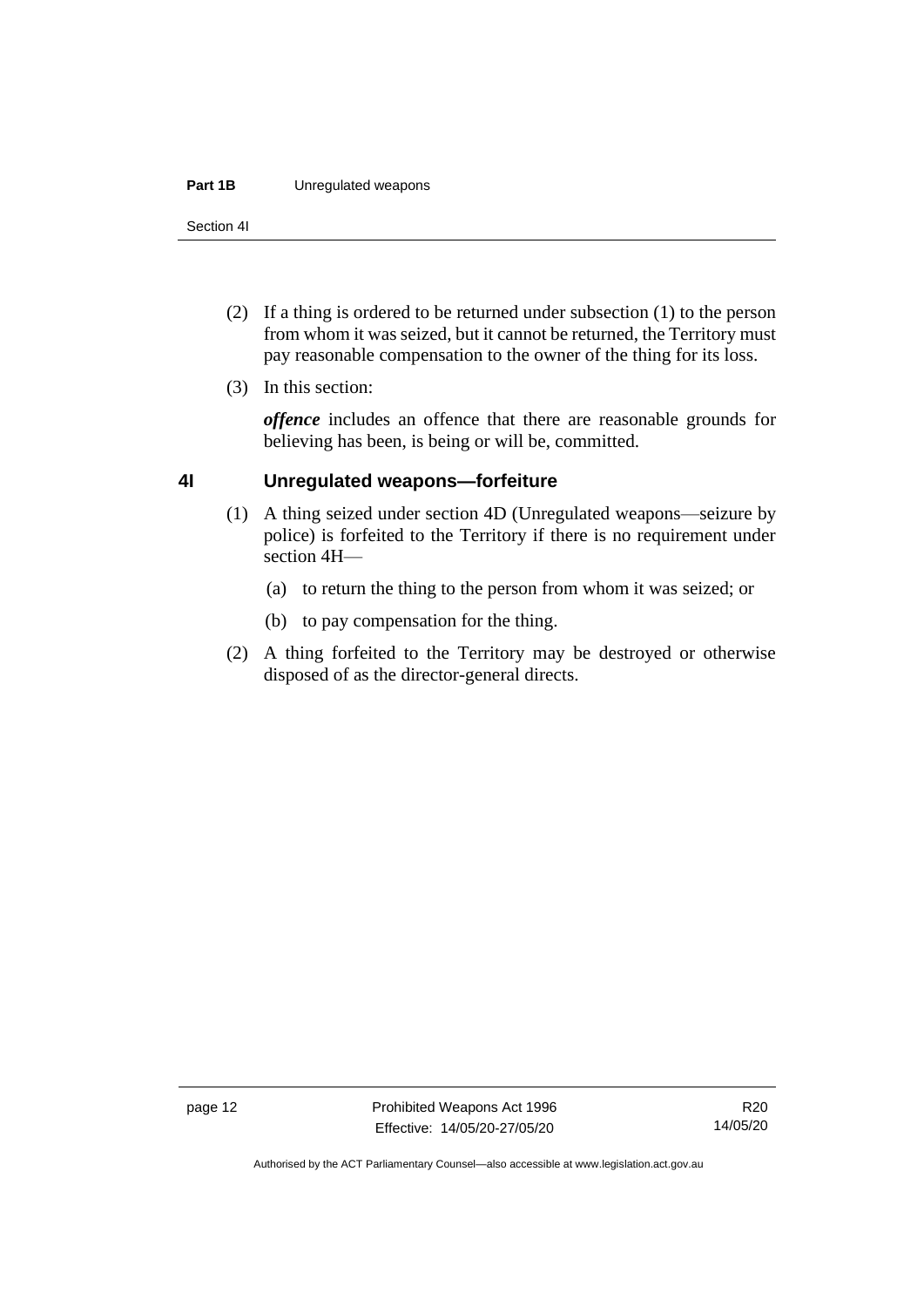## <span id="page-18-0"></span>**Part 1C Minister's guidelines**

## <span id="page-18-1"></span>**4K Minister's guidelines**

- (1) The Minister may make guidelines about the making of a decision by the registrar under section 4L.
- (2) The registrar must comply with any guidelines under this section.
- (3) A guideline is a disallowable instrument.
	- *Note* A disallowable instrument must be notified, and presented to the Legislative Assembly, under the [Legislation Act.](http://www.legislation.act.gov.au/a/2001-14)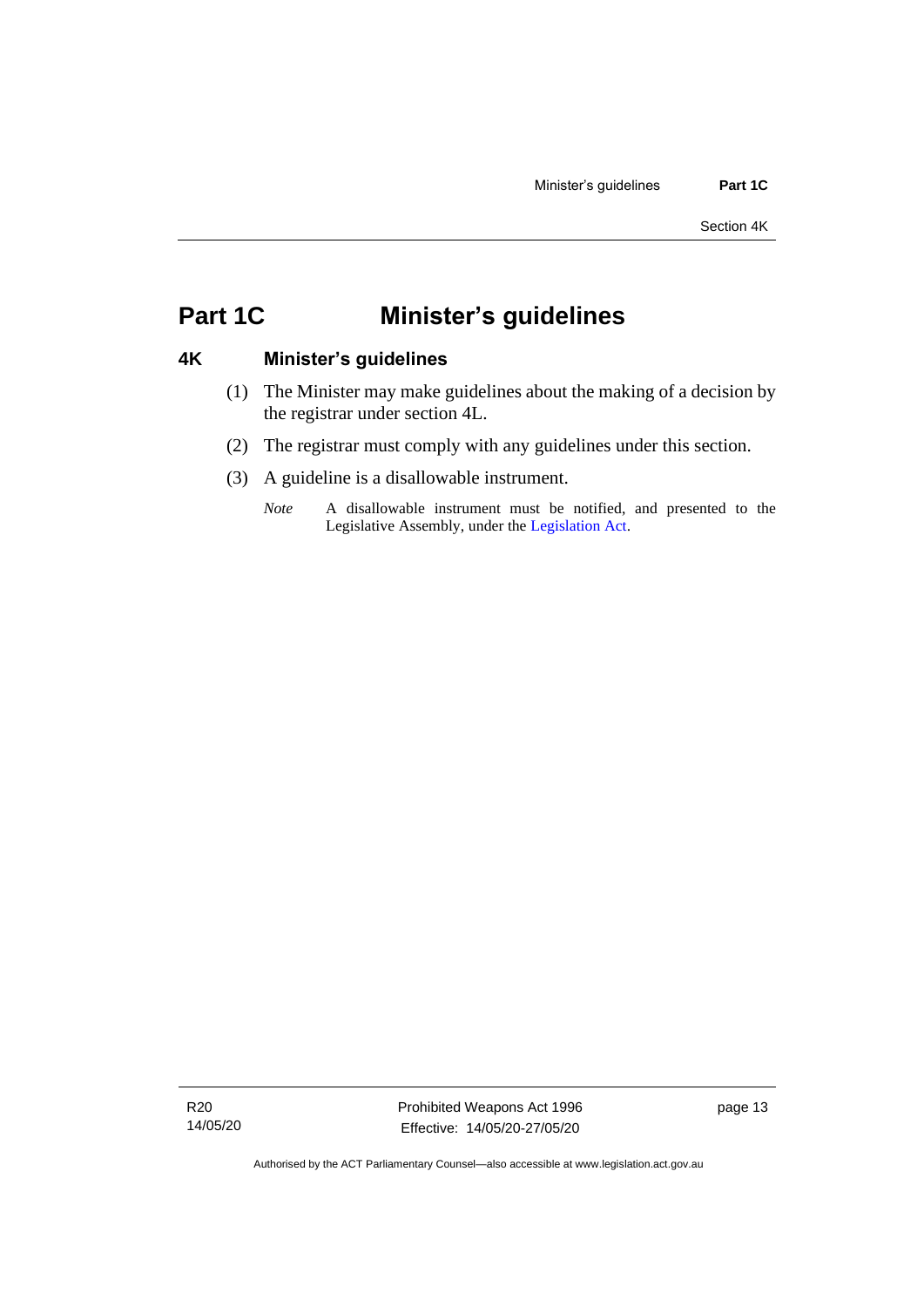Section 4L

## <span id="page-19-0"></span>**Part 1D Declarations about prohibited articles and weapons**

### <span id="page-19-1"></span>**4L Prohibited articles and weapons declarations by registrar**

- (1) The registrar may, in accordance with any guidelines under section 4K (Minister's guidelines), do any of the following:
	- (a) declare something to be a prohibited article;
	- (b) declare an unregulated weapon to be a prohibited weapon;
	- (c) declare that something is not a prohibited article or prohibited weapon.
- (2) A declaration remains in force for 3 months.
- (3) A declaration is a disallowable instrument.
	- *Note* A disallowable instrument must be notified, and presented to the Legislative Assembly, under the [Legislation Act.](http://www.legislation.act.gov.au/a/2001-14)
- (4) The registrar must give additional public notice of the declaration.
	- *Note Public notice* means notice on an ACT Government website or in a daily newspaper circulating in the ACT (see [Legislation Act,](http://www.legislation.act.gov.au/a/2001-14) dict, pt 1). The requirement in s (4) is in addition to the requirement for notification on the legislation register as a disallowable instrument.

### <span id="page-19-2"></span>**4M Effect of certain declarations**

A person does not commit an offence against this Act in relation to the possession or use of a thing that is the subject of a declaration under section 4L (1) (a) or (b) if the elements of the offence happen less than 2 days after the day the declaration is notified under the [Legislation Act.](http://www.legislation.act.gov.au/a/2001-14)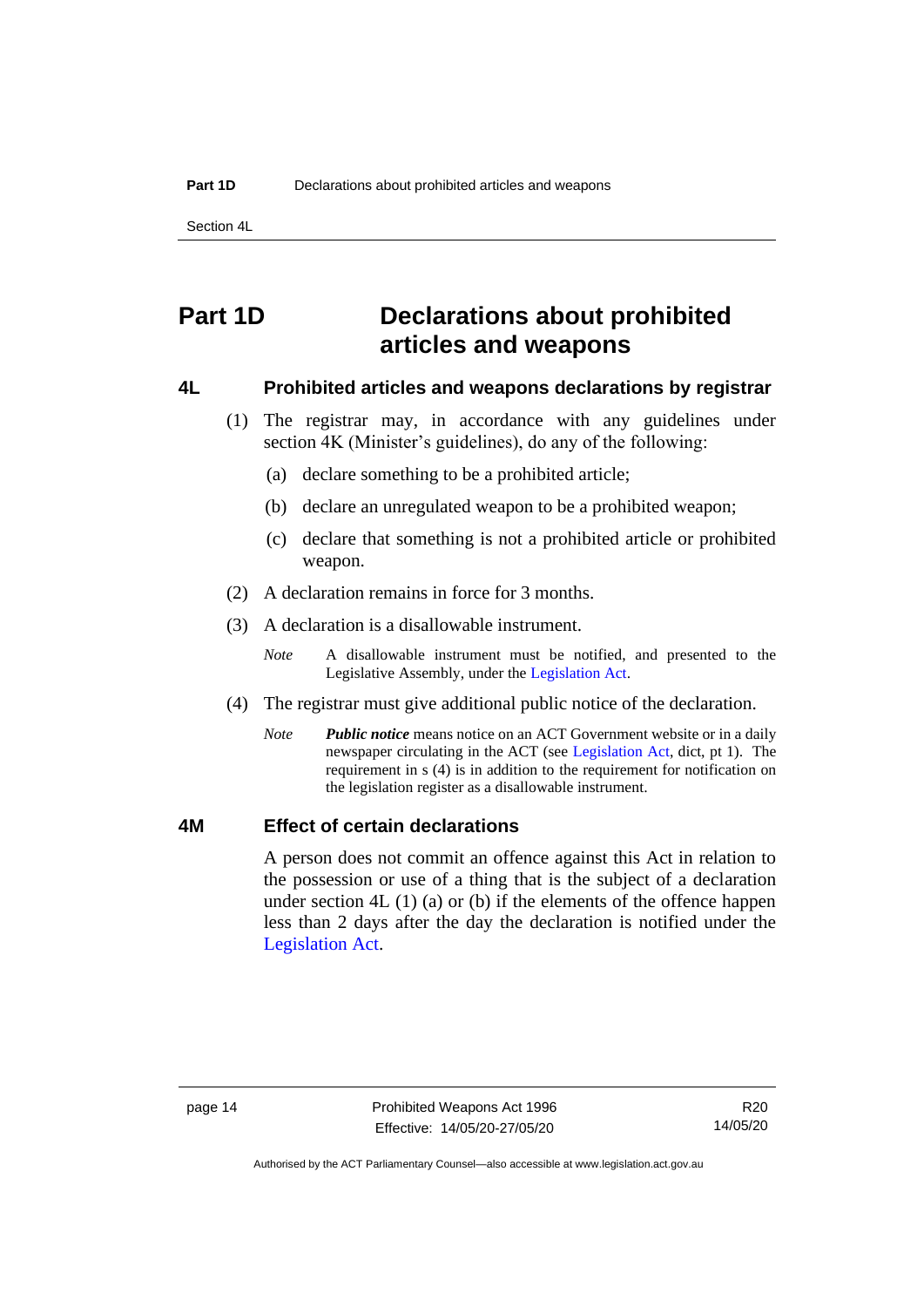## <span id="page-20-0"></span>**Part 2 Offences**

## <span id="page-20-1"></span>**5 Offence—unauthorised possession or use of prohibited weapons**

A person commits an offence if the person—

- (a) possesses or uses a prohibited weapon; and
- (b) is not authorised by a permit, or otherwise under this Act, to possess or use the weapon.

Maximum penalty: 500 penalty units, imprisonment for 5 years or both.

*Note* A reference to an Act includes a reference to the statutory instruments made or in force under the Act, including any regulation (se[e Legislation](http://www.legislation.act.gov.au/a/2001-14)  [Act,](http://www.legislation.act.gov.au/a/2001-14) s 104).

## <span id="page-20-2"></span>**6 Offence—unauthorised possession or use of prohibited articles**

A person commits an offence if the person—

- (a) possesses or uses a prohibited article; and
- (b) is not authorised by a permit, or otherwise under this Act, to possess or use the article.

Maximum penalty: 200 penalty units, imprisonment for 2 years or both.

*Note* A reference to an Act includes a reference to the statutory instruments made or in force under the Act, including any regulation (se[e Legislation](http://www.legislation.act.gov.au/a/2001-14)  [Act,](http://www.legislation.act.gov.au/a/2001-14) s 104).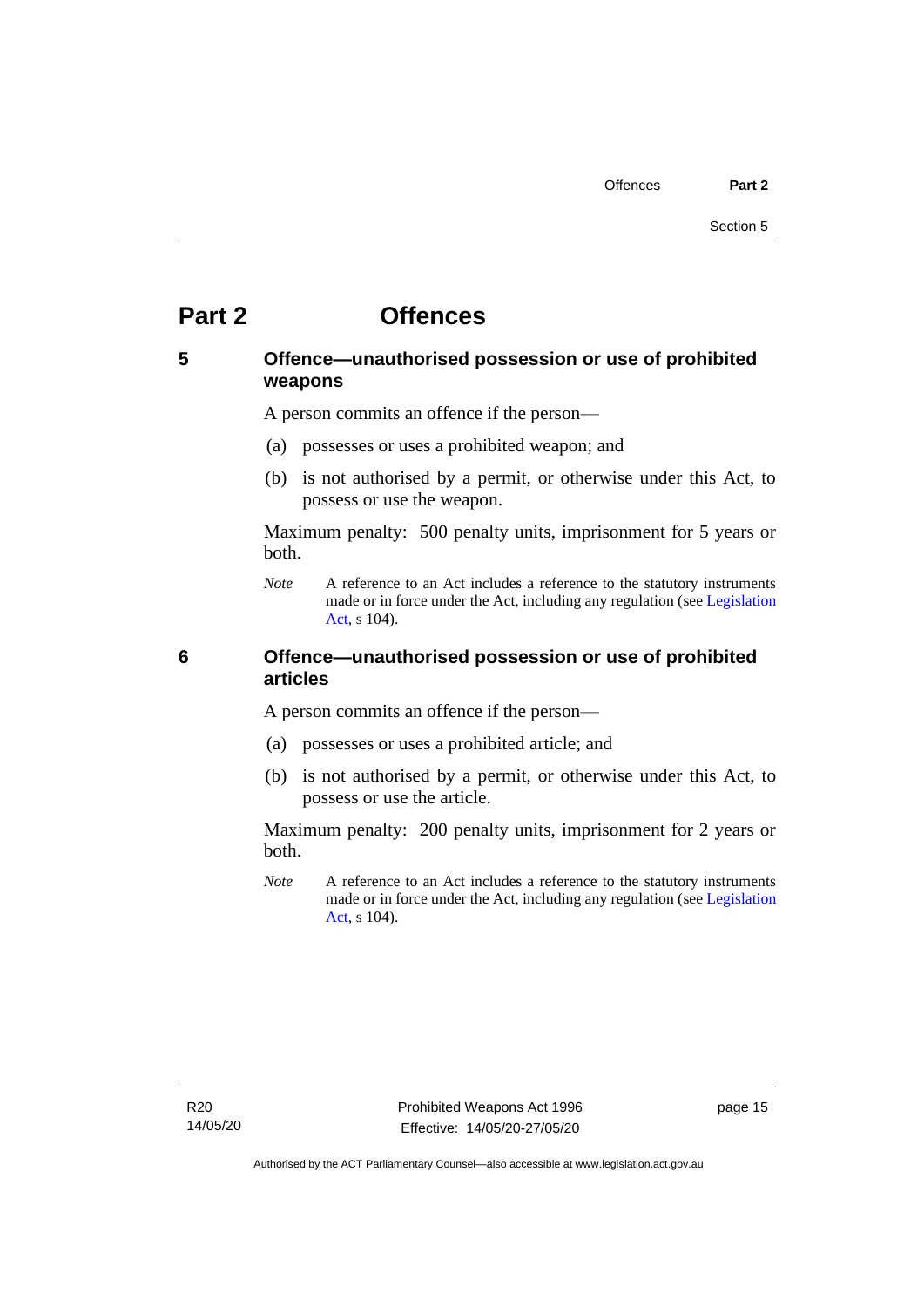#### **Part 2** Offences

## <span id="page-21-0"></span>**6A Declarations about authorised possession and use of laser pointers**

- (1) The registrar may, in accordance with any guidelines under section 6B, declare that the possession or use of a laser pointer is authorised.
	- *Note 1* A power to make a statutory instrument includes power to make different provision in relation to different matters or different classes of matters (se[e Legislation Act,](http://www.legislation.act.gov.au/a/2001-14) s 48.)
	- *Note 2* A reference to an Act includes a reference to a provision of an Act (see [Legislation Act,](http://www.legislation.act.gov.au/a/2001-14) s 7 (3)).
- (2) A declaration may provide for the authorisation—
	- (a) to apply generally or in a particular case; or
	- (b) to be conditional.
- (3) A declaration is a disallowable instrument.

*Note* A disallowable instrument must be notified, and presented to the Legislative Assembly, under the [Legislation Act.](http://www.legislation.act.gov.au/a/2001-14)

(4) In this section:

*laser pointer* means a prohibited weapon that is a hand-held article, commonly known as a laser pointer, designed or adapted to emit a laser beam with an accessible emission level of greater than 1mW.

### <span id="page-21-1"></span>**6B Guidelines for declarations under section 6A**

- (1) The Minister may make guidelines about the making of a declaration under section 6A.
- (2) The registrar must comply with any guidelines under this section.
- (3) A guideline is a disallowable instrument.
	- *Note* A disallowable instrument must be notified, and presented to the Legislative Assembly, under the [Legislation Act.](http://www.legislation.act.gov.au/a/2001-14)

Authorised by the ACT Parliamentary Counsel—also accessible at www.legislation.act.gov.au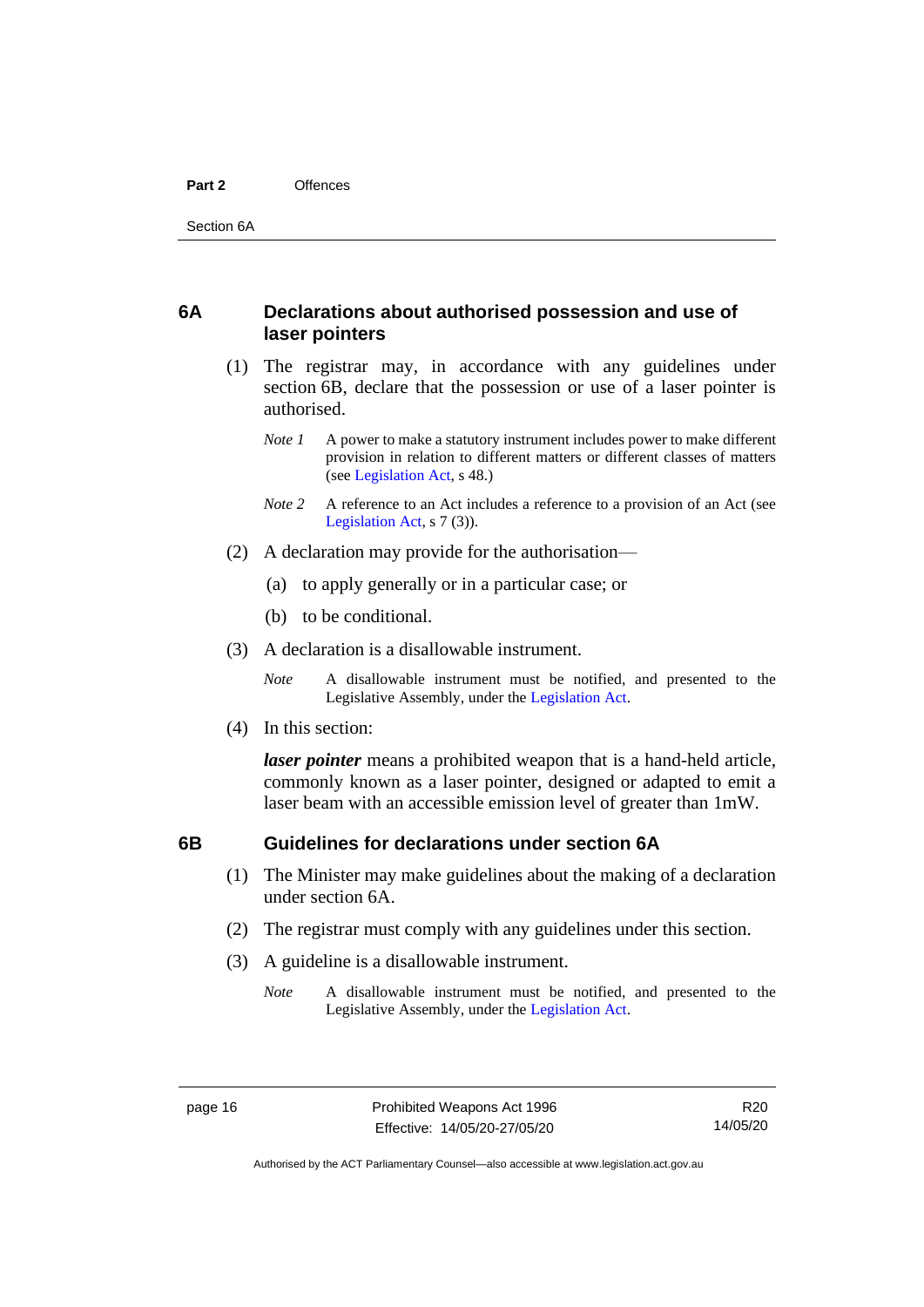### <span id="page-22-0"></span>**7 Inspection of prohibited weapons or articles by police**

- (1) A person who possesses a prohibited weapon or prohibited article must, on demand made by a police officer at any time, produce for inspection by that officer—
	- (a) the weapon or article; and
	- (b) any permit that authorises the person to possess the weapon or article.

Maximum penalty: 50 penalty units.

- (2) A person commits an offence against subsection (1) only if the police officer, when making the demand, explains to the person that failure to comply with the demand is an offence against this Act.
- (3) In subsection (1), a reference to a *prohibited weapon* or a *prohibited article* includes a reference to a part of a prohibited weapon or a prohibited article.

## <span id="page-22-1"></span>**8 Offence—disposal of prohibited weapons and articles by unauthorised holders**

- (1) A person commits an offence if—
	- (a) the person has possession of a prohibited weapon or prohibited article; and
	- (b) the person is not, or is no longer, authorised by a permit or otherwise under this Act to possess the weapon or article; and
	- (c) within 7 days after the day the person comes into possession of, or is no longer authorised to possess, the weapon or article, the person fails—
		- (i) to surrender the weapon or article to a police officer; or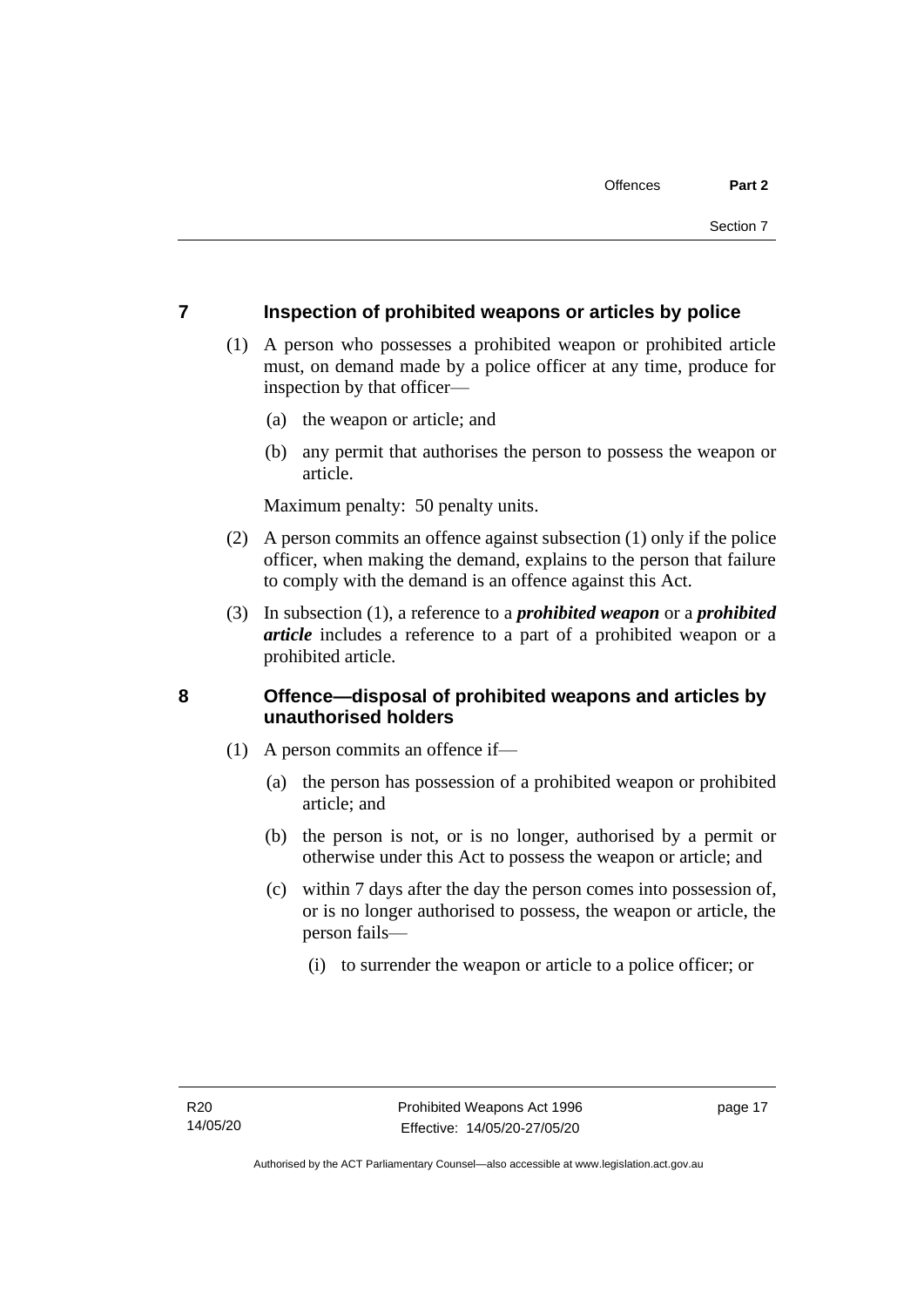(ii) to dispose of the weapon or article to someone who is authorised by a permit to possess it.

Maximum penalty: 50 penalty units, imprisonment for 6 months or both.

- (2) A person does not contravene any other provision of this Act because the person—
	- (a) disposed of or surrendered a prohibited weapon or prohibited article in accordance with this section; or
	- (b) accepted a prohibited weapon or prohibited article under this section.

page 18 Prohibited Weapons Act 1996 Effective: 14/05/20-27/05/20

R20 14/05/20

Authorised by the ACT Parliamentary Counsel—also accessible at www.legislation.act.gov.au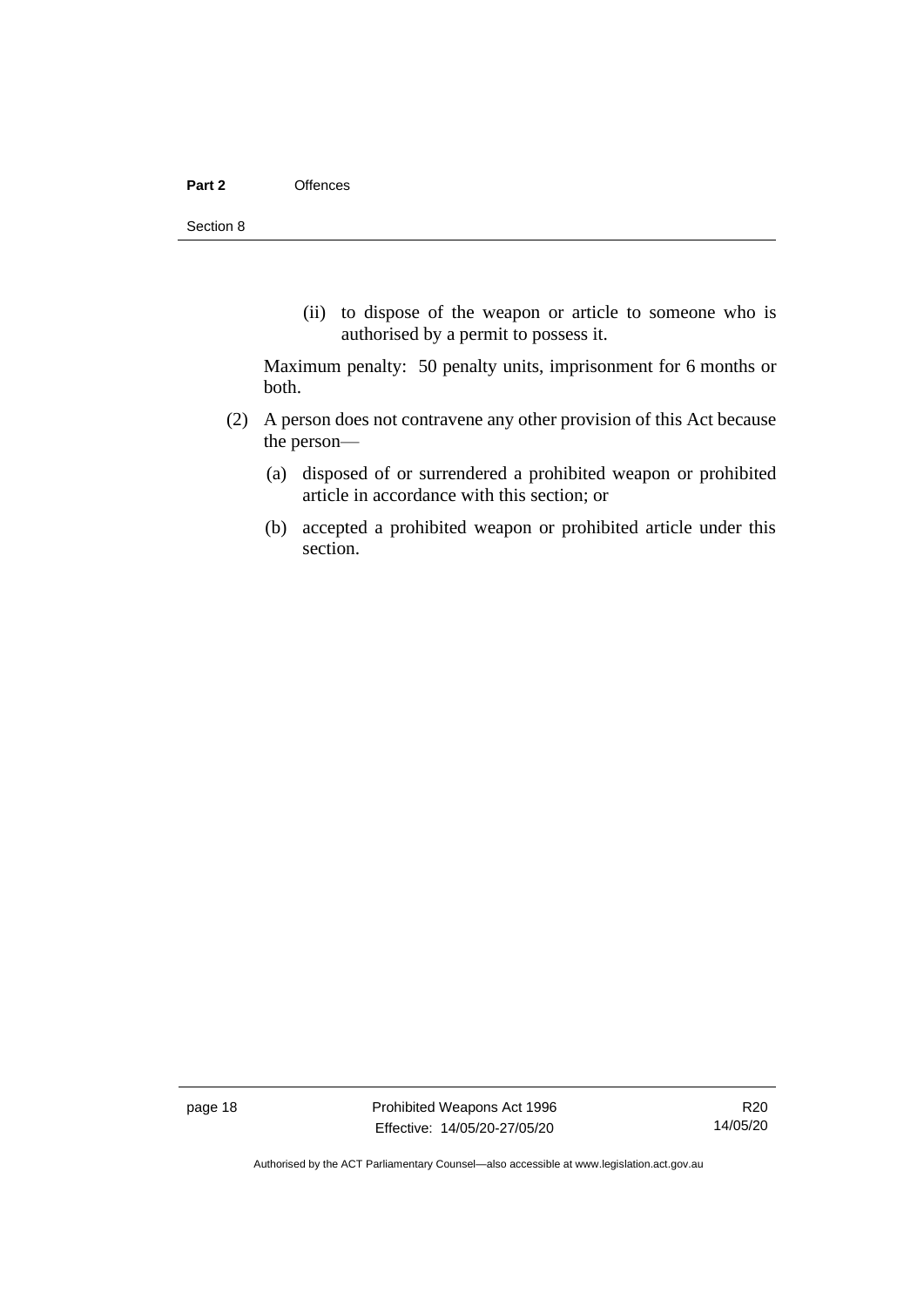## <span id="page-24-0"></span>**Part 3 Permits**

## <span id="page-24-1"></span>**9 Permits**

- (1) The registrar may issue a permit authorising the possession or use of—
	- (a) a prohibited weapon; or
	- (b) a prohibited article.
- (2) The regulations may provide for mandatory or discretionary grounds for refusing the issue of a permit.
- (3) A permit may be issued subject to conditions.
- (4) The conditions may provide for the expiration of the permit, limit the authority it confers and impose requirements on the person to whom the permit is issued.
- (5) The registrar may, for any reason the registrar considers sufficient, cancel a permit by causing written notice of its cancellation to be served on the person to whom the permit was issued.
- (6) A person to whom a permit was issued may surrender the permit for cancellation.

## <span id="page-24-2"></span>**11 Contravention of conditions**

A person to whom a permit is issued must not contravene any requirement made by the conditions of a permit.

Maximum penalty: 50 penalty units.

## <span id="page-24-3"></span>**12 Production of permit**

- (1) A person to whom a permit is issued must, on demand of a police officer at any time—
	- (a) produce the permit for inspection by the police officer if the person has the permit in his or her possession; or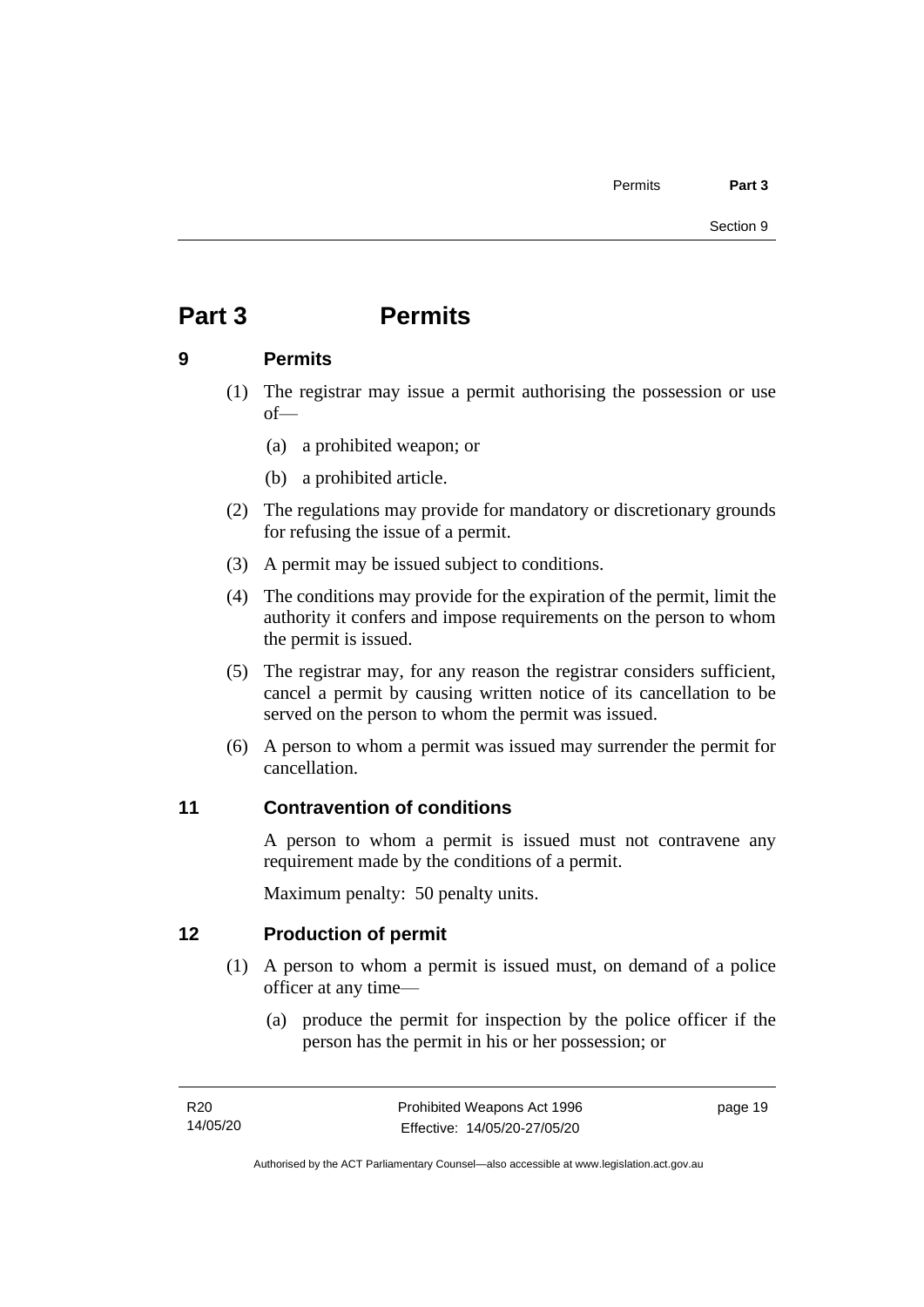#### **Part 3** Permits

(b) state the person's full name and usual place of residence to the police officer.

Maximum penalty: 50 penalty units, imprisonment for 6 months or both.

(2) A person commits an offence against subsection (1) only if the police officer, when making the demand, explains to the person that failure to comply with the demand is an offence against this Act.

## <span id="page-25-0"></span>**13 Surrender of cancelled permit**

If a permit is cancelled or expires, the person to whom it was issued must within 7 days of that cancellation or expiry, surrender it to the registrar.

Maximum penalty: 50 penalty units, imprisonment for 6 months or both.

page 20 Prohibited Weapons Act 1996 Effective: 14/05/20-27/05/20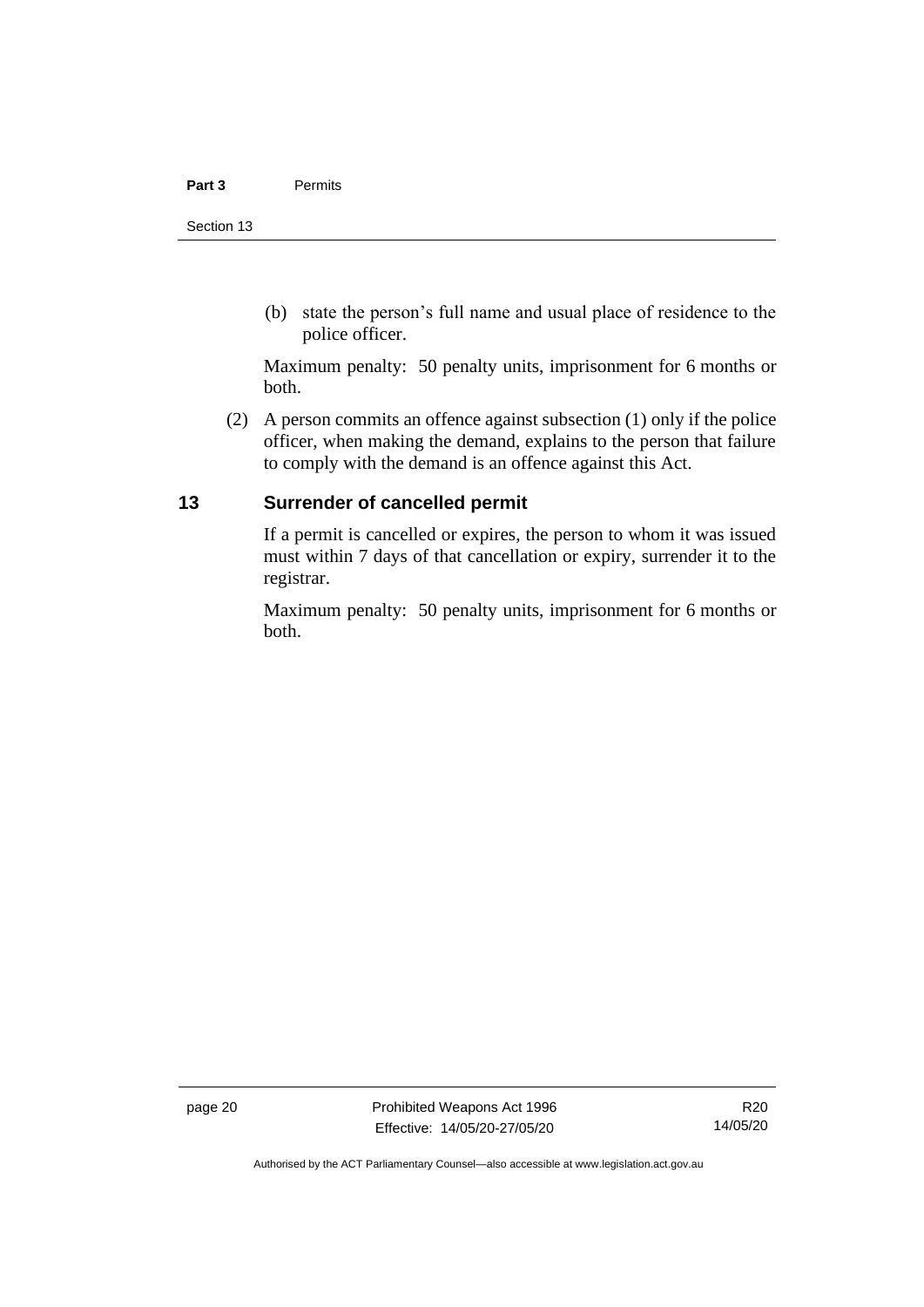## <span id="page-26-0"></span>**Part 3A Notification and review of decisions**

### <span id="page-26-1"></span>**14 Meaning of** *reviewable decision—***pt 3A**

In this part:

*reviewable decision* means a decision mentioned in schedule 3, column 3 under a provision of this Act mentioned in column 2 in relation to the decision.

## <span id="page-26-2"></span>**14A Reviewable decision notices**

If a person makes a reviewable decision, the person must give a reviewable decision notice to each entity mentioned in schedule 3, column 4 in relation to the decision.

- *Note 1* The person must also take reasonable steps to give a reviewable decision notice to any other person whose interests are affected by the decision (see *[ACT Civil and Administrative Tribunal Act 2008](http://www.legislation.act.gov.au/a/2008-35)*, s 67A).
- *Note* 2 The requirements for reviewable decision notices are prescribed under the *[ACT Civil and Administrative Tribunal Act 2008](http://www.legislation.act.gov.au/a/2008-35)*.

### <span id="page-26-3"></span>**14B Applications for review**

The following may apply to the ACAT for a review of a reviewable decision:

- (a) an entity mentioned in schedule 3, column 4 in relation to the decision;
- (b) any other person whose interests are affected by the decision.
- *Note* If a form is approved under the *[ACT Civil and Administrative Tribunal](http://www.legislation.act.gov.au/a/2008-35)  [Act 2008](http://www.legislation.act.gov.au/a/2008-35)* for the application, the form must be used.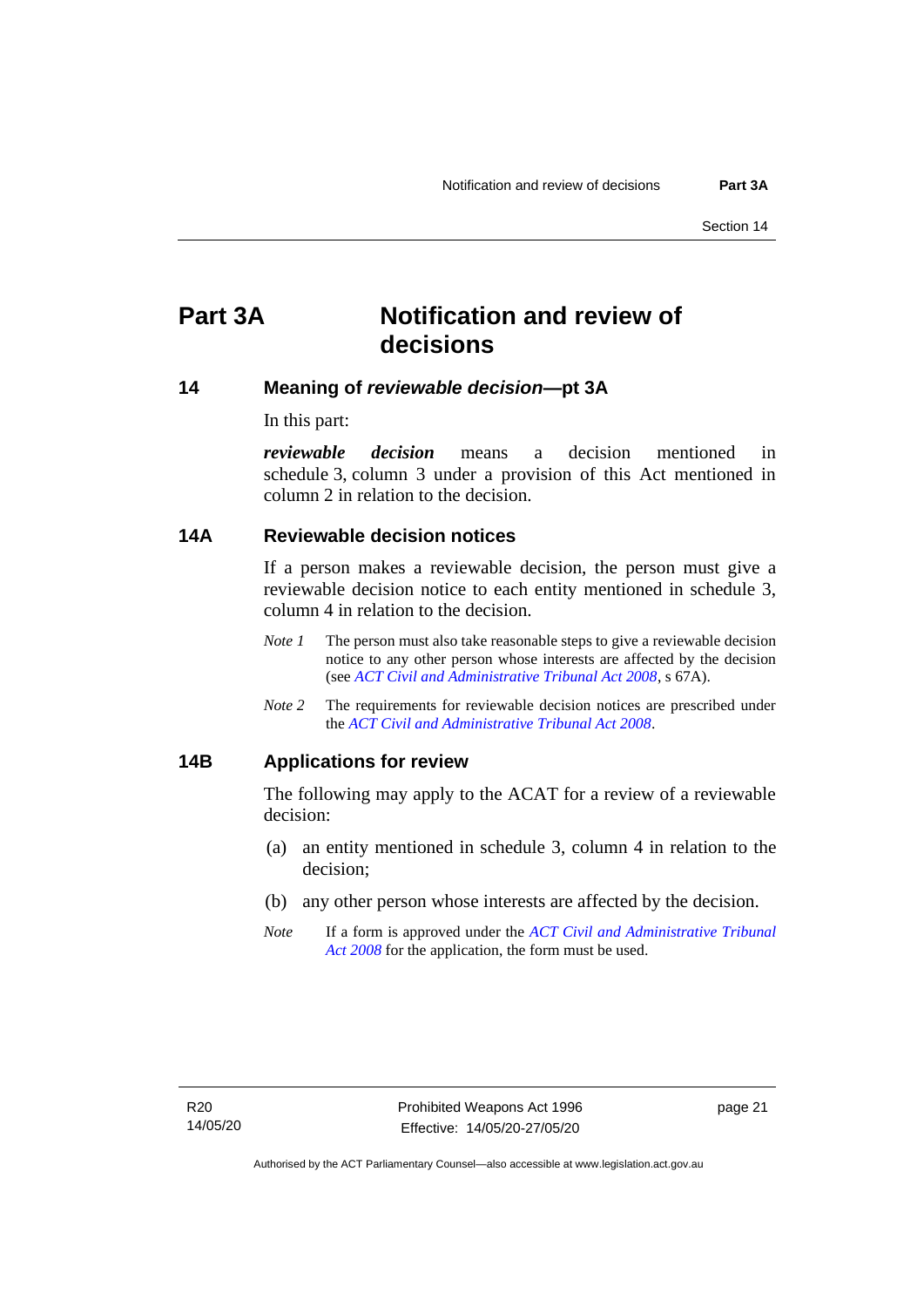#### **Part 4** Miscellaneous

Section 15

## <span id="page-27-0"></span>**Part 4 Miscellaneous**

### <span id="page-27-1"></span>**15 Information to be supplied**

A person who has possession of a prohibited weapon or prohibited article acquired from another person must, on demand made by a police officer at any time, inform the police officer of—

- (a) the name and address of the person from whom the weapon or article was acquired; and
- (b) the date on which it was acquired.

Maximum penalty: 50 penalty units.

## <span id="page-27-2"></span>**16 Disposal of surrendered or seized prohibited weapons or prohibited articles**

- (1) A magistrate may, on application by a police officer or by any person who claims to be the owner of a prohibited weapon or prohibited article surrendered to or seized by a police officer in accordance with this Act, order that the weapon or article—
	- (a) be forfeited to the Territory; or
	- (b) be returned to the person claiming to be the owner of the weapon or article; or
	- (c) be otherwise disposed of in such manner as the court thinks fit.
- (2) If a person is found guilty of an offence against this Act and a weapon or article has been seized by a police officer in connection with the offence, the court which makes the finding of guilt is taken to have ordered that the weapon or article be forfeited to the Territory.
	- *Note Found guilty*—see th[e Legislation Act,](http://www.legislation.act.gov.au/a/2001-14) dictionary, pt 1.
- (3) A weapon or article forfeited under subsection (2) may be destroyed.

R20 14/05/20

Authorised by the ACT Parliamentary Counsel—also accessible at www.legislation.act.gov.au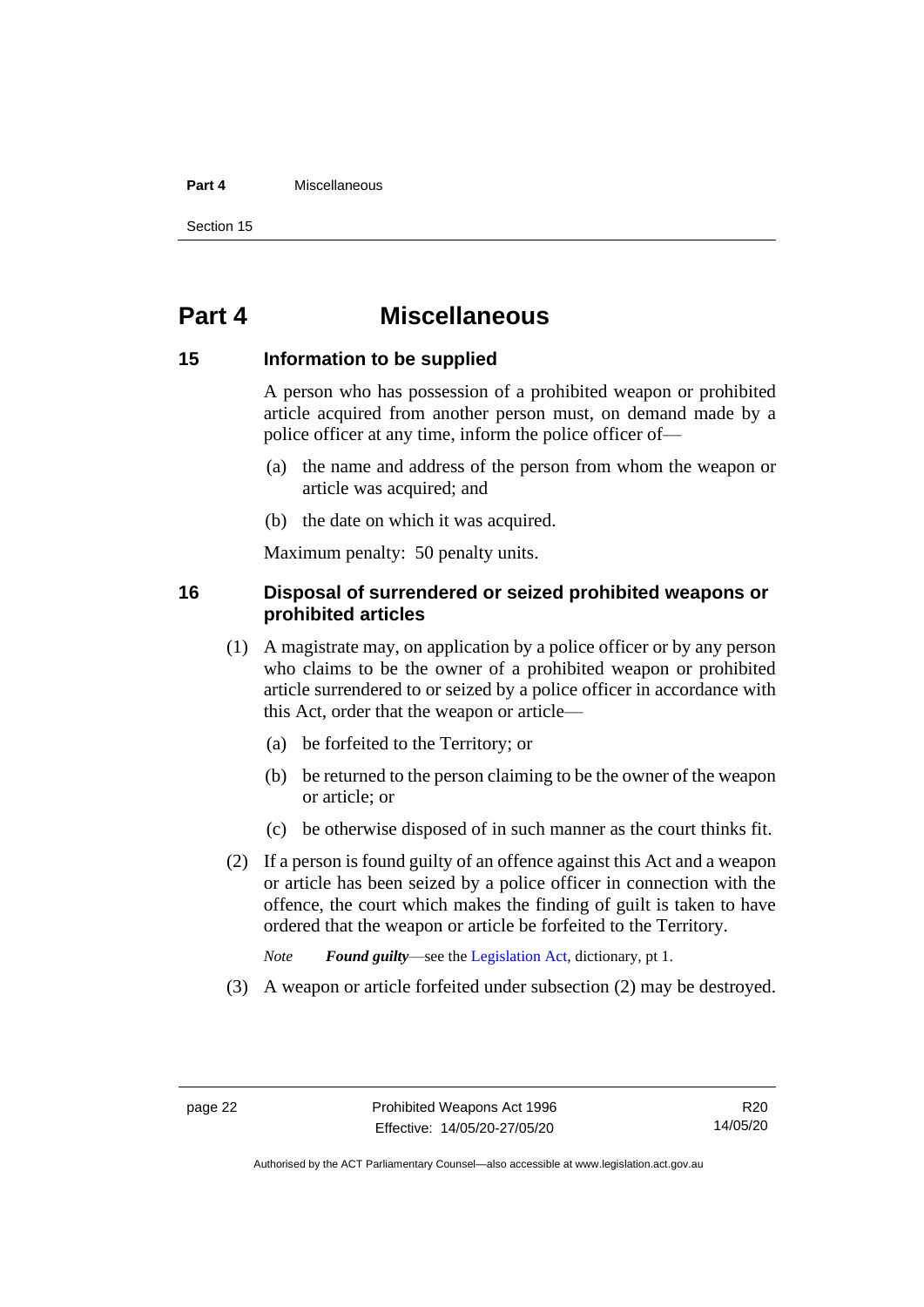## <span id="page-28-0"></span>**17 Evidentiary provisions**

A certificate signed by the registrar stating the following is evidence of the matter stated:

- (a) at a stated time or during a stated period, a stated person was, or was not, the holder of a stated permit (or of a permit for a stated prohibited weapon or prohibited article);
- (b) a permit was or was not, on a day or during a stated period, subject to a stated condition.

### <span id="page-28-1"></span>**17A Determination of fees**

- (1) The Minister may determine fees for this Act.
	- *Note* The [Legislation Act](http://www.legislation.act.gov.au/a/2001-14) contains provisions about the making of determinations and regulations relating to fees (see pt 6.3).
- (2) A determination is a disallowable instrument.
	- *Note* A disallowable instrument must be notified, and presented to the Legislative Assembly, under the [Legislation Act.](http://www.legislation.act.gov.au/a/2001-14)

### <span id="page-28-2"></span>**18 Approved forms**

- (1) The registrar may approve forms for this Act.
- (2) If the registrar approves a form for a particular purpose, the approved form must be used for that purpose.
- (3) An approved form is a notifiable instrument.
	- *Note* A notifiable instrument must be notified under the *[Legislation Act 2001](http://www.legislation.act.gov.au/a/2001-14)*.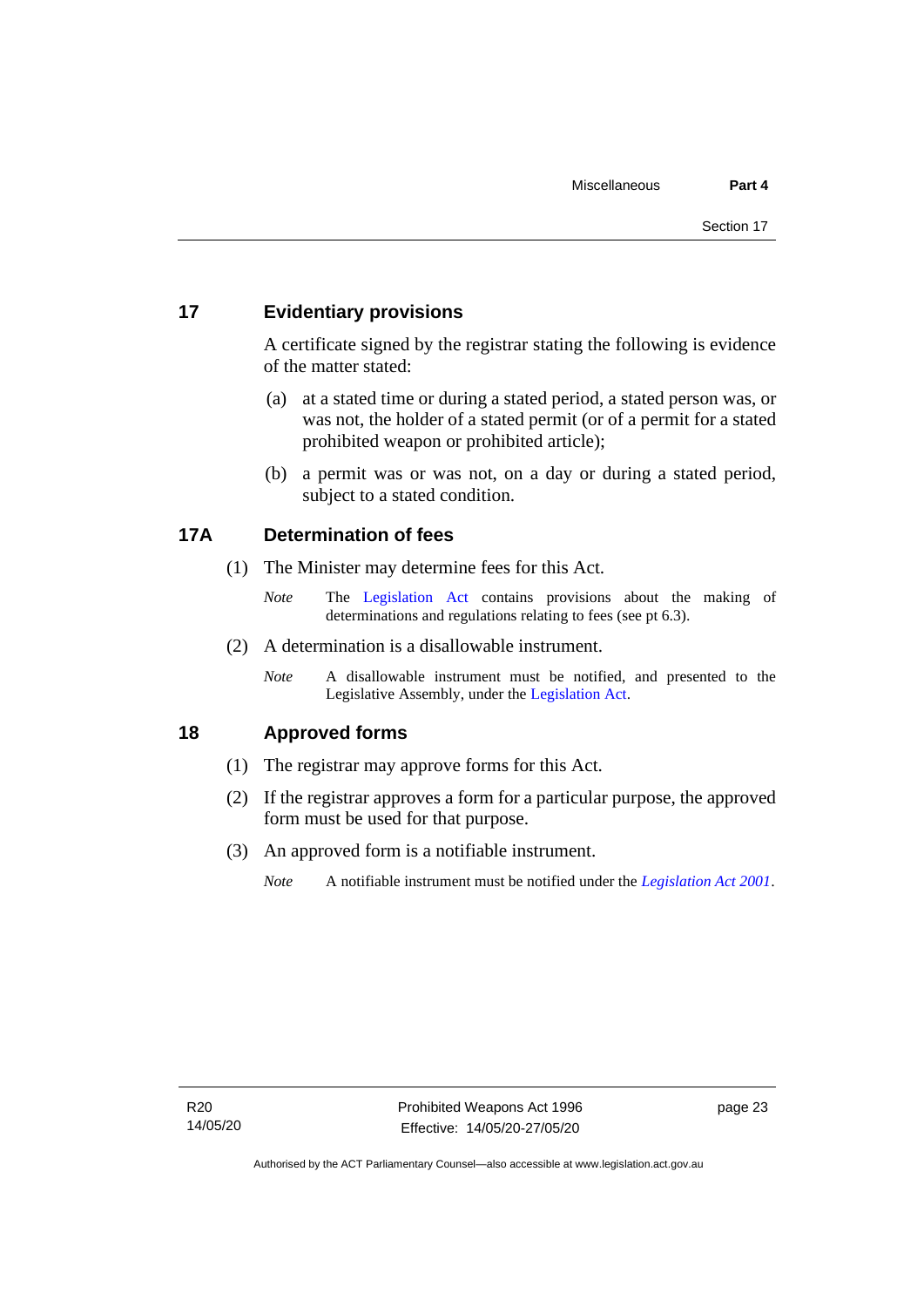#### **Part 4** Miscellaneous

Section 19

## <span id="page-29-0"></span>**19 Regulation-making power**

- (1) The Executive may make regulations for this Act.
	- *Note* Regulations must be notified, and presented to the Legislative Assembly, under the *[Legislation Act 2001](http://www.legislation.act.gov.au/a/2001-14)*.
- (2) The regulations may prescribe offences for contraventions of the regulations and prescribe maximum penalties of not more than 10 penalty units for offences against the regulations.

page 24 Prohibited Weapons Act 1996 Effective: 14/05/20-27/05/20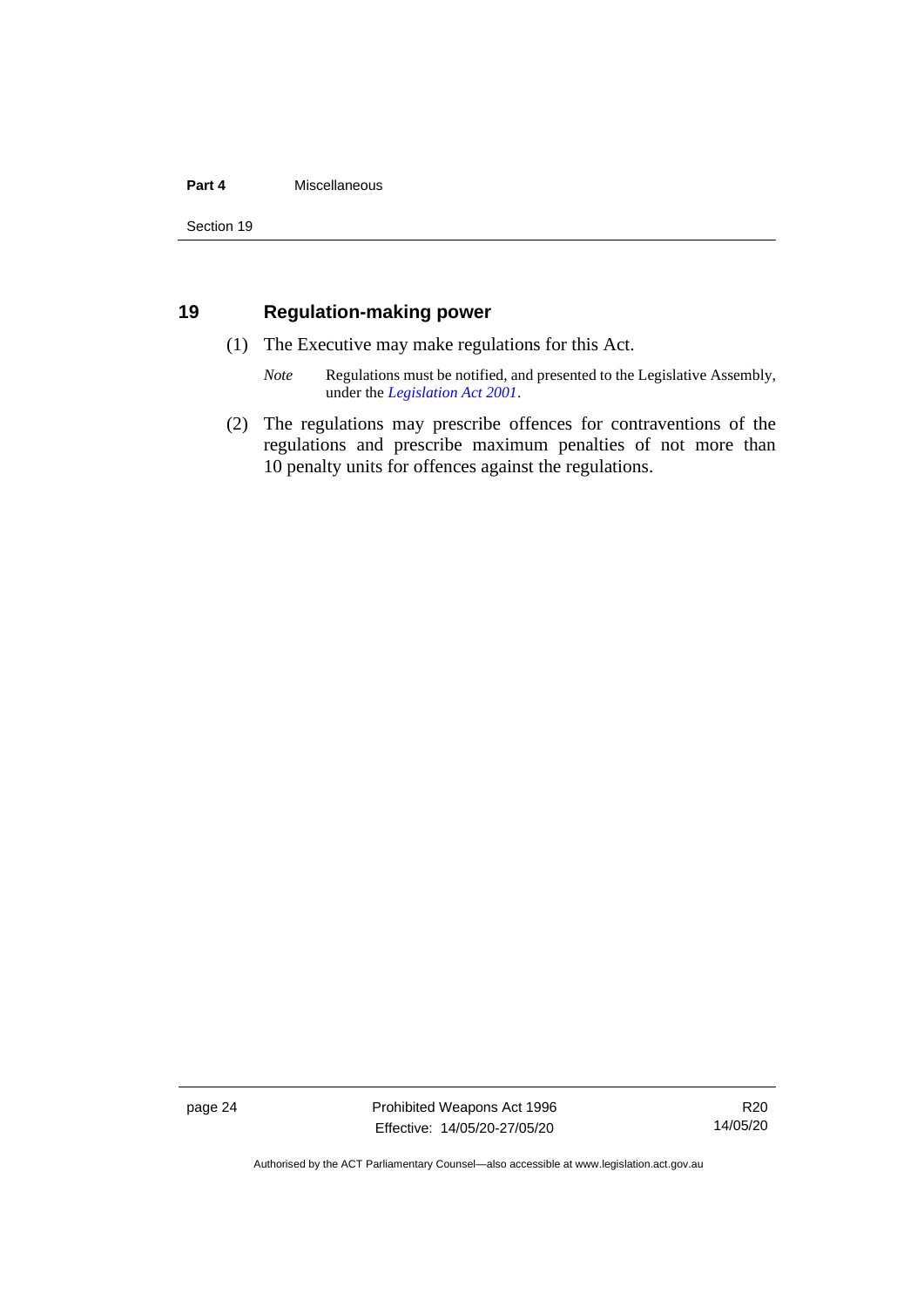## <span id="page-30-0"></span>**Part 6 COVID-19 emergency response**

## <span id="page-30-1"></span>**55 Declaration—COVID-19 emergency response**

- (1) The Minister may, for the purpose of responding to the public health emergency caused by the COVID-19 pandemic, make a declaration prohibiting the registrar from issuing a permit under this Act.
	- *Note* Power to make a statutory instrument includes power to make different provision in relation to different matters or different classes of matters, and to make an instrument that applies differently by reference to stated exceptions or factors (see [Legislation Act,](http://www.legislation.act.gov.au/a/2001-14) s 48).
- (2) A declaration is a disallowable instrument.
	- *Note* A disallowable instrument must be notified, and presented to the Legislative Assembly, under the [Legislation Act.](http://www.legislation.act.gov.au/a/2001-14)
- (3) A declaration expires on—
	- (a) the first day no COVID-19 emergency is in force (the *declaration end date*); or
	- (b) if the Minister considers that the effect of the COVID-19 pandemic justifies a later day, being a day not later than 3 months after the declaration end date—a later day notified by the Minister before the declaration end date.
- (4) A notification under subsection (3) (b) is a notifiable instrument.

*Note* A notifiable instrument must be notified under the [Legislation Act.](http://www.legislation.act.gov.au/a/2001-14)

(5) In this section:

#### *COVID-19 emergency* means—

- (a) a state of emergency declared under the *[Emergencies Act](http://www.legislation.act.gov.au/a/2004-28) 2004*, section 156 because of the coronavirus disease 2019 (COVID-19); or
- (b) an emergency declared under the *[Public Health Act 1997](http://www.legislation.act.gov.au/a/1997-69)*, section 119 (including any extension or further extension) because of the coronavirus disease 2019 (COVID-19).

page 25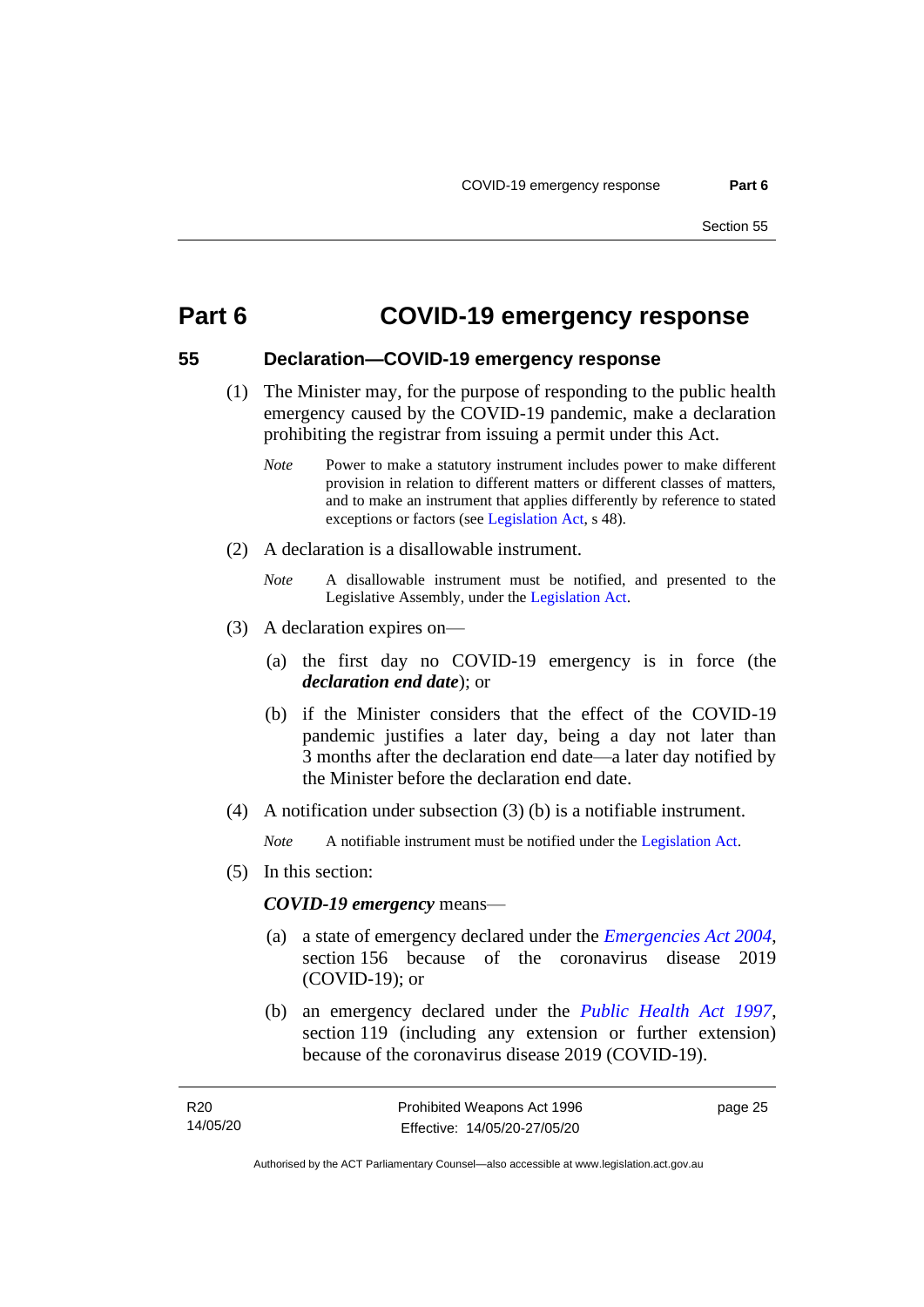#### Part 6 COVID-19 emergency response

Section 55

(6) This part expires at the end of a 3-month period during which no COVID-19 emergency has been in force.

page 26 **Prohibited Weapons Act 1996** Effective: 14/05/20-27/05/20

R20 14/05/20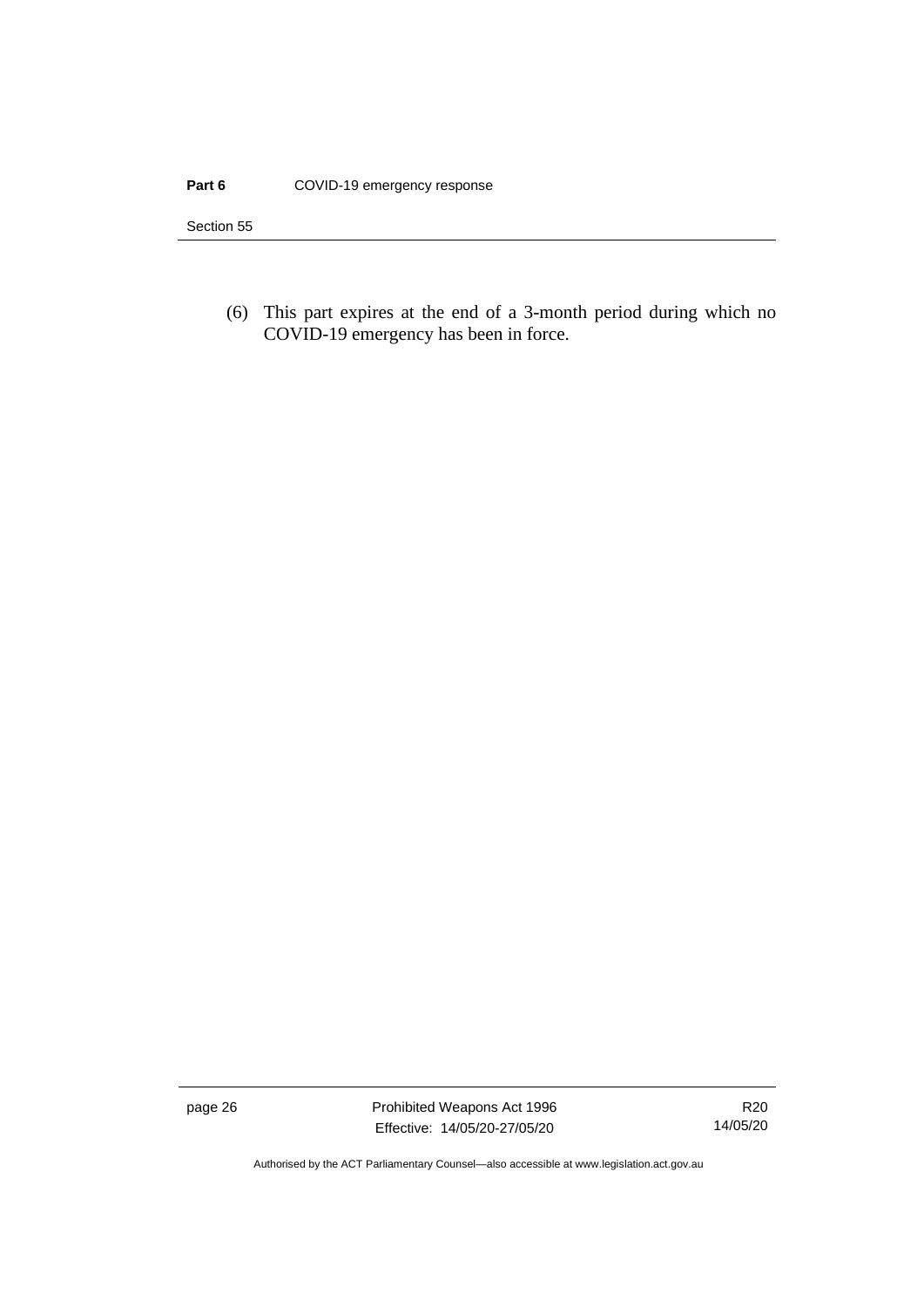## <span id="page-32-0"></span>**Schedule 1 Prohibited weapons**

<span id="page-32-1"></span>(see s 4A)

## **Part 1.1 Prohibited bladed weapons**

| column 1<br>item | column <sub>2</sub><br>description |                                                                                                                            |                                                                                                                                                                                     |  |
|------------------|------------------------------------|----------------------------------------------------------------------------------------------------------------------------|-------------------------------------------------------------------------------------------------------------------------------------------------------------------------------------|--|
| $\mathbf{1}$     |                                    | a flick knife or other similar device that has a blade folded or<br>recessed into the handle which opens automatically by— |                                                                                                                                                                                     |  |
|                  | (a)                                |                                                                                                                            | gravity or centrifugal force; or                                                                                                                                                    |  |
|                  | (b)                                |                                                                                                                            | pressure applied to a button, spring or device in or attached<br>to the handle of the device                                                                                        |  |
| $\overline{2}$   |                                    |                                                                                                                            | a sheath knife or other similar device that has a sheath that<br>withdraws into the handle by-                                                                                      |  |
|                  | (a)                                |                                                                                                                            | gravity or centrifugal force; or                                                                                                                                                    |  |
|                  | (b)                                |                                                                                                                            | pressure applied to a button, spring or device in or attached<br>to the handle of the device                                                                                        |  |
| 3                |                                    | instrument-                                                                                                                | a dagger or other similar device, that has a sharp-pointed stabbing                                                                                                                 |  |
|                  | (a)                                |                                                                                                                            | that can be concealed on the person; and                                                                                                                                            |  |
|                  | (b)                                | $that$ —                                                                                                                   |                                                                                                                                                                                     |  |
|                  |                                    | (i)                                                                                                                        | has a flat blade with cutting edges (whether serrated<br>or non-serrated) along the length of both sides; or                                                                        |  |
|                  |                                    | (ii)                                                                                                                       | has a needle-like blade, the cross section of which is<br>elliptical or has three or more sides; and                                                                                |  |
|                  |                                    | (iii)                                                                                                                      | is not a sword or bayonet                                                                                                                                                           |  |
|                  | <b>Example</b>                     |                                                                                                                            |                                                                                                                                                                                     |  |
|                  |                                    | Urban Skinner push dagger                                                                                                  |                                                                                                                                                                                     |  |
|                  | <b>Note</b>                        |                                                                                                                            | An example is part of the Act, is not exhaustive and may extend, but<br>does not limit, the meaning of the provision in which it appears (see<br>Legislation Act, s 126 and s 132). |  |
|                  |                                    |                                                                                                                            |                                                                                                                                                                                     |  |

page 27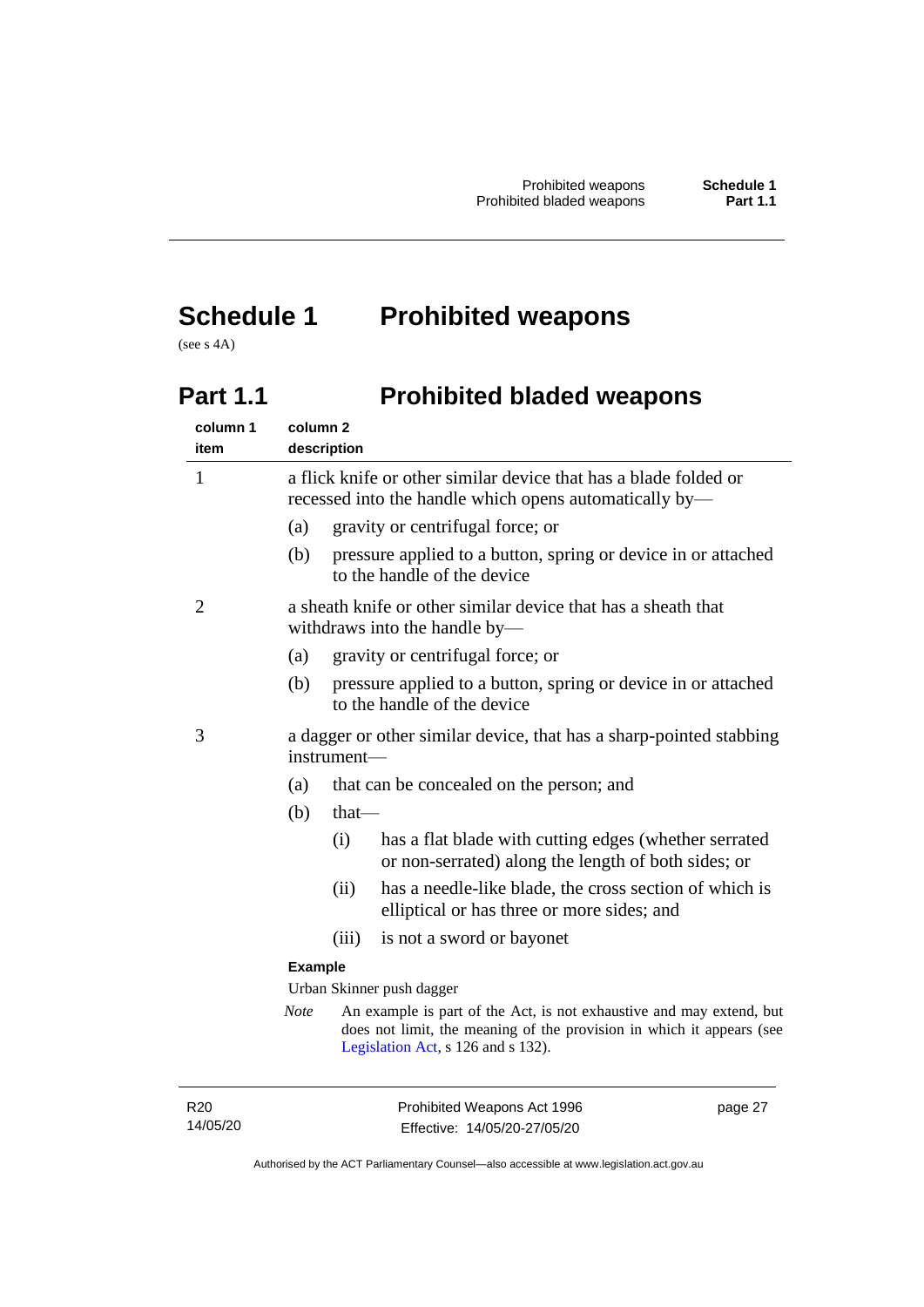| column 1<br>item | column <sub>2</sub><br>description                                                                                                         |  |  |
|------------------|--------------------------------------------------------------------------------------------------------------------------------------------|--|--|
| $\overline{4}$   | a butterfly knife, balisong or other similar device that consists of a<br>blade (whether single-edged or multi-edged) or spike that—       |  |  |
|                  | fits within 2 handles attached to the blade or spike by<br>(a)<br>transverse pivot points; and                                             |  |  |
|                  | (b)<br>can be opened by gravity or centrifugal force                                                                                       |  |  |
| 5                | a star knife or other similar device that—                                                                                                 |  |  |
|                  | consists of 2 or more angular points, blades or spikes that<br>(a)<br>spreads out about a central axis point; and                          |  |  |
|                  | is designed to spin around the knife's central axis point in<br>(b)<br>flight when thrown at a target                                      |  |  |
| 6                | a trench knife or other similar device that—                                                                                               |  |  |
|                  | consists of a blade (whether single-edged or multi-edged) or<br>(a)<br>spike; and                                                          |  |  |
|                  | is fitted with a handle made of a hard substance; and<br>(b)                                                                               |  |  |
|                  | is either made or modified to be fitted over the knuckles of<br>(c)<br>the hand of the user-                                               |  |  |
|                  | to protect the knuckles; and<br>(i)                                                                                                        |  |  |
|                  | to increase the effect of a punch or blow<br>(ii)                                                                                          |  |  |
| 7                | a knife that can discharge a blade as a projectile by a spring<br>mechanism or other means (known as a ballistic knife)                    |  |  |
| 8                | a blade, knife or axe that is either made or modified to be thrown                                                                         |  |  |
| 9                | a claw (known as a hand or foot claw) made or modified to be<br>attached to or worn on the hand or foot to cause injury to someone<br>else |  |  |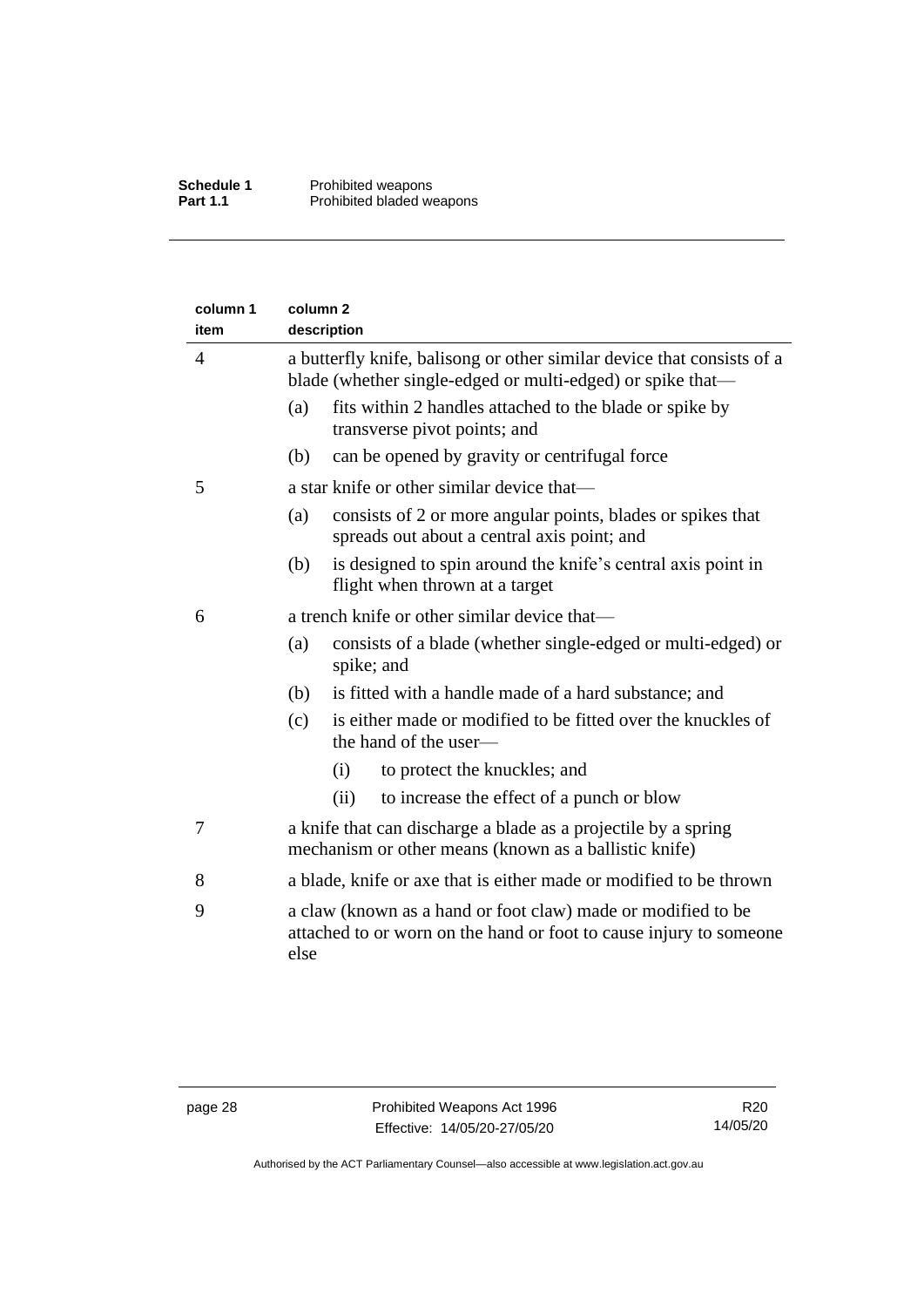| column 1<br>item | column 2<br>description                                                                                       |  |
|------------------|---------------------------------------------------------------------------------------------------------------|--|
| 10               | an article or other thing that—                                                                               |  |
|                  | because of its appearance is capable of being mistaken for<br>(a)<br>something else that is not a weapon; and |  |
|                  | disguises or conceals within it a single-edged or multi-<br>(b)<br>edged blade or spike                       |  |
|                  | <b>Example</b>                                                                                                |  |
|                  | credit card knife                                                                                             |  |

R20 14/05/20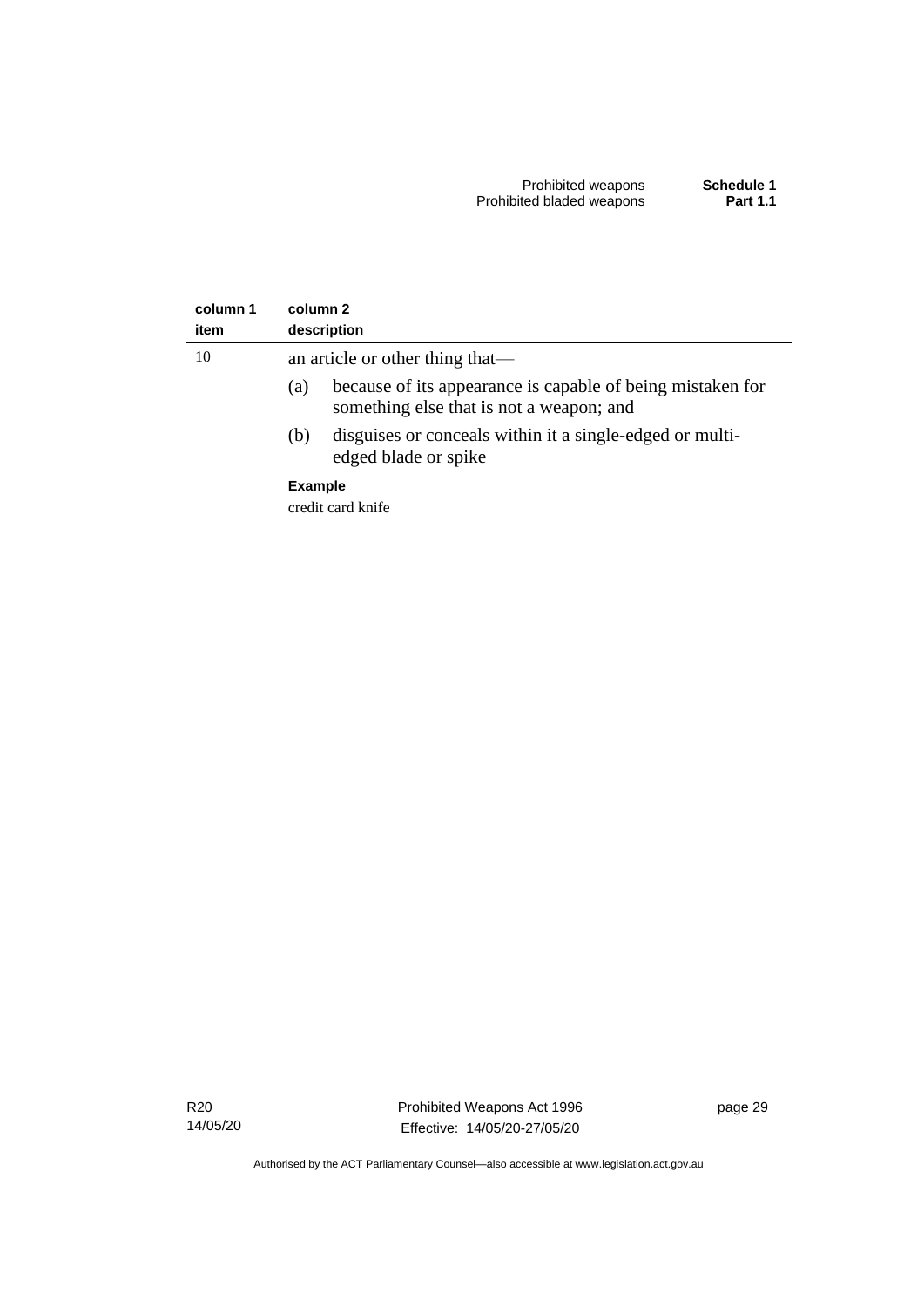## <span id="page-35-0"></span>**Part 1.2 Prohibited hand weapons**

| column 1<br>item | column <sub>2</sub><br>description                                                                                                                                                           |  |
|------------------|----------------------------------------------------------------------------------------------------------------------------------------------------------------------------------------------|--|
| 1                | a knuckle-duster or other similar device, made or modified to be<br>fitted over the knuckles of the hand of the user—                                                                        |  |
|                  | (a)<br>to protect the knuckles; and                                                                                                                                                          |  |
|                  | to increase the effect of a punch or other blow<br>(b)                                                                                                                                       |  |
| $\overline{2}$   | a sap glove or other weighted glove (including a fingerless glove)<br>made or modified to be used as a weapon                                                                                |  |
| 3                | a studded glove, or other similar hand covering, that incorporates<br>protrusions designed to puncture or bruise the skin                                                                    |  |
| $\overline{4}$   | a mace or other similar device (other than a ceremonial mace<br>made for use solely as a symbol of authority on ceremonial<br>occasions) that-                                               |  |
|                  | (a)<br>can cause injury; and                                                                                                                                                                 |  |
|                  | (b)<br>consists of a club or staff fitted with a flanged or spiked<br>head                                                                                                                   |  |
| 5                | a flail or other similar device consisting of a staff or handle that<br>has fitted to 1 end, by any means, a freely swinging part armed<br>with spikes or studded with any protruding matter |  |
| 6                | a whip, the lash of which is comprised completely or partly of<br>metal                                                                                                                      |  |
| 7                | a cat-o'-nine-tails or other similar device whether or not it has<br>9 lashes                                                                                                                |  |
| 8                | nunchakus or kung-fu sticks or other similar device                                                                                                                                          |  |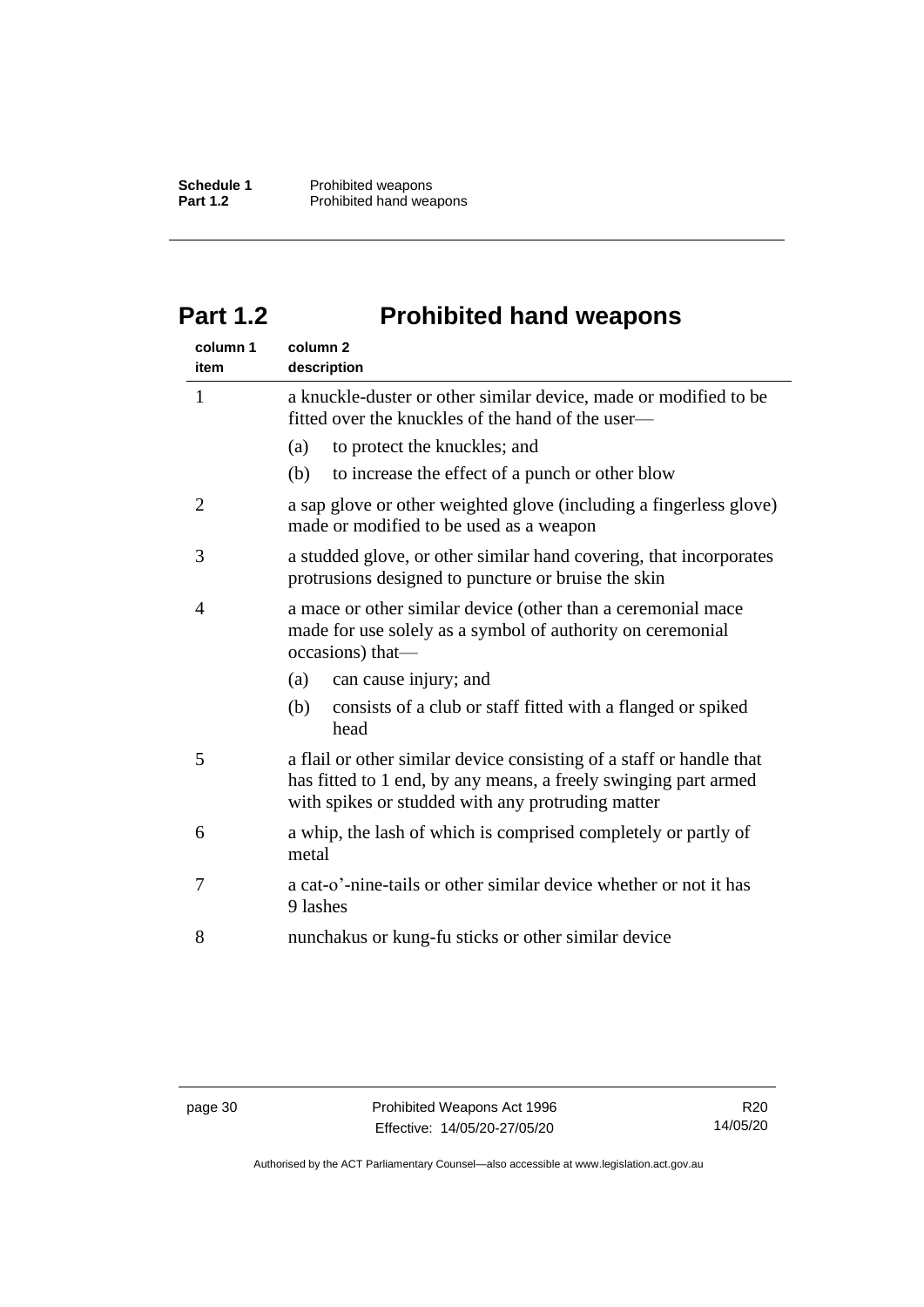| column 1 | column 2                                                                                           |  |  |
|----------|----------------------------------------------------------------------------------------------------|--|--|
| item     | description                                                                                        |  |  |
| 9        | a side-handled baton or other similar device that—                                                 |  |  |
|          | consists of a baton, staff or rod; and<br>(a)                                                      |  |  |
|          | is made of a hard substance; and<br>(b)                                                            |  |  |
|          | has fitted to 1 side a handle (whether or not permanently<br>(c)<br>fixed)                         |  |  |
| 10       | an extendable or telescopic baton, made or modified so that the<br>length of the baton extends by— |  |  |
|          | gravity; or<br>(a)                                                                                 |  |  |
|          | centrifugal force; or<br>(b)                                                                       |  |  |
|          | pressure applied to a button, spring or device in or attached<br>(c)<br>to the handle of the baton |  |  |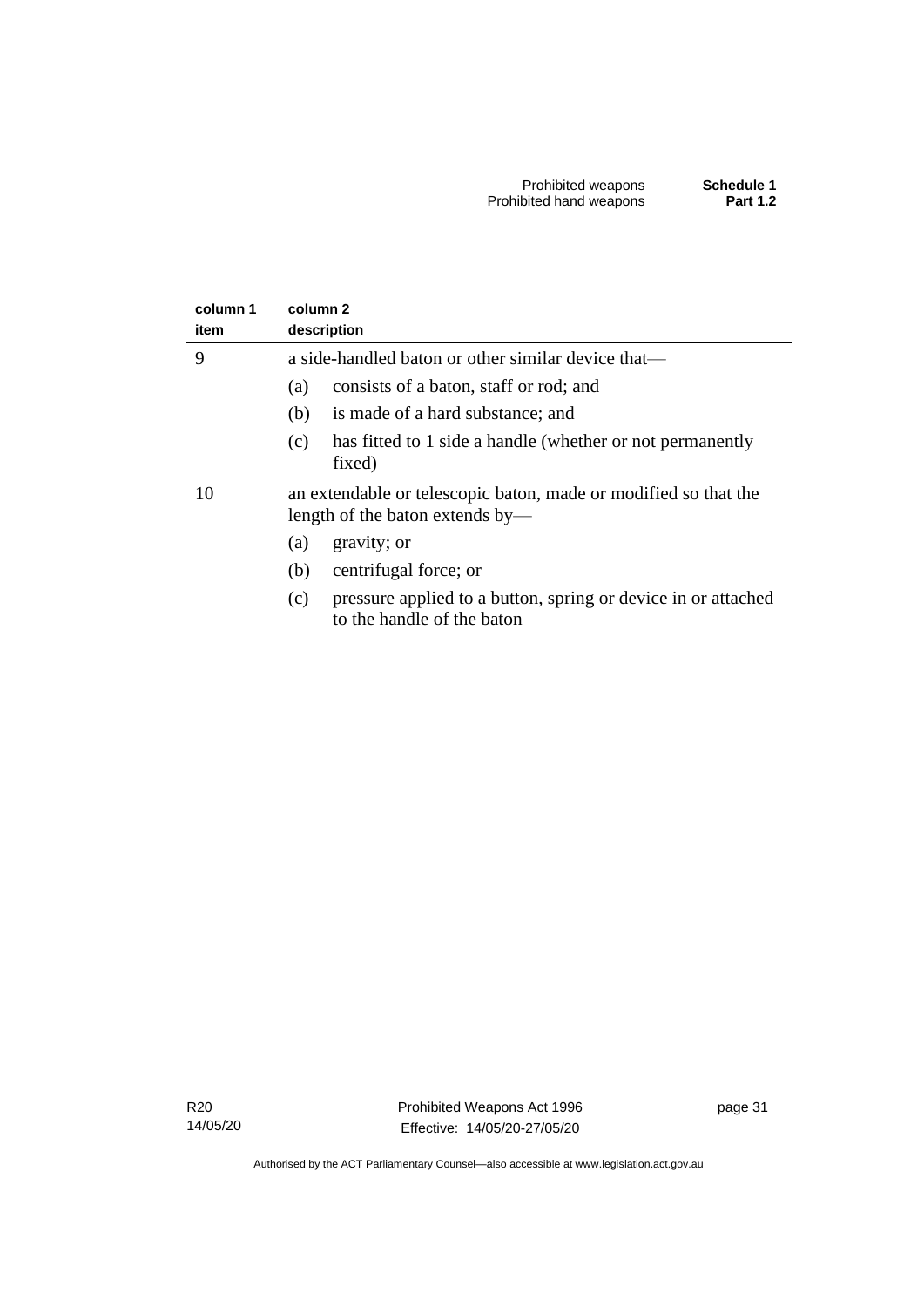## <span id="page-37-0"></span>**Part 1.3 Prohibited missile weapons**

| column 1<br>item | column <sub>2</sub><br>description                                                                                                                                                                 |  |  |
|------------------|----------------------------------------------------------------------------------------------------------------------------------------------------------------------------------------------------|--|--|
| $\mathbf{1}$     | a spear gun with an overall length of less than 45cm when<br>unloaded                                                                                                                              |  |  |
| $\overline{2}$   | a hunting sling, catapult or sling shot made or modified for use<br>with, or a component part of which is, a brace that—                                                                           |  |  |
|                  | fits or rests on the forearm or other part of the body; and<br>(a)                                                                                                                                 |  |  |
|                  | supports the wrist or forearm against the tension of the<br>(b)<br>material used to propel a projectile.                                                                                           |  |  |
|                  | <b>Example</b>                                                                                                                                                                                     |  |  |
|                  | a Saunders 'falcon' hunting sling                                                                                                                                                                  |  |  |
|                  | An example is part of the Act, is not exhaustive and may extend, but<br><b>Note</b><br>does not limit, the meaning of the provision in which it appears (see<br>Legislation Act, s 126 and s 132). |  |  |
| 3                | a crossbow or other similar device manufactured on or after<br>1 January 1900                                                                                                                      |  |  |
| 4                | a blow gun, blow-pipe or dart projector that consists of a pipe or<br>tube through which a dart or other device can be projected by—                                                               |  |  |
|                  | the exhaled breath of the user; or<br>(a)                                                                                                                                                          |  |  |
|                  | the use of an elasticised band; or<br>(b)                                                                                                                                                          |  |  |
|                  | (c)<br>means other than by an explosive                                                                                                                                                            |  |  |
| 5                | a shark dart or other similar device designed to expel, on or after<br>contact, a gas or other substance that can cause bodily harm                                                                |  |  |
|                  | <b>Example</b>                                                                                                                                                                                     |  |  |
|                  | a Farallon shark dart                                                                                                                                                                              |  |  |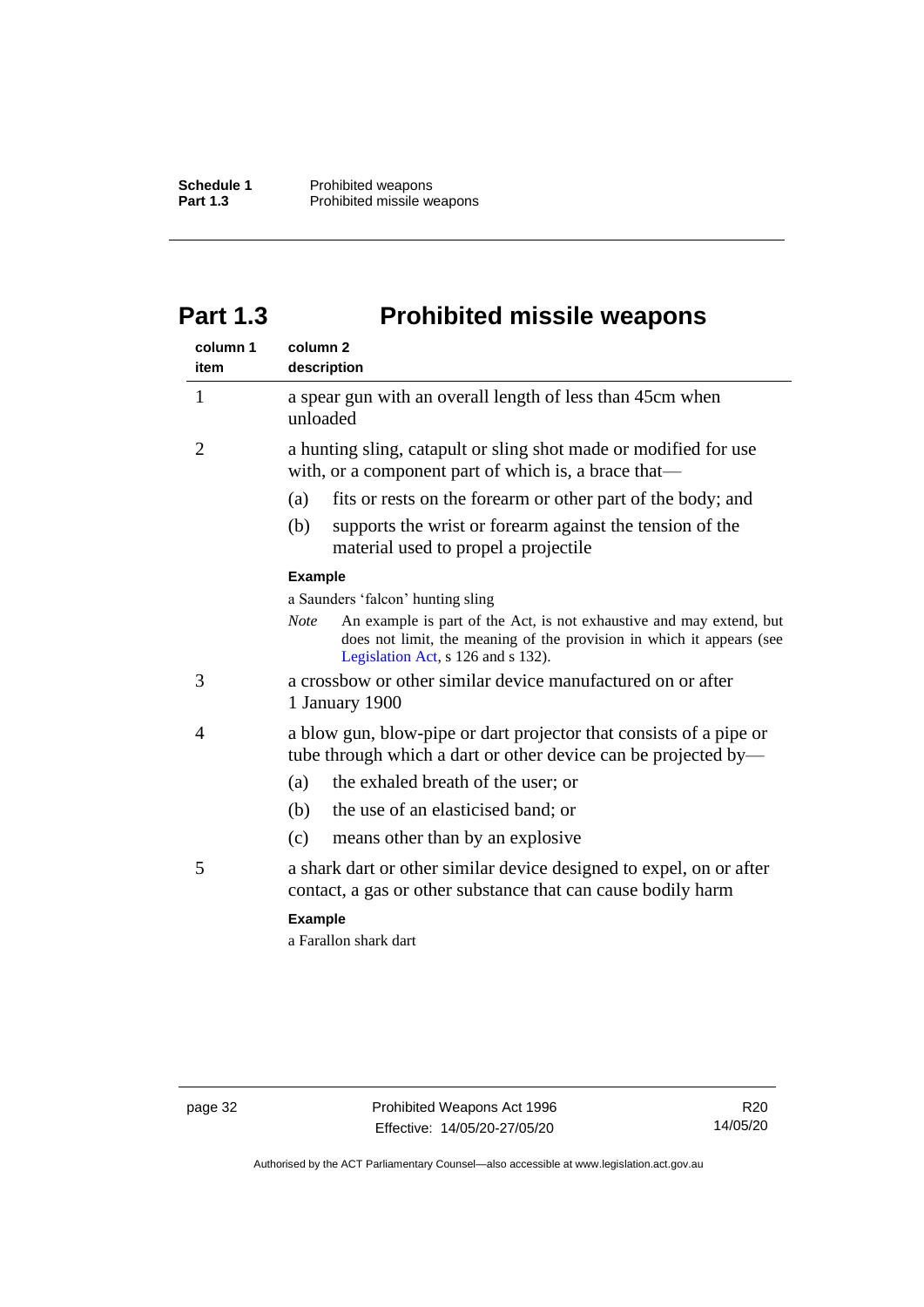## <span id="page-38-0"></span>**Part 1.4 Other prohibited weapons**

| column 1       | column 2                                                                                                                                                                                           |  |  |
|----------------|----------------------------------------------------------------------------------------------------------------------------------------------------------------------------------------------------|--|--|
| item           | description                                                                                                                                                                                        |  |  |
| $\mathbf{1}$   | an explosive, incendiary, irritant or poison gas—                                                                                                                                                  |  |  |
|                | bomb; or<br>(a)                                                                                                                                                                                    |  |  |
|                | (b)<br>grenade; or                                                                                                                                                                                 |  |  |
|                | rocket with a propellant charge of more than 100g; or<br>(c)                                                                                                                                       |  |  |
|                | missile with an explosive or incendiary charge of more than<br>(d)<br>$7g$ ; or                                                                                                                    |  |  |
|                | mine<br>(e)                                                                                                                                                                                        |  |  |
| $\overline{2}$ | a device or apparatus made or modified for use with a gas or<br>liquid, if the device or apparatus is—                                                                                             |  |  |
|                | capable of killing or incapacitating someone; or<br>(a)                                                                                                                                            |  |  |
|                | made or modified to kill or incapacitate someone<br>(b)                                                                                                                                            |  |  |
| 3              | A flame thrower or any other device of military design that can<br>propel ignited incendiary fuel                                                                                                  |  |  |
| 4              | A hand-held or other electric device designed to administer an<br>electric shock on contact, other than a piece of medical equipment<br>or electric prod designed exclusively for use with animals |  |  |
|                | Example-hand-held electric device                                                                                                                                                                  |  |  |
|                | a taser self-defence weapon                                                                                                                                                                        |  |  |
|                | Examples-other electric device                                                                                                                                                                     |  |  |
|                | 1<br>a taxi protection cushion system                                                                                                                                                              |  |  |
|                | a super safety suitcase<br>2                                                                                                                                                                       |  |  |
|                | <b>Note</b><br>An example is part of the Act, is not exhaustive and may extend, but does<br>not limit, the meaning of the provision in which it appears (see<br>Legislation Act, s 126 and s 132). |  |  |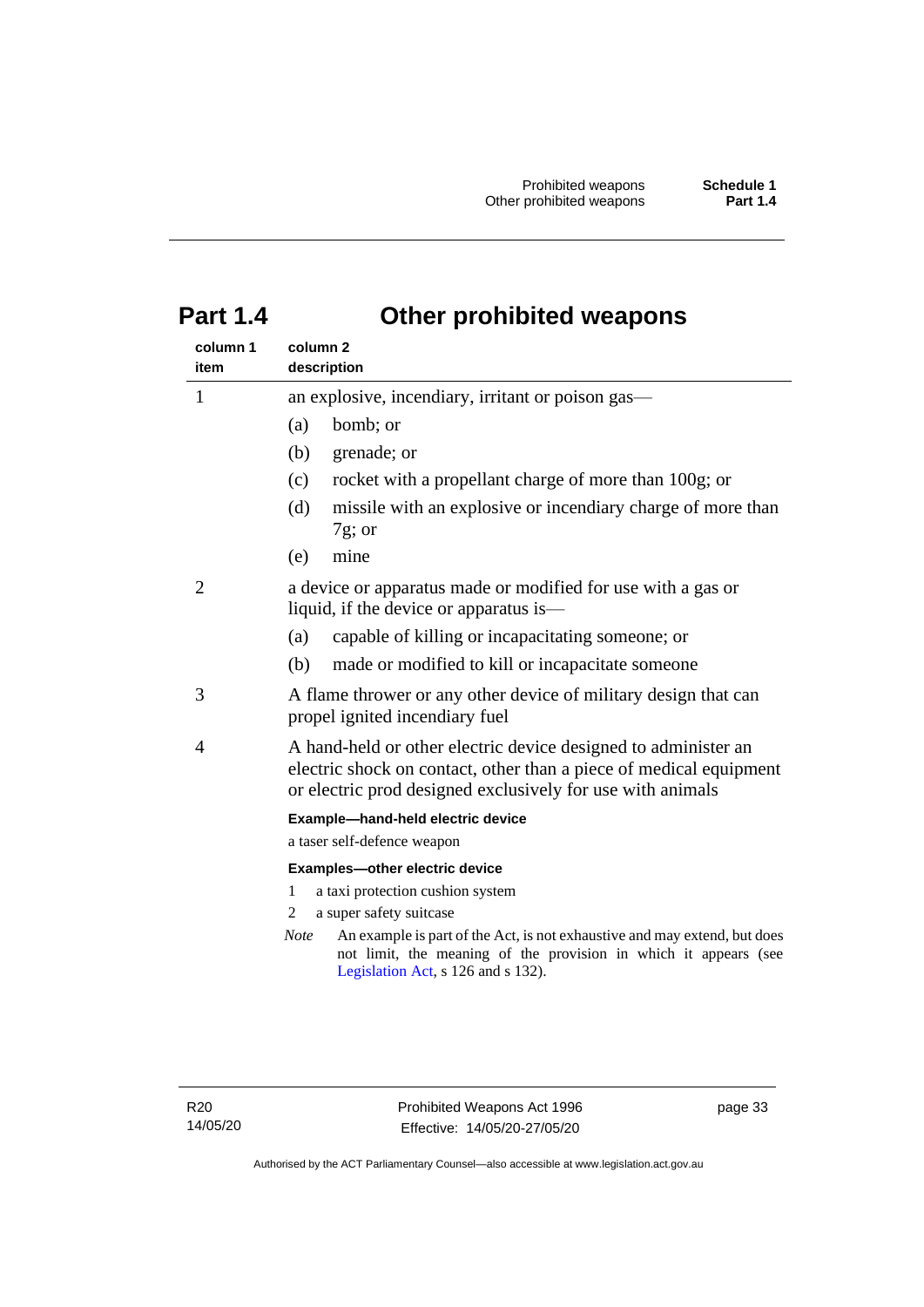| column 1<br>item | column 2<br>description                                                                                                                                                                                       |
|------------------|---------------------------------------------------------------------------------------------------------------------------------------------------------------------------------------------------------------|
| 5                | a thing made or intended as a defence or antipersonnel spray that<br>can discharge by any means an irritant (other than an irritant<br>matter mentioned in item 6) in liquid, powder, gas or chemical<br>form |
| 6                | a thing made or intended as a defence or antipersonnel spray that<br>can discharge by any means an irritant in liquid, powder, gas or<br>chemical form, including but not limited to the following:           |
|                  | chloroacetophenone, known as CN;<br>(a)                                                                                                                                                                       |
|                  | orthochlorobenzalmalononitrile, known as CS;<br>(b)                                                                                                                                                           |
|                  | dypenylaminechloroarsone, known as DM or Adamsite;<br>(c)                                                                                                                                                     |
|                  | oleoresin capsicum, known as OC<br>(d)                                                                                                                                                                        |
| 7                | an acoustic or light-emitting antipersonnel device made or<br>modified-                                                                                                                                       |
|                  | to cause permanent or temporary incapacity or disability to<br>(a)<br>a person; or                                                                                                                            |
|                  | to otherwise physically disorientate a person<br>(b)                                                                                                                                                          |
| 8                | hand-held articles, commonly known as laser pointers, designed<br>or adapted to emit a laser beam with an accessible emission level<br>of greater than 1mW                                                    |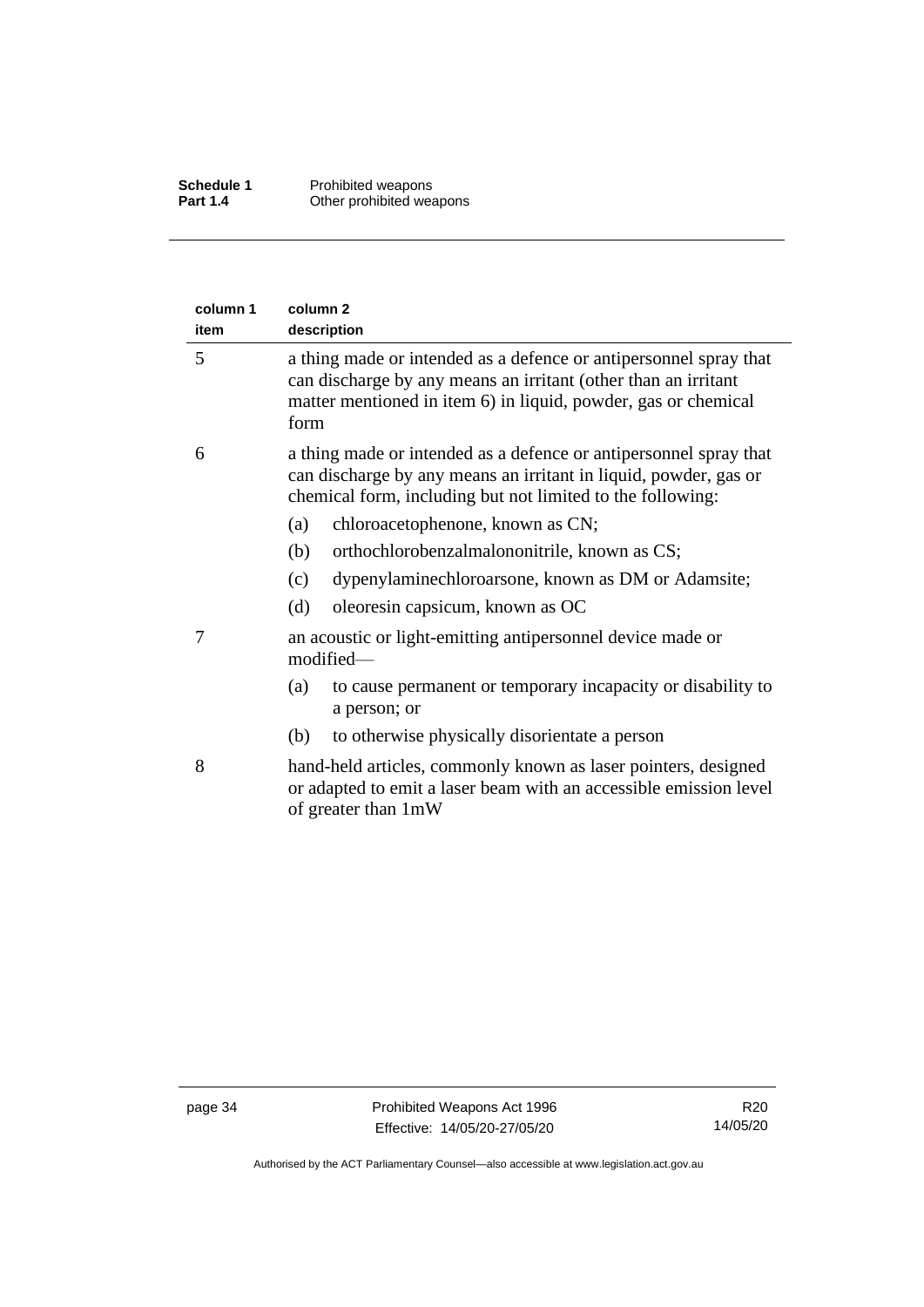## <span id="page-40-0"></span>**Schedule 2 Prohibited articles**

| (see s $4B$ )<br>column 1<br>item | column 2<br>description                                                                                                                                                                                                                                                                                                                                   |
|-----------------------------------|-----------------------------------------------------------------------------------------------------------------------------------------------------------------------------------------------------------------------------------------------------------------------------------------------------------------------------------------------------------|
| $\mathbf{1}$                      | body armour                                                                                                                                                                                                                                                                                                                                               |
| 2                                 | a modified article of clothing, accessory or adornment a purpose<br>of which is to disguise or conceal a weapon                                                                                                                                                                                                                                           |
|                                   | <b>Examples-modified articles</b><br>a walking stick containing a sword<br>1<br>a riding crop containing a stiletto<br>2<br>a Bowen knife belt<br>3<br><b>Note</b><br>An example is part of the Act, is not exhaustive and may extend, but does<br>not limit, the meaning of the provision in which it appears (see<br>Legislation Act, s 126 and s 132). |
| 3                                 | a suppressor                                                                                                                                                                                                                                                                                                                                              |
| 4                                 | equipment made or modified to make a smoke screen                                                                                                                                                                                                                                                                                                         |
| 5                                 | a trip flare                                                                                                                                                                                                                                                                                                                                              |
| 6                                 | a rimfire magazine with a capacity of more than 15 rounds                                                                                                                                                                                                                                                                                                 |
| 7                                 | a pistol magazine with a capacity of more than 10 rounds                                                                                                                                                                                                                                                                                                  |
| 8                                 | a centre-fire self-loading rifle magazine, or shotgun magazine,<br>with a capacity of more than 5 rounds                                                                                                                                                                                                                                                  |
| 9                                 | a detachable centre-fire rifle magazine (other than a centre-fire<br>self-loading rifle magazine) with a capacity of more than<br>10 rounds                                                                                                                                                                                                               |
| 10                                | a shotgun tubular magazine extension to extend the capacity of a<br>shotgun magazine to more than 5 rounds                                                                                                                                                                                                                                                |
| 11                                | a device that converts a firearm so it can fire in a fully automatic<br>condition                                                                                                                                                                                                                                                                         |
| 12                                | a folding, detachable, telescopic or collapsible stock                                                                                                                                                                                                                                                                                                    |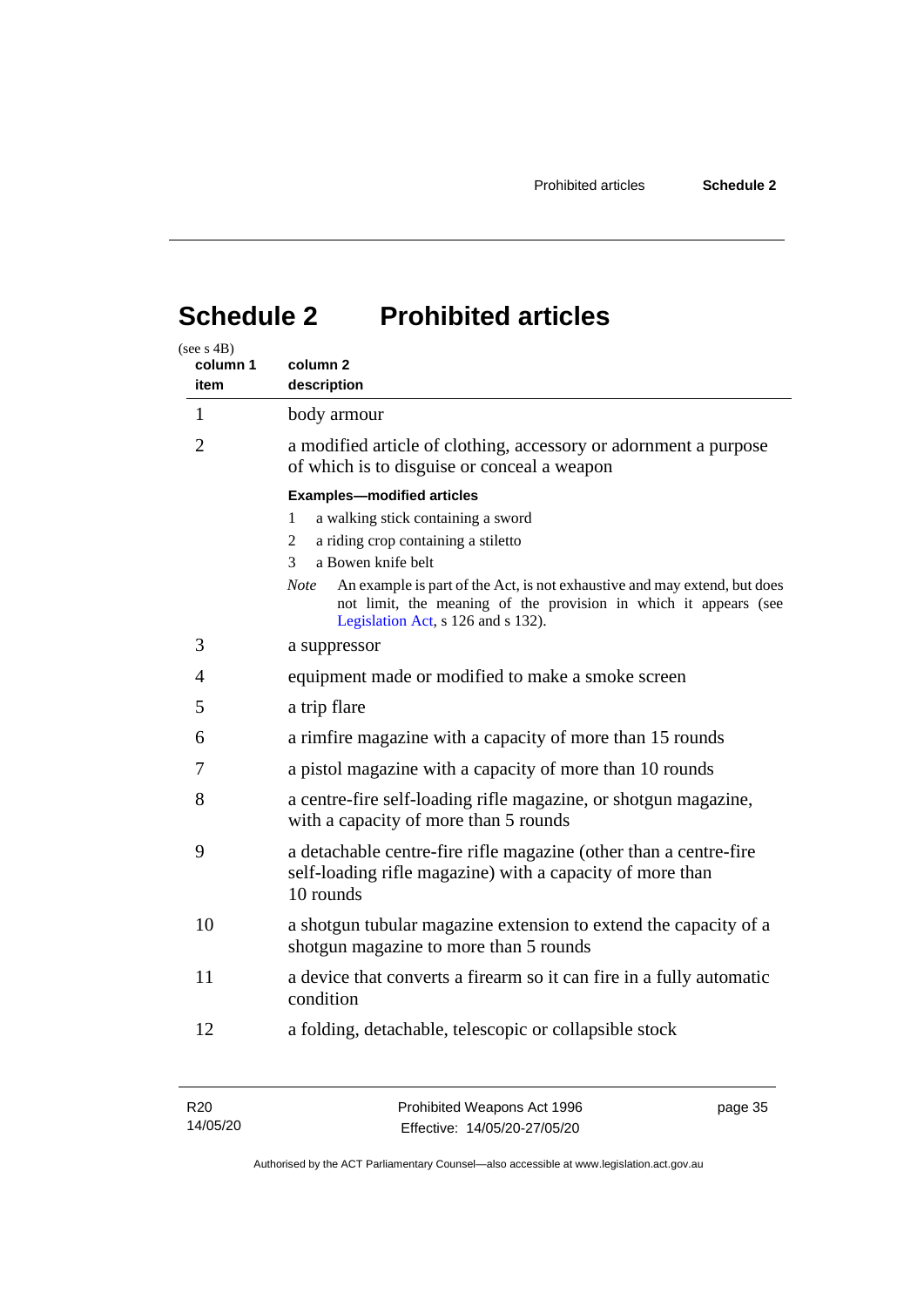# <span id="page-41-0"></span>**Schedule 3 Reviewable decisions**

(see pt 3A)

| column 1<br>item | column 2<br>section | column 3<br>decision      | column 4<br>entity     |
|------------------|---------------------|---------------------------|------------------------|
|                  | 9(1)                | refuse to issue<br>permit | applicant for permit   |
|                  |                     | cancel permit             | person who held permit |

page 36 **Prohibited Weapons Act 1996** Effective: 14/05/20-27/05/20

R20 14/05/20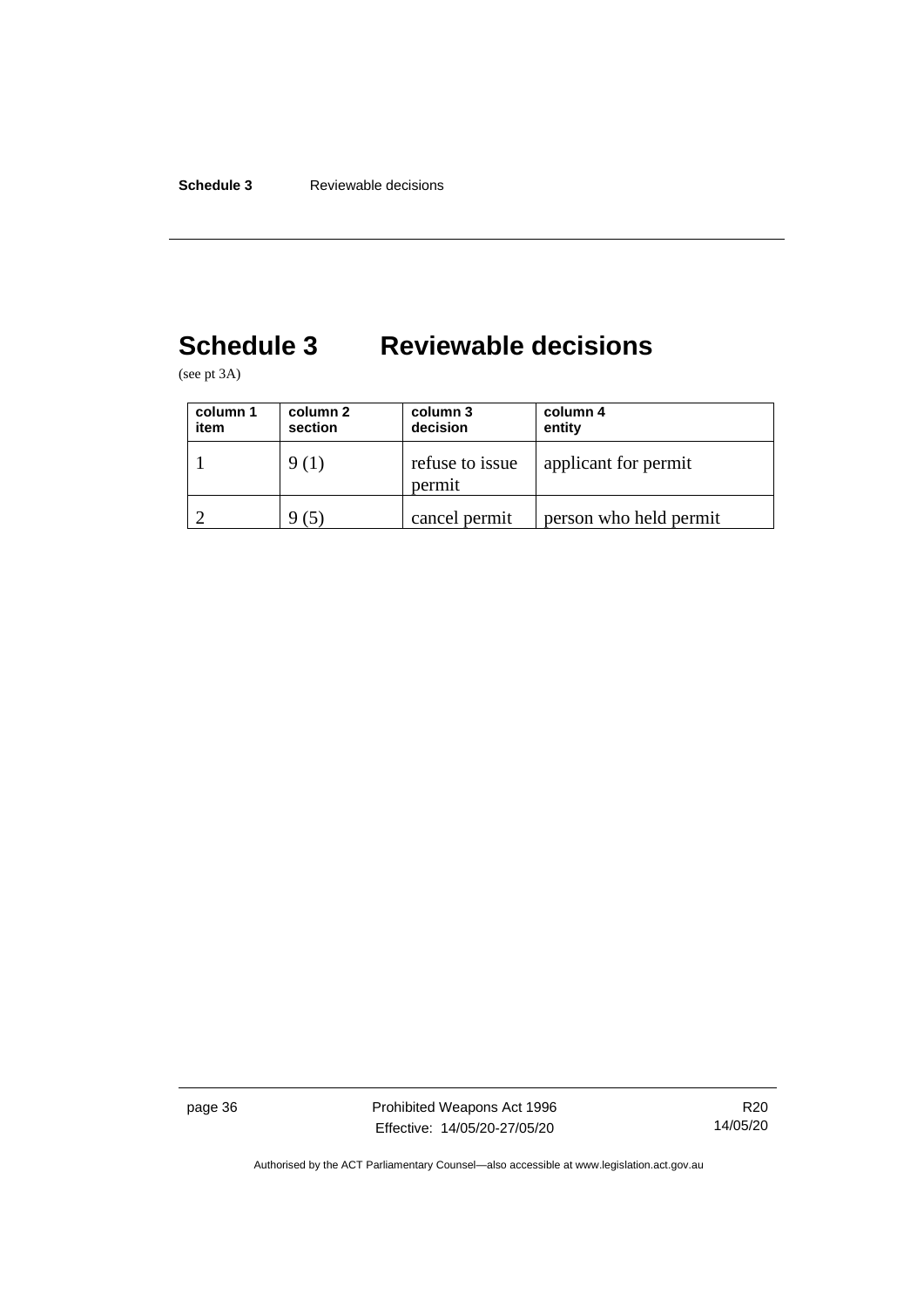## <span id="page-42-0"></span>**Dictionary**

(see s 2)

- *Note 1* The [Legislation Act](http://www.legislation.act.gov.au/a/2001-14) contains definitions and other provisions relevant to this Act.
- *Note 2* For example, the [Legislation Act,](http://www.legislation.act.gov.au/a/2001-14) dict, pt 1, defines the following terms:
	- ACAT
	- ACT
	- corrections officer
	- Criminal Code
	- director-general (see s 163)
	- exercise
	- found guilty
	- function
	- police officer
	- registrar of firearms
	- reviewable decision notice
	- under.

*anti-ballistic* means resistant to the penetration of a projectile discharged from a firearm.

*anti-fragmentation* means resistant to the penetration of material discharged when an explosive device is detonated.

#### *body armour* means—

- (a) an article that is designed—
	- (i) for anti-ballistic or anti-fragmentation purposes; and
	- (ii) to be worn on, or cover, the human body; but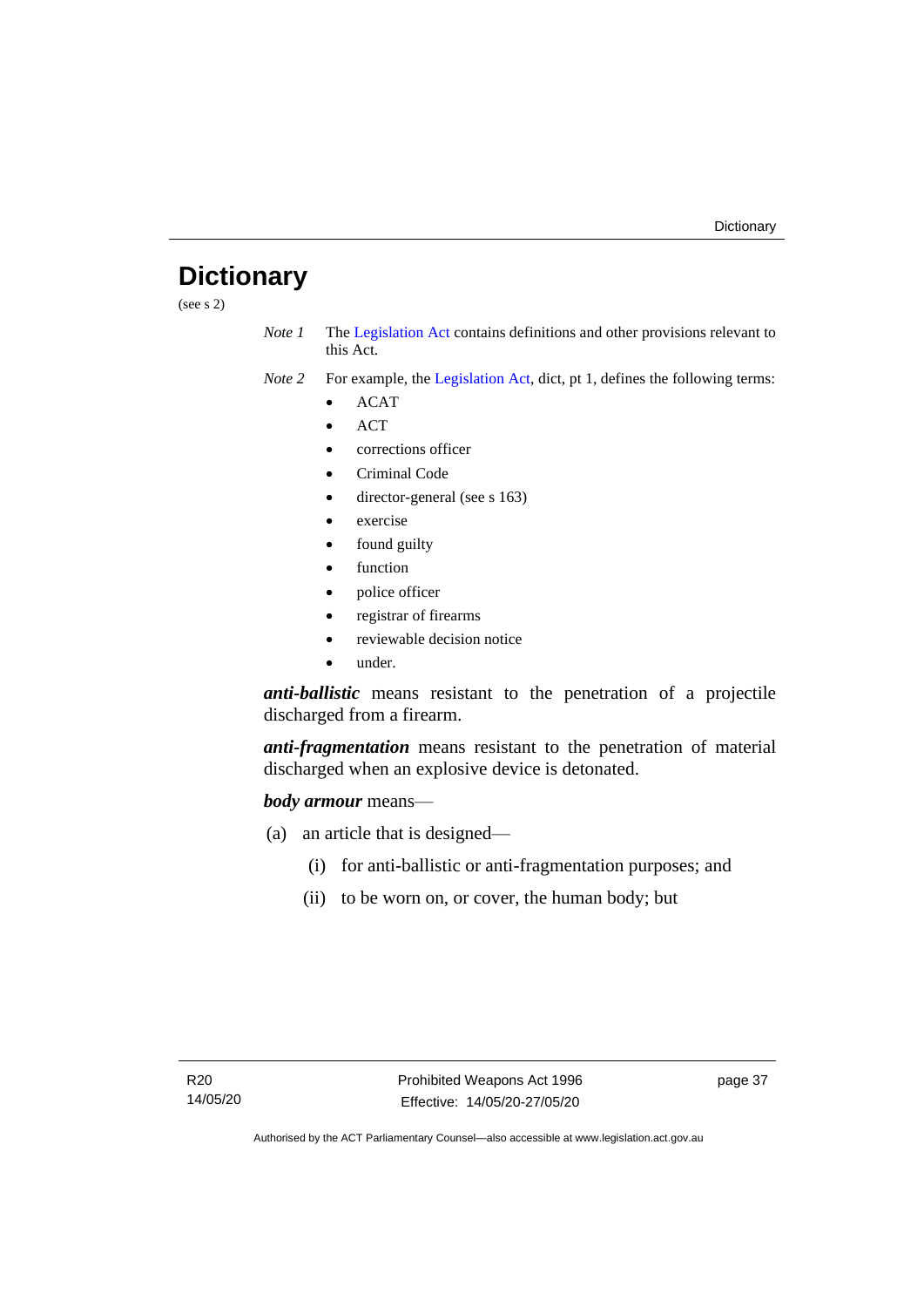- (b) does not include any of the following:
	- (i) a helmet;
	- (ii) an anti-ballistic article designed for sight or hearing protection;
	- (iii) a vest or plate carrier designed to hold anti-ballistic or antifragmentation protection but without the anti-ballistic or anti-fragmentation protection included in the vest or plate carrier.

*connected* with an offence, for part 1B (Unregulated weapons)—see section 4CA.

*dispose*, of a prohibited weapon or article, means sell, give away or otherwise transfer possession of the weapon or article.

*firearm*—see the *[Firearms Act 1996](http://www.legislation.act.gov.au/a/1996-74)*, section 6.

*permit* means a permit under part 3.

*possession*—see section 3.

*premises* means the whole or any part of any land, building or other structure, vehicle, vessel, aircraft or place.

*prohibited article*—see section 4B.

*prohibited weapon*—see section 4A.

*registrar* means the registrar of firearms.

*reviewable decision*, for part 3A (Notification and review of decisions)—see section 14.

*suppressor* means an article or device intended for use to muffle, reduce or stop the noise created by firing a firearm.

*unregulated weapon*—see section 4C.

R20 14/05/20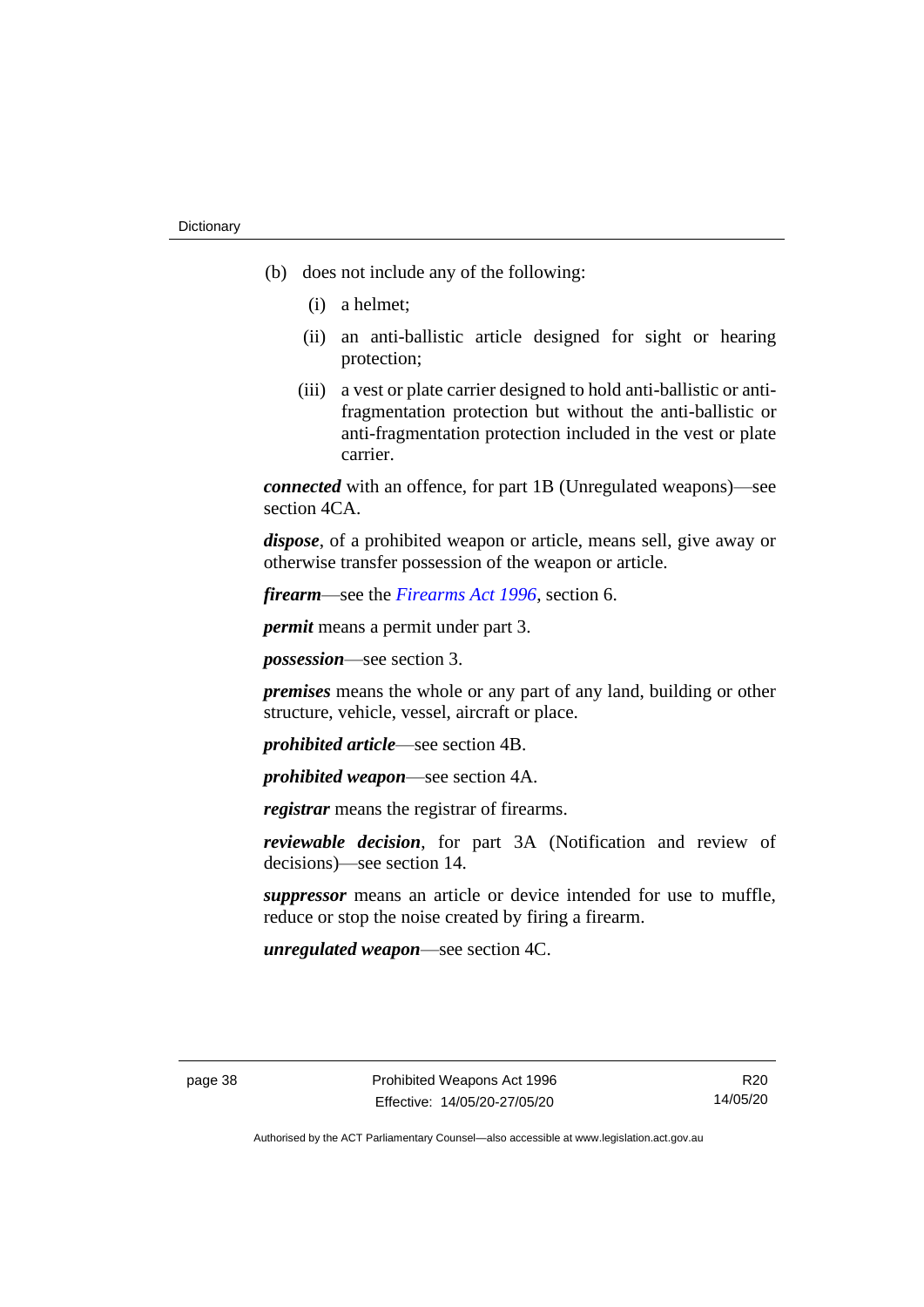## <span id="page-44-1"></span><span id="page-44-0"></span>**Endnotes**

### **1 About the endnotes**

Amending and modifying laws are annotated in the legislation history and the amendment history. Current modifications are not included in the republished law but are set out in the endnotes.

Not all editorial amendments made under the *Legislation Act 2001*, part 11.3 are annotated in the amendment history. Full details of any amendments can be obtained from the Parliamentary Counsel's Office.

Uncommenced amending laws are not included in the republished law. The details of these laws are underlined in the legislation history. Uncommenced expiries are underlined in the legislation history and amendment history.

If all the provisions of the law have been renumbered, a table of renumbered provisions gives details of previous and current numbering.

The endnotes also include a table of earlier republications.

| $A = Act$                                    | $NI = Notifiable$ instrument                |
|----------------------------------------------|---------------------------------------------|
| $AF =$ Approved form                         | $o = order$                                 |
| $am = amended$                               | $om = omitted/repealed$                     |
| $amdt = amendment$                           | $ord = ordinance$                           |
| $AR = Assembly$ resolution                   | $orig = original$                           |
| $ch = chapter$                               | par = paragraph/subparagraph                |
| $CN =$ Commencement notice                   | pres = present                              |
| $def = definition$                           | $prev = previous$                           |
| $DI = Disallowable instrument$               | $(\text{prev}) = \text{previously}$         |
| $dict = dictionary$                          | $pt = part$                                 |
| disallowed = disallowed by the Legislative   | $r = rule/subrule$                          |
| Assembly                                     | $reloc = relocated$                         |
| $div = division$                             | $renum = renumbered$                        |
| $exp = expires/expired$                      | $R[X]$ = Republication No                   |
| $Gaz = gazette$                              | $RI =$ reissue                              |
| $hdg =$ heading                              | $s = section/subsection$                    |
| $IA = Interpretation Act 1967$               | $sch = schedule$                            |
| $ins = inserted/added$                       | $sdiv = subdivision$                        |
| $LA =$ Legislation Act 2001                  | $SL = Subordinate$ law                      |
| $LR =$ legislation register                  | $sub =$ substituted                         |
| $LRA =$ Legislation (Republication) Act 1996 | $underlining = whole or part not commenced$ |
| $mod = modified/modification$                | or to be expired                            |
|                                              |                                             |

### <span id="page-44-2"></span>**2 Abbreviation key**

R20 14/05/20 Prohibited Weapons Act 1996 Effective: 14/05/20-27/05/20

page 39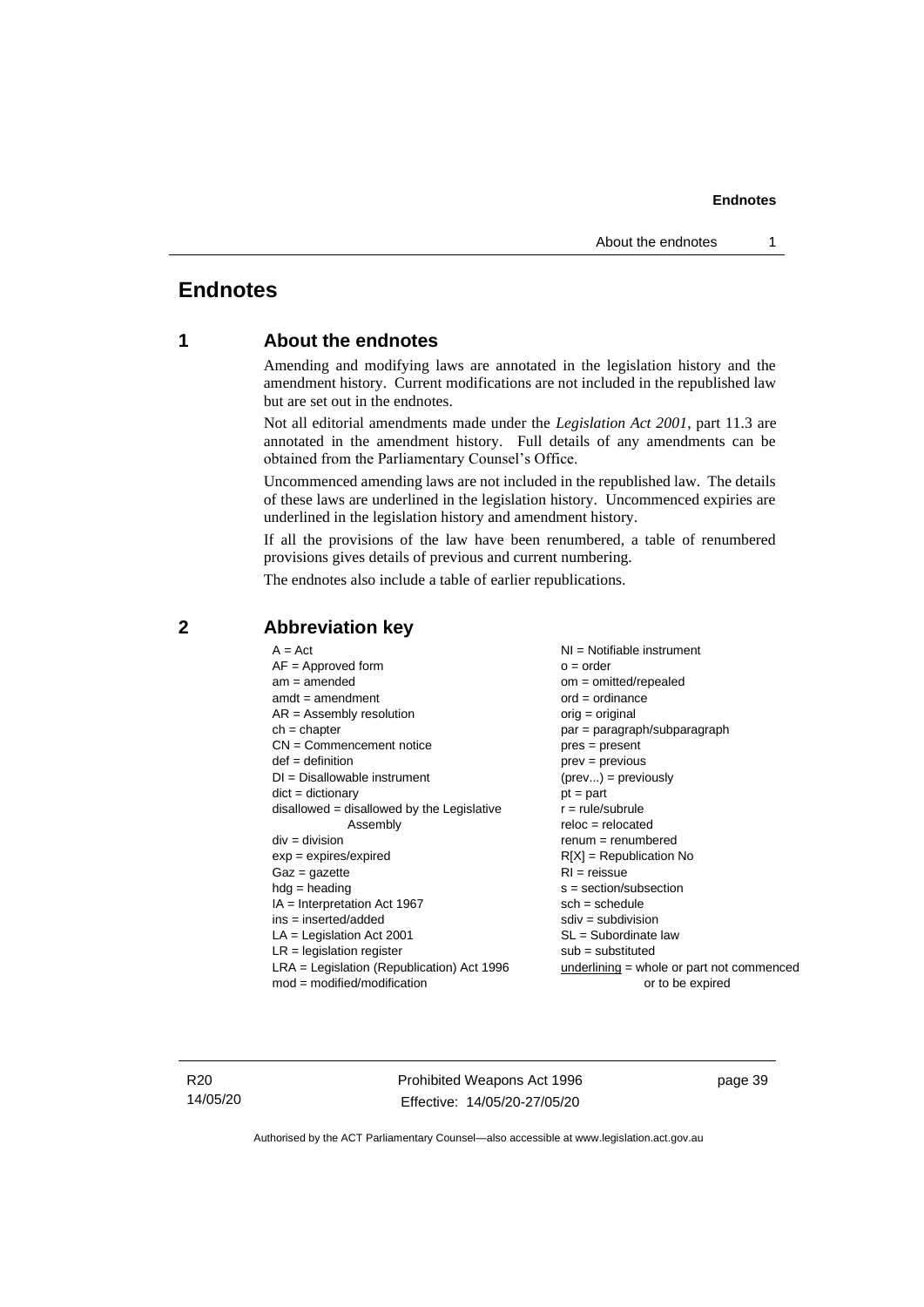| 3 | Legislation history |  |
|---|---------------------|--|
|---|---------------------|--|

## <span id="page-45-0"></span>**3 Legislation history**

| ע ושטוח וושטושופ                                                                                                                                                                                                                                                                                                                                                    |  |
|---------------------------------------------------------------------------------------------------------------------------------------------------------------------------------------------------------------------------------------------------------------------------------------------------------------------------------------------------------------------|--|
| Prohibited Weapons Act 1996 A1996-75<br>notified 20 December 1996 (Gaz 1998 No S328)<br>s 1, s 2 commenced 20 December 1996 (s 2 (1))<br>remainder commenced 22 May 1997 (s 2 (2) and Gaz 1997 No S140)                                                                                                                                                             |  |
| as amended by                                                                                                                                                                                                                                                                                                                                                       |  |
| <b>Prohibited Weapons Regulations 1997 SL1997-12</b><br>notified 19 May 1997 (Gaz 1997 No S137)<br>commenced 22 May 1997 (s 2)                                                                                                                                                                                                                                      |  |
| Legislation (Consequential Amendments) Act 2001 A2001-44 pt 301<br>notified 26 July 2001 (Gaz 2001 No 30)<br>s 1, s 2 commenced 26 July 2001 (IA s 10B)<br>pt 301 commenced 12 September 2001 (s 2 and see Gaz 2001<br>No S65)                                                                                                                                      |  |
| <b>Criminal Code (Theft, Fraud, Bribery and Related Offences)</b><br>Amendment Act 2004 A2004-15 sch 2 pt 2.71<br>notified LR 26 March 2004<br>s 1, s 2 commenced 26 March 2004 (LA s 75 (1))<br>sch 2 pt 2.71 commenced 9 April 2004 (s 2 (1))                                                                                                                     |  |
| Sentencing Legislation Amendment Act 2006 A2006-23 sch 1 pt 1.29<br>notified LR 18 May 2006<br>s 1, s 2 commenced 18 May 2006 (LA s 75 (1))<br>sch 1 pt 1.29 commenced 2 June 2006 (s 2 (1) and see Crimes<br>(Sentence Administration) Act 2005 A2005-59 s 2, Crimes<br>(Sentencing) Act 2005 A2005-58, s 2 and LA s 79)                                           |  |
| Firearms Amendment Act 2008 A2008-25 pt 3, sch 1 pt 1.2<br>notified LR 15 July 2008<br>s 1, s 2 commenced 15 July 2008 (LA s 75 (1))<br>s 76, s 81 commenced 16 July 2008 (s 2 (2))<br>s 71, s 72, s 82, sch 1 amdt 1.14, amdt 1.16 commenced 15 July 2009<br>(s 2(3))<br>pt 3 remainder, sch 1 pt 1.2 remainder commenced 15 January 2009<br>(s 2 (1) and LA s 79) |  |
|                                                                                                                                                                                                                                                                                                                                                                     |  |

R20 14/05/20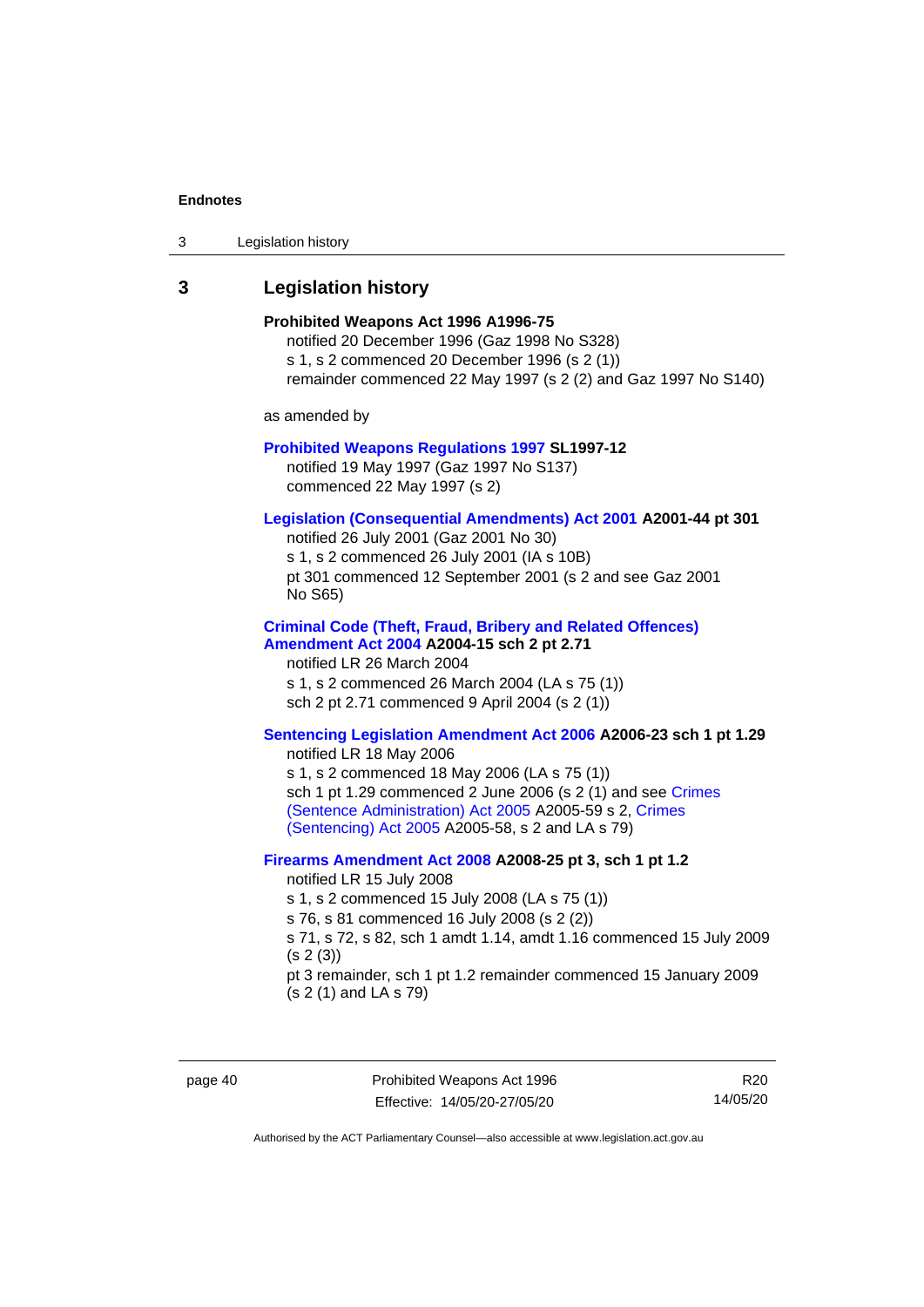#### **[ACT Civil and Administrative Tribunal Legislation Amendment](http://www.legislation.act.gov.au/a/2008-36)  Act [2008](http://www.legislation.act.gov.au/a/2008-36) A2008-36 sch 1 pt 1.41**

notified LR 4 September 2008

s 1, s 2 commenced 4 September 2008 (LA s 75 (1)) sch 1 pt 1.41 commenced 15 July 2009 (s 2 (4) and see Firearms [Amendment Act 2008](http://www.legislation.act.gov.au/a/2008-25) A2008-25, s 2 (3))

#### **[Justice and Community Safety Legislation Amendment Act 2009](http://www.legislation.act.gov.au/a/2009-19)  [\(No](http://www.legislation.act.gov.au/a/2009-19) 2) A2009-19 pt 12**

notified LR 1 September 2009 s 1, s 2 commenced 1 September 2009 (LA s 75 (1)) pt 12 commenced 29 September 2009 (s 2)

#### **[Statute Law Amendment Act 2009](http://www.legislation.act.gov.au/a/2009-20) A2009-20 sch 3 pt 3.60**

notified LR 1 September 2009 s 1, s 2 commenced 1 September 2009 (LA s 75 (1)) sch 3 pt 3.60 commenced 22 September 2009 (s 2)

#### **[Justice and Community Safety Legislation Amendment Act 2010](http://www.legislation.act.gov.au/a/2010-13)**

#### **A2010-13 sch 1 pt 1.5**

notified LR 31 March 2010 s 1, s 2 commenced 31 March 2010 (LA s 75 (1)) s 3 commenced 1 April 2010 (LA s 75AA) sch 1 pt 5 commenced 28 April 2010 (s 2 (4))

#### **[Administrative \(One ACT Public Service Miscellaneous Amendments\)](http://www.legislation.act.gov.au/a/2011-22)  Act [2011](http://www.legislation.act.gov.au/a/2011-22) A2011-22 sch 1 pt 1.123**

notified LR 30 June 2011 s 1, s 2 commenced 30 June 2011 (LA s 75 (1)) sch 1 pt 1.123 commenced 1 July 2011 (s 2 (1))

#### **[Statute Law Amendment Act 2013 \(No](http://www.legislation.act.gov.au/a/2013-44) 2) A2013-44 sch 3 pt 3.15**

notified LR 11 November 2013 s 1, s 2 commenced 11 November 2013 (LA s 75 (1)) sch 3 pt 3.15 commenced 25 November 2013 (s 2)

#### **[Crimes Legislation Amendment Act 2015](http://www.legislation.act.gov.au/a/2015-3/default.asp) A2015-3 pt 10**

notified LR 2 March 2015

s 1, s 2 commenced 2 March 2015 (LA s 75 (1)) pt 10 commenced 3 March 2015 (s 2 (1))

R20 14/05/20 page 41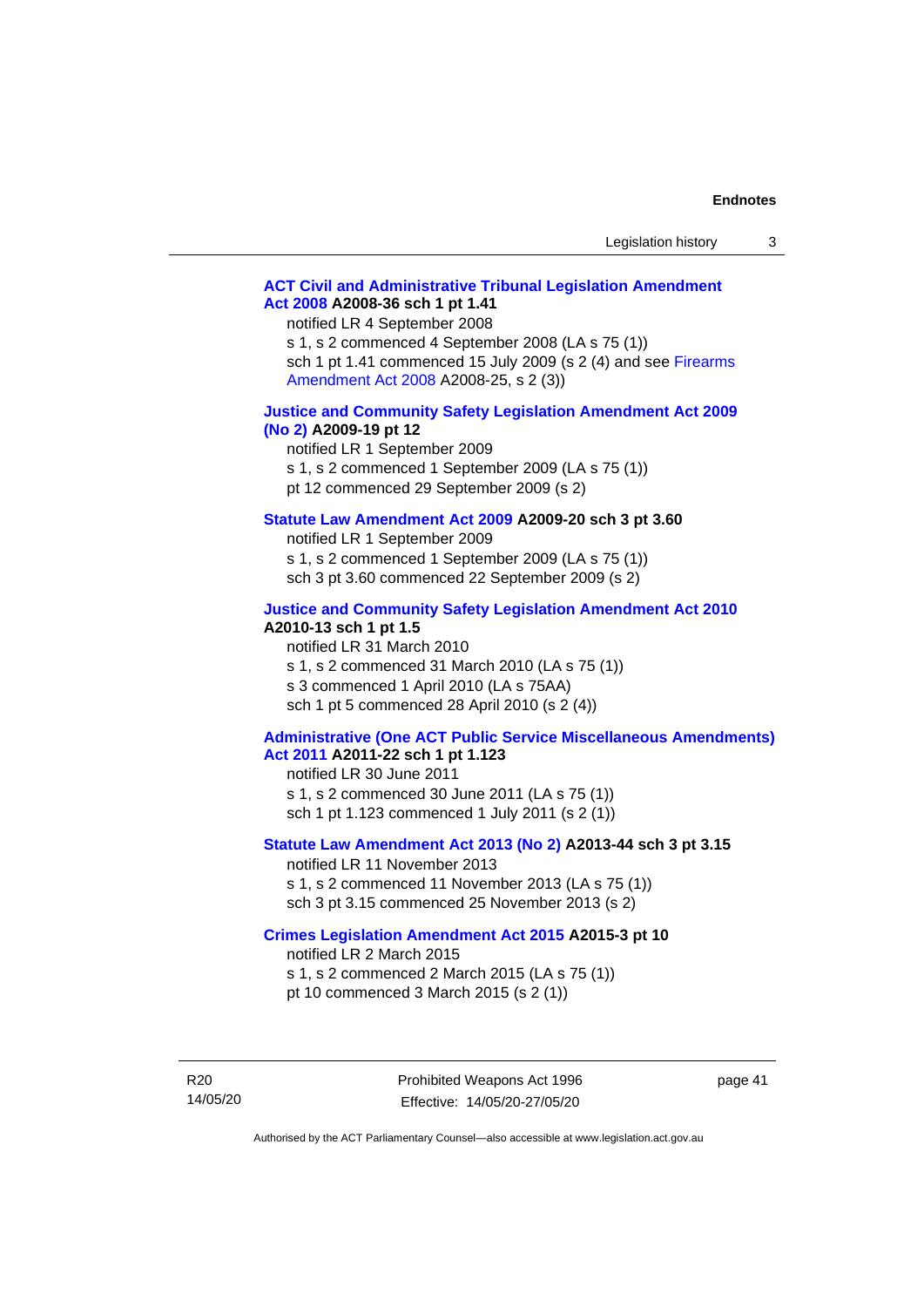3 Legislation history

#### **[Red Tape Reduction Legislation Amendment Act 2015](http://www.legislation.act.gov.au/a/2015-33/default.asp) A2015-33 sch 1 pt 1.53**

notified LR 30 September 2015

s 1, s 2 commenced 30 September 2015 (LA s 75 (1))

sch 1 pt 1.53 commenced 14 October 2015 (s 2)

#### **[Justice and Community Safety Legislation Amendment Act 2016](http://www.legislation.act.gov.au/a/2016-37) A2016-37 sch 1 pt 1.16**

notified LR 22 June 2016 s 1, s 2 commenced 22 June 2016 (LA s 75 (1)) sch 1 pt 1.16 commenced 29 June 2016 (s 2)

#### **[Firearms and Prohibited Weapons Legislation Amendment Act 2018](http://www.legislation.act.gov.au/a/2018-1/default.asp) A2018-1 pt 4**

notified LR 28 February 2018 s 1, s 2 commenced 28 February 2018 (LA s 75 (1)) ss 28, 29 and 31-34 commenced 1 March 2018 (s 2 (1)) pt 4 remainder commenced 28 March 2018 (s 2 (3))

#### **[COVID-19 Emergency Response Act 2020](http://www.legislation.act.gov.au/a/2020-11/#history) A2020-11 sch 1 pt 1.17**

notified LR 7 April 2020

s 1, s 2 commenced 7 April 2020 (LA s 75 (1)) sch 1 pt 1.17 commenced 8 April 2020 (s 2 (1))

#### **[COVID-19 Emergency Response Legislation Amendment Act 2020](http://www.legislation.act.gov.au/a/2020-14/) A2020-14 sch 1 pt 1.23**

notified LR 13 May 2020

s 1, s 2 taken to have commenced 30 March 2020 (LA s 75 (2))

sch 1 pt 1.23 commenced 14 May 2020 (s 2 (1))

page 42 Prohibited Weapons Act 1996 Effective: 14/05/20-27/05/20

R20 14/05/20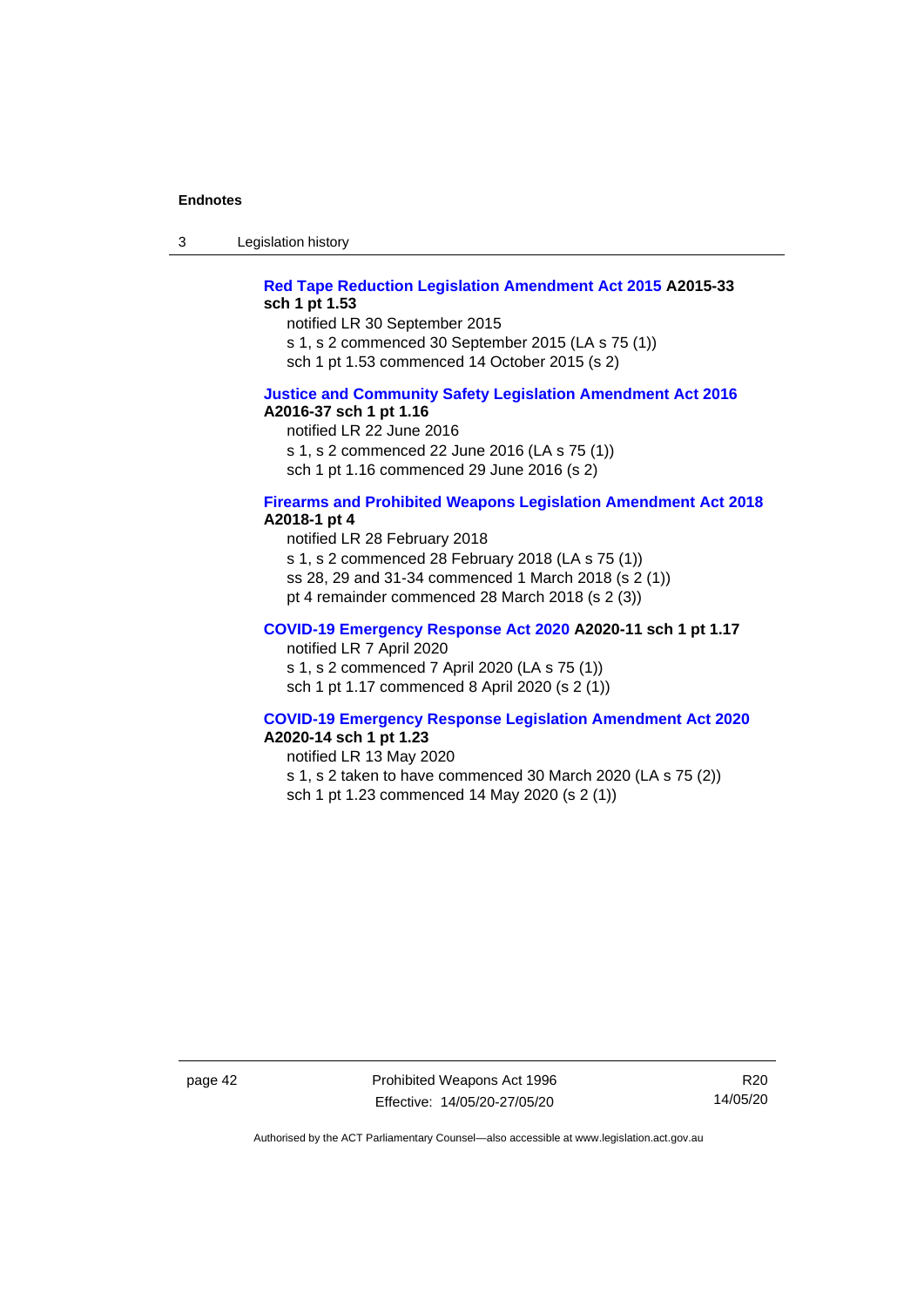## <span id="page-48-0"></span>**4 Amendment history Name of Act** s 1 sub [A2008-25](http://www.legislation.act.gov.au/a/2008-25) amdt 1.13 **Dictionary** s 2 om [A2001-44](http://www.legislation.act.gov.au/a/2001-44) amdt 1.3294 ins [A2008-25](http://www.legislation.act.gov.au/a/2008-25) amdt 1.14 **Notes** s 2A ins [A2008-25](http://www.legislation.act.gov.au/a/2008-25) amdt 1.15 **Offences against Act—application of Criminal Code etc** s 2B ins [A2008-25](http://www.legislation.act.gov.au/a/2008-25) amdt 1.15 **Meaning of possession—Act** s 3 sub [A2008-25](http://www.legislation.act.gov.au/a/2008-25) s 71 am [A2013-44](http://www.legislation.act.gov.au/a/2013-44) amdt 3.116 **Evidence of possession—prohibited weapons or articles at premises** s 3A ins [A2008-25](http://www.legislation.act.gov.au/a/2008-25) s 71 **Evidence of possession—care, control or management of prohibited weapon or article** ins [A2008-25](http://www.legislation.act.gov.au/a/2008-25) s 71 **Application of Act** s 4 am [A2001-44](http://www.legislation.act.gov.au/a/2001-44) amdt 1.3295, amdt 1.3296[; A2006-23](http://www.legislation.act.gov.au/a/2006-23) amdts 1.272-1.275; [A2009-19](http://www.legislation.act.gov.au/a/2009-19) s 60; pars renum R9 LA; [A2010-13](http://www.legislation.act.gov.au/a/2010-13) amdt 1.27 **Important concepts** ins [A2008-25](http://www.legislation.act.gov.au/a/2008-25) s 72 **Meaning of** *prohibited weapon***—Act** s 4A ins [A2008-25](http://www.legislation.act.gov.au/a/2008-25) s 72 **Meaning of** *prohibited article***—Act** s 4B ins [A2008-25](http://www.legislation.act.gov.au/a/2008-25) s 72 **Unregulated weapons** pt 1B hdg ins [A2008-25](http://www.legislation.act.gov.au/a/2008-25) s 73 **Meaning of** *unregulated weapon***—Act** s 4C ins [A2008-25](http://www.legislation.act.gov.au/a/2008-25) s 73 **Meaning of** *connected***—pt 1B** s 4CA ins [A2008-25](http://www.legislation.act.gov.au/a/2008-25) s 73 **Unregulated weapons—seizure by police** s 4D ins [A2008-25](http://www.legislation.act.gov.au/a/2008-25) s 73 **Unregulated weapons—receipt for seizure** ins [A2008-25](http://www.legislation.act.gov.au/a/2008-25) s 73

R20 14/05/20 Prohibited Weapons Act 1996 Effective: 14/05/20-27/05/20

page 43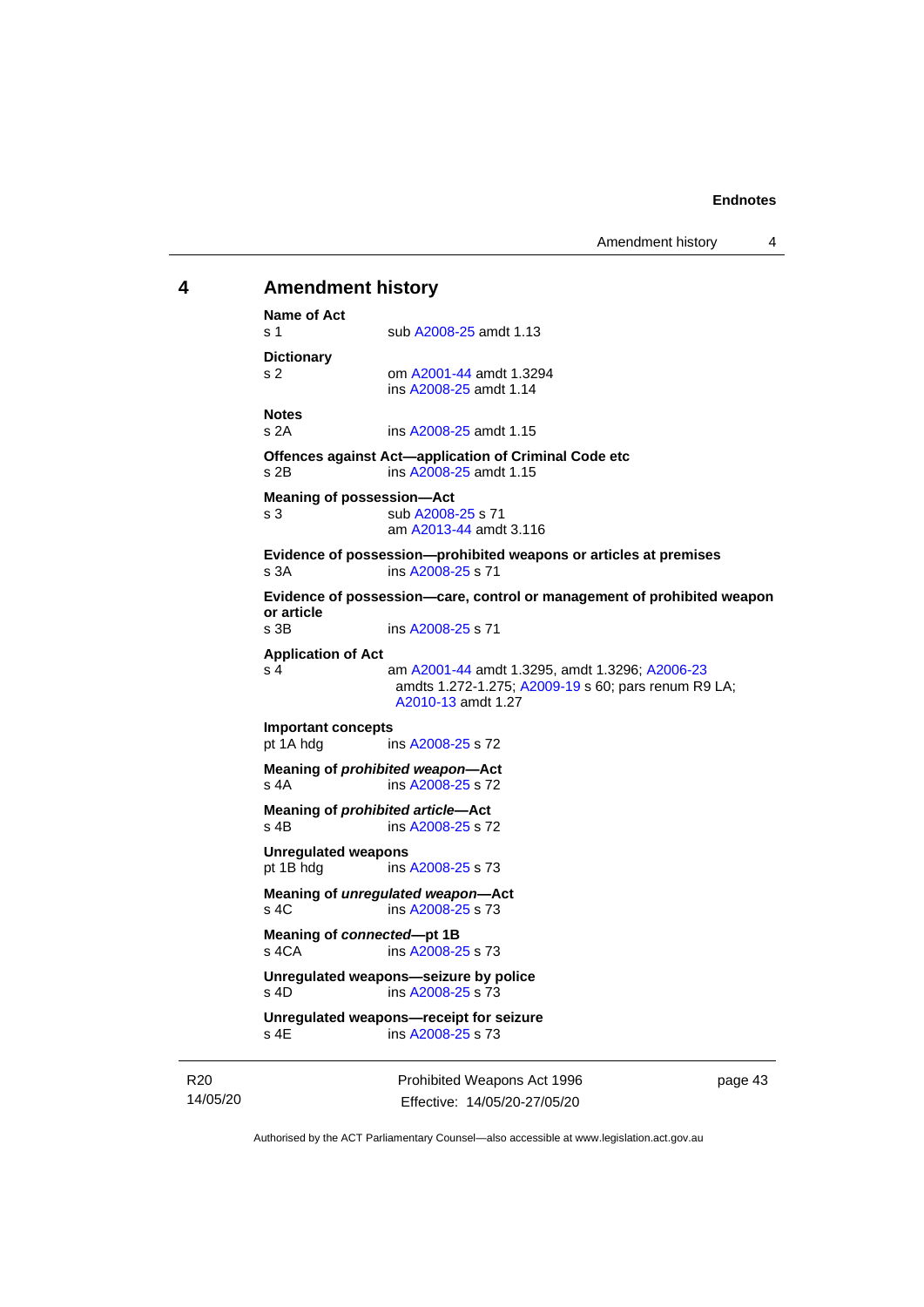4 Amendment history

```
Unregulated weapons—examination
 A2008-25 s 73
Unregulated weapons—access to things seized
 A2008-25 s 73
Unregulated weapons—review of decision to seize
 A2008-25 s 73
Unregulated weapons—forfeiture
 A2008-25 s 73
              am A2011-22 amdt 1.356
Minister's guidelines
pt 1C hdg ins A2008-25 s 73
Minister's guidelines
 A2008-25 s 73
Declarations about prohibited articles and weapons
pt 1D hdg ins A2008-25 s 73
Prohibited articles and weapons declarations by registrar
s 4L ins A2008-25 s 73
               am A2009-20 amdt 3.165, amdt 3.166; A2015-33 amdt 1.190; 
               A2018-1 s 28
Effect of certain declarations
s 4M ins A2008-25 s 73
Offences
 A2008-25 s 74
Offence—unauthorised possession or use of prohibited weapons
 A2001-44 amdt 1.3297
               sub A2008-25 s 75
Offence—unauthorised possession or use of prohibited articles
s 6 am A2001-44 amdt 1.3298
              sub A2008-25 s 75
Declarations about authorised possession and use of laser pointers
s 6A ins A2008-25 s 76
Guidelines for declarations under section 6A
s 6B ins A2008-25 s 76
Inspection of prohibited weapons or articles by police
s 7 am A2013-44 amdt 3.117
Offence—disposal of prohibited weapons and articles by unauthorised 
holders
 A2008-25 s 77
```
page 44 Prohibited Weapons Act 1996 Effective: 14/05/20-27/05/20

R20 14/05/20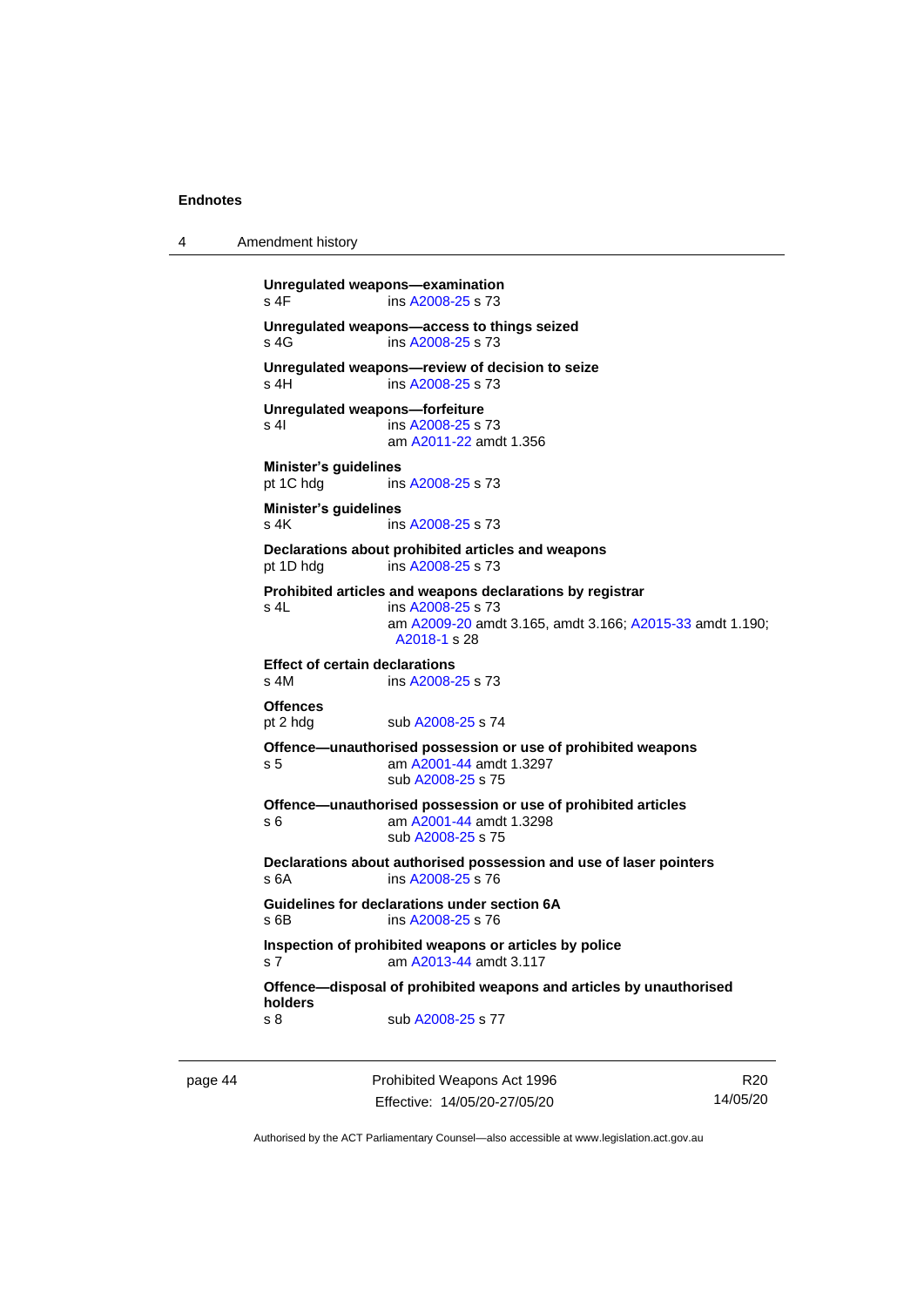Amendment history 4

**Permits** am [A2018-1](http://www.legislation.act.gov.au/a/2018-1/default.asp) s 29 **Applications—false or misleading particulars** s 10 om [A2004-15](http://www.legislation.act.gov.au/a/2004-15) amdt 2.148 **Contravention of conditions** s 11 am [A2013-44](http://www.legislation.act.gov.au/a/2013-44) amdt 3.118 **Production of permit** s 12 am [A2013-44](http://www.legislation.act.gov.au/a/2013-44) amdt 3.118 **Surrender of cancelled permit** s 13 am [A2013-44](http://www.legislation.act.gov.au/a/2013-44) amdt 3.118 **Notification and review of decisions** pt 3A hdg ins [A2008-36](http://www.legislation.act.gov.au/a/2008-36) amdt 1.571 **Meaning of** *reviewable decision—***pt 3A** s 14 sub [A2008-36](http://www.legislation.act.gov.au/a/2008-36) amdt 1.571 **Reviewable decision notices** s 14A ins [A2008-36](http://www.legislation.act.gov.au/a/2008-36) amdt 1.571 **Applications for review** s 14B ins [A2008-36](http://www.legislation.act.gov.au/a/2008-36) amdt 1.571 **Information to be supplied** s 15 am [A2013-44](http://www.legislation.act.gov.au/a/2013-44) amdt 3.118 **Disposal of surrendered or seized prohibited weapons or prohibited articles** s 16 am [A2013-44](http://www.legislation.act.gov.au/a/2013-44) amdt 3.119 **Evidentiary provisions** s 17 sub [A2008-25](http://www.legislation.act.gov.au/a/2008-25) s 78 am [A2015-3](http://www.legislation.act.gov.au/a/2015-3) s 39[; A2016-37](http://www.legislation.act.gov.au/a/2016-37/default.asp) amdt 1.34 **Determination of fees** s 17A ins [A2008-25](http://www.legislation.act.gov.au/a/2008-25) s 78 **Approved forms** s 18 sub [A2001-44](http://www.legislation.act.gov.au/a/2001-44) amdt 1.3299 (4)-(7) exp 12 September 2002 (s 18 (7)) am [A2008-25](http://www.legislation.act.gov.au/a/2008-25) s 79[; A2013-44](http://www.legislation.act.gov.au/a/2013-44) amdt 3.120 **Regulation-making power**<br>s 19 ins A20 ins [A2001-44](http://www.legislation.act.gov.au/a/2001-44) amdt 1.3299 **Transitional** pt 5 hdg ins [A2008-25](http://www.legislation.act.gov.au/a/2008-25) s 80 exp 15 July 2010 (s 54)

R20 14/05/20 Prohibited Weapons Act 1996 Effective: 14/05/20-27/05/20

page 45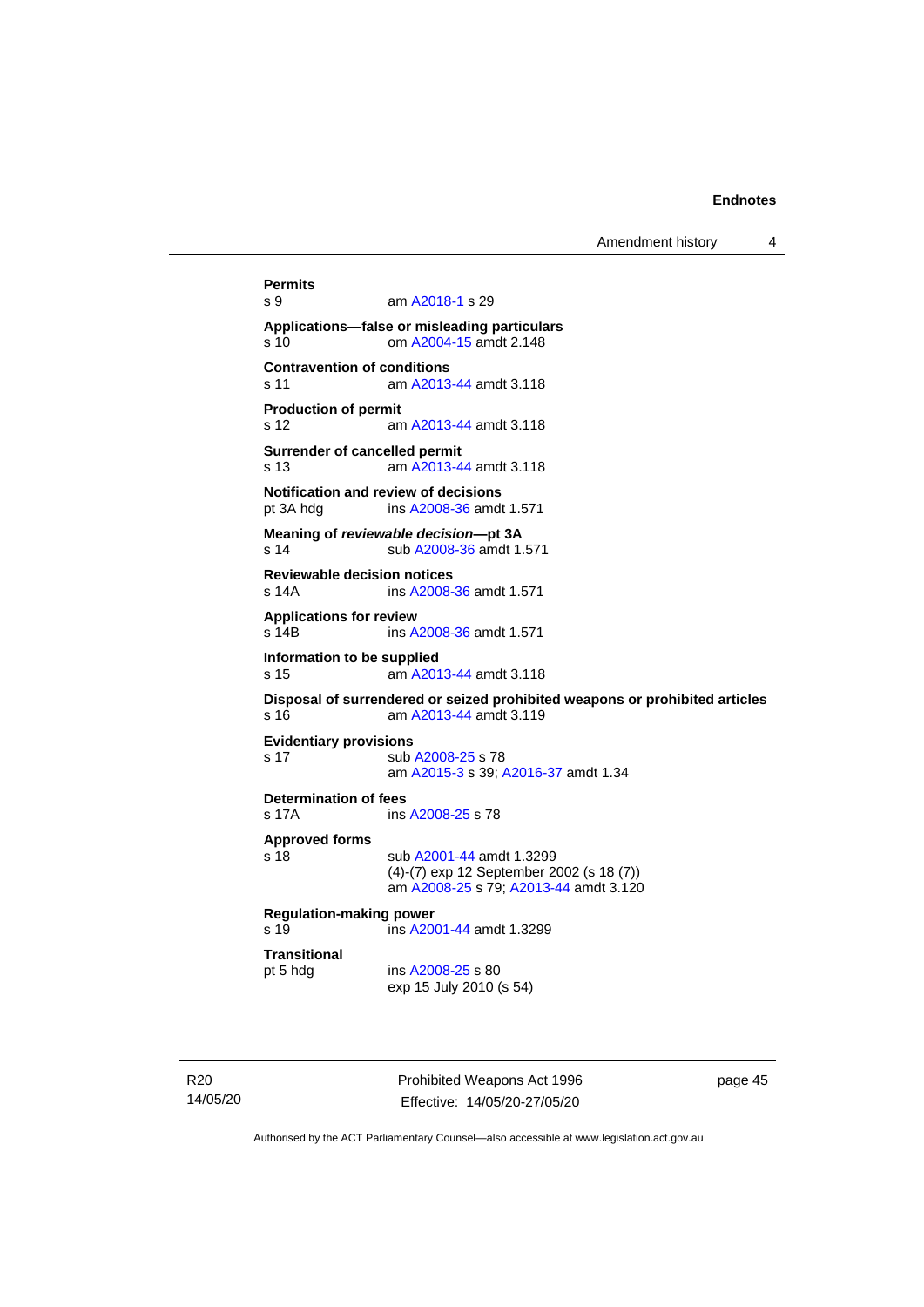4 Amendment history

| s <sub>50</sub>                 | ins A2008-25 s 80<br>exp 15 July 2010 (s 54)<br>def commencement day ins A2008-25 s 80<br>exp 15 July 2010 (s 54)<br>def dispose ins A2008-25 s 80<br>exp 15 July 2010 (s 54)<br>def pre-commencement day ins A2008-25 s 80<br>exp 15 July 2010 (s 54) |
|---------------------------------|--------------------------------------------------------------------------------------------------------------------------------------------------------------------------------------------------------------------------------------------------------|
| s 51                            | Pre-commencement Act-permitted weapons and articles generally<br>ins A2008-25 s 80<br>exp 15 July 2010 (s 54)                                                                                                                                          |
|                                 | Pre-commencement Act-permitted weapons and articles-late application                                                                                                                                                                                   |
| for permit<br>s 52              | ins A2008-25 s 80<br>exp 15 July 2010 (s 54)                                                                                                                                                                                                           |
| <b>Transitional regulations</b> |                                                                                                                                                                                                                                                        |
| s <sub>53</sub>                 | ins A2008-25 s 80<br>exp 15 July 2010 (s 54)                                                                                                                                                                                                           |
| Expiry-pt 5                     |                                                                                                                                                                                                                                                        |
| s 54                            | ins A2008-25 s 80<br>exp 15 July 2010 (s 54)                                                                                                                                                                                                           |
| COVID-19 emergency response     |                                                                                                                                                                                                                                                        |
| pt 6 hdg                        | ins A2020-11 amdt 1.63<br>exp at the end of a 3-month period during which no COVID-19<br>emergency has been in force (s 55 (6))                                                                                                                        |
|                                 | Declaration-COVID-19 emergency response                                                                                                                                                                                                                |
| s 55                            | ins A2020-11 amdt 1.63<br>am A2020-14 amdt 1.115, amdt 1.116<br>exp at the end of a 3-month period during which no COVID-19<br>emergency has been in force (s 55 (6))                                                                                  |
| Expiry-pt 6                     |                                                                                                                                                                                                                                                        |
| s 56                            | ins A2020-11 amdt 1.63<br>om A2020-14 amdt 1.117                                                                                                                                                                                                       |
| <b>Prohibited weapons</b>       |                                                                                                                                                                                                                                                        |
| sch 1 hdg                       | (prev sch hdg) am $SL1997-12$ reg 15<br>renum R <sub>1</sub> L <sub>A</sub>                                                                                                                                                                            |
| sch 1                           | am A2008-25 s 81<br>sub A2008-25 s 82                                                                                                                                                                                                                  |

page 46 **Prohibited Weapons Act 1996** Effective: 14/05/20-27/05/20

R20 14/05/20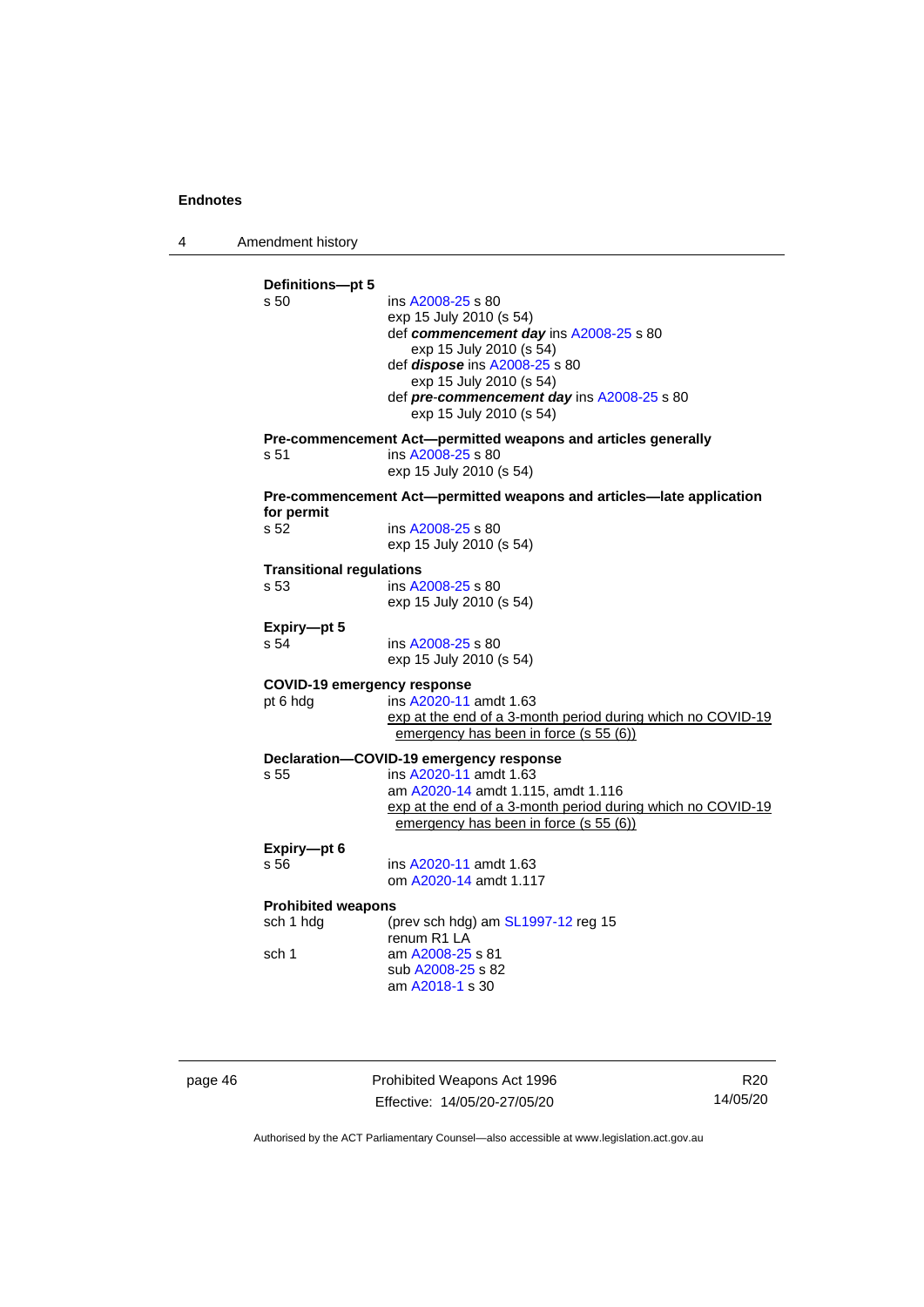| Amendment history |  |  |
|-------------------|--|--|
|-------------------|--|--|

| <b>Prohibited articles</b> |                                                          |
|----------------------------|----------------------------------------------------------|
| sch 2                      | ins A2008-25 s 82                                        |
|                            | am A2018-1 ss 31-33: items renum R17 LA                  |
| Note for sch 2             | sch 2 also ins A2008-36 amdt 1.572                       |
|                            | renum as sch 3 R7 LA                                     |
| Reviewable decisions       |                                                          |
| sch $3$                    | (prev sch 2) ins A2008-36 amdt 1.572                     |
|                            | renum as sch 3 R7 LA                                     |
|                            |                                                          |
| <b>Dictionary</b>          |                                                          |
| dict                       | ins A2008-25 amdt 1.16                                   |
|                            | am A2008-36 amdt 1.573, amdt 1.574; A2011-22 amdt 1.357; |
|                            | A2013-44 amdt 3.121                                      |
|                            | def <i>anti-ballistic</i> ins A2018-1 s 34               |
|                            | def <i>anti-fragmentation</i> ins A2018-1 s 34           |
|                            | def <b>body armour</b> ins A2018-1 s 34                  |
|                            | def connected ins A2008-25 amdt 1.16                     |
|                            | def <i>dispose</i> ins A2008-25 amdt 1.16                |
|                            | def <i>firearm</i> ins A2008-25 amdt 1.16                |
|                            | def <i>permit</i> ins A2008-25 amdt 1.16                 |
|                            | def <b>possession</b> ins $A2008-25$ amdt 1.16           |
|                            | def <i>premises</i> ins $A2008-25$ amdt 1.16             |
|                            | def <i>prohibited article</i> ins A2008-25 amdt 1.16     |
|                            | def prohibited weapon ins A2008-25 amdt 1.16             |
|                            | def registrar ins A2008-25 amdt 1.16                     |
|                            | def reviewable decision ins A2008-36 amdt 1.575          |
|                            | def suppressor ins A2018-1 s 34                          |
|                            | def <i>unregulated weapon</i> ins A2008-25 amdt 1.16     |

R20 14/05/20 Prohibited Weapons Act 1996 Effective: 14/05/20-27/05/20

page 47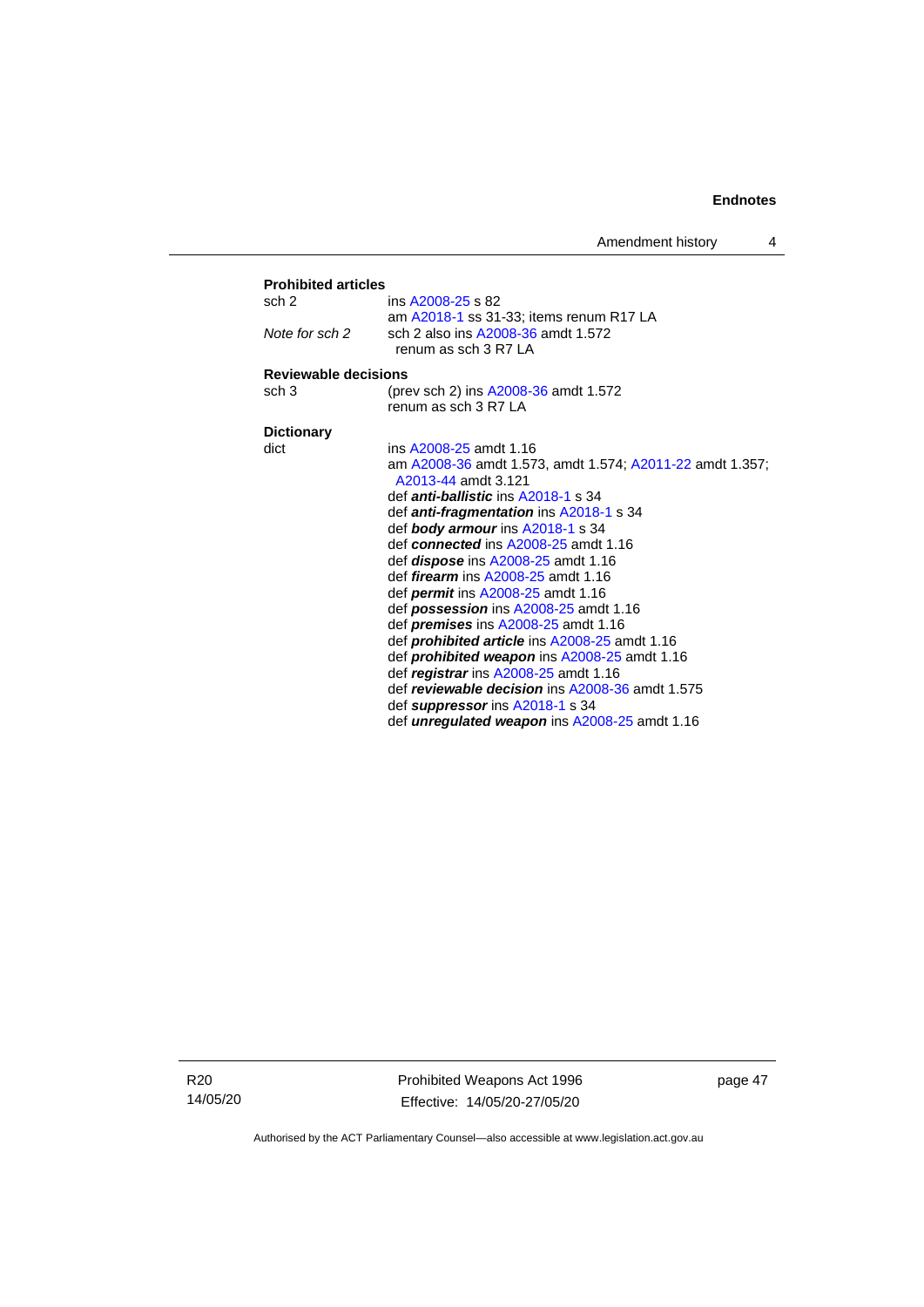5 Earlier republications

## <span id="page-53-0"></span>**5 Earlier republications**

Some earlier republications were not numbered. The number in column 1 refers to the publication order.

Since 12 September 2001 every authorised republication has been published in electronic pdf format on the ACT legislation register. A selection of authorised republications have also been published in printed format. These republications are marked with an asterisk (\*) in column 1. Electronic and printed versions of an authorised republication are identical.

| <b>Republication</b><br>No and date | <b>Effective</b>              | Last<br>amendment<br>made by | <b>Republication</b><br>for               |
|-------------------------------------|-------------------------------|------------------------------|-------------------------------------------|
| R <sub>0</sub> A                    | 22 May 1997-                  | SL1997-12                    | amendments by                             |
| 30 July 2003                        | 11 Sept 2001                  |                              | SL1997-12                                 |
| R <sub>1</sub>                      | 12 Sept 2001-                 | A2001-44                     | amendments by                             |
| 18 Feb 2002                         | 12 Sept 2002                  |                              | A2001-44                                  |
| R <sub>2</sub><br>13 Sept 2002      | 13 Sept 2002-<br>8 Apr 2004   | A2001-44                     | commenced expiry                          |
| R <sub>3</sub>                      | 9 Apr 2004-                   | A2004-15                     | amendments by                             |
| 9 Apr 2004                          | 1 June 2006                   |                              | A2004-15                                  |
| R <sub>4</sub>                      | 2 June 2006-                  | A2006-23                     | amendments by                             |
| 2 June 2006                         | 15 July 2008                  |                              | A2006-23                                  |
| R <sub>5</sub>                      | 16 July 2008-                 | A2008-25                     | amendments by                             |
| 16 July 2008                        | 14 Jan 2009                   |                              | A2008-25                                  |
| R <sub>6</sub>                      | 15 Jan 2009-                  | A2008-36                     | amendments by                             |
| 15 Jan 2009                         | 14 July 2009                  |                              | A2008-25                                  |
| R7<br>15 July 2009                  | 15 July 2009-<br>21 Sept 2009 | A2008-36                     | amendments by<br>A2008-25 and<br>A2008-36 |
| R <sub>8</sub>                      | 22 Sept 2009-                 | A2009-20                     | amendments by                             |
| 22 Sept 2009                        | 28 Sept 2009                  |                              | A2009-20                                  |
| R <sub>9</sub>                      | 29 Sept 2009-                 | A2009-20                     | amendments by                             |
| 29 Sept 2009                        | 27 Apr 2010                   |                              | A2009-19                                  |
| R <sub>10</sub>                     | 28 Apr 2010-                  | A2010-13                     | amendments by                             |
| 28 Apr 2010                         | 15 July 2010                  |                              | A2010-13                                  |
| R <sub>11</sub><br>16 July 2010     | 16 July 2010-<br>30 June 2011 | A2010-13                     | commenced expiry                          |

page 48 Prohibited Weapons Act 1996 Effective: 14/05/20-27/05/20

R20 14/05/20